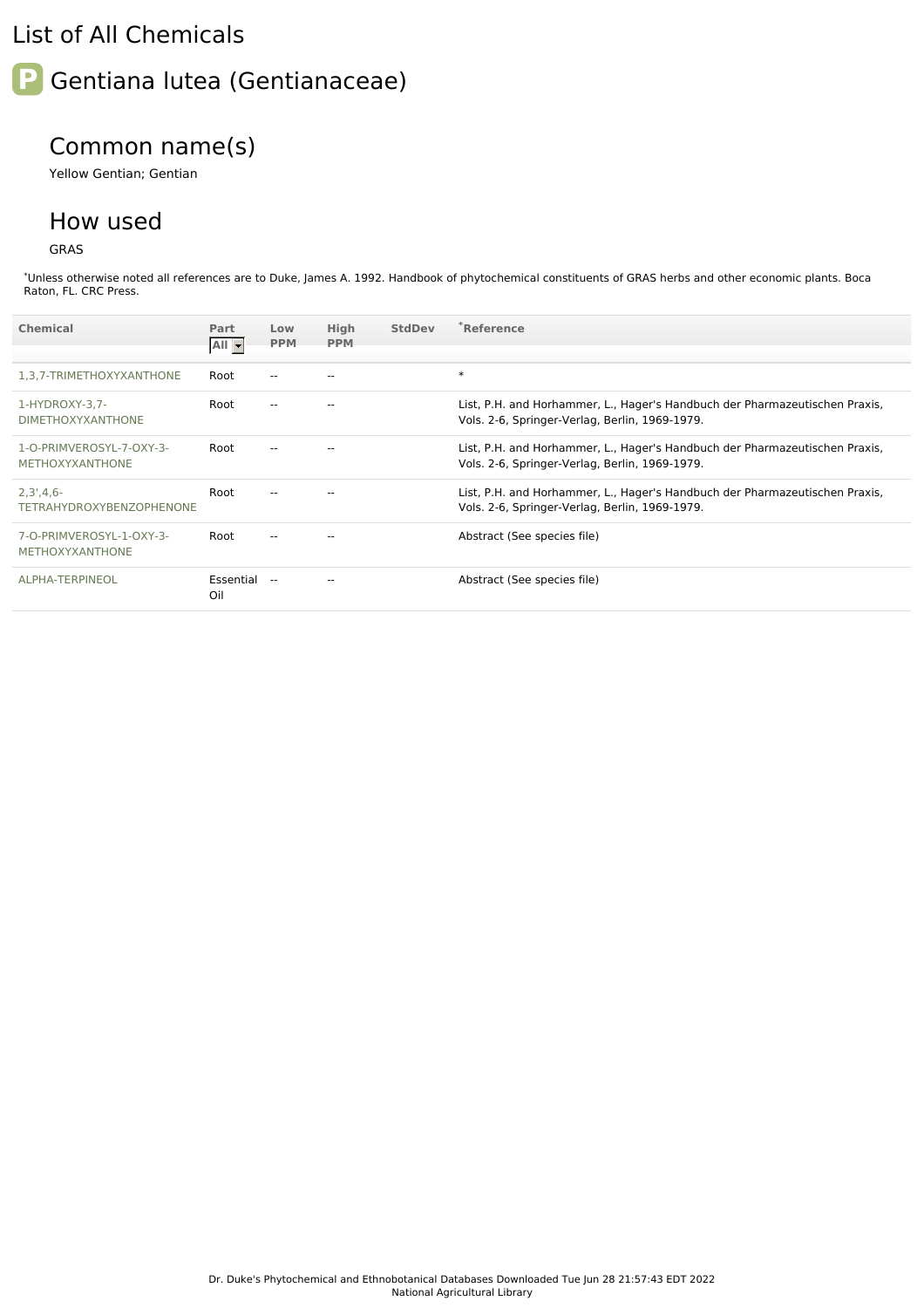| <b>Activities (23)</b>                                   |                                                                                                                                                                                                                                                                      |  |  |  |  |  |  |  |
|----------------------------------------------------------|----------------------------------------------------------------------------------------------------------------------------------------------------------------------------------------------------------------------------------------------------------------------|--|--|--|--|--|--|--|
| ACE-Inhibitor 100<br>ug/ml (weak                         |                                                                                                                                                                                                                                                                      |  |  |  |  |  |  |  |
| activity)<br>Aldose-Reductase-<br>Inhibitor 100 ug/ml    | Okamura, K., Iwakami, S., Matsunaga, T. 1992. Biological Activity of Monoterpenes from Trees. Toyama-Ken Yakuji Kenkyusho Nenpo, (20): 95-101.                                                                                                                       |  |  |  |  |  |  |  |
| Allelopathic                                             | Wright,C.W.(Ed)2002.Medicinal&Aromatic Plants-Industrial Profiles.Artemisia.344pp.Maffei,M.(Ed)2002.Vetiveria.The Genus<br>Vetiveria.Taylor&Francis.NY,NY.191pp.Southwell,I.,Lowe,R.(Eds)1999.Tea Tree.The Genus Melaleuca.Harwood Acad.Pub.Amsterdam,Netherlands.   |  |  |  |  |  |  |  |
| Antiacne<br>Antibacterial<br>MIC=800-1,600<br>ug/ml      | Muroi, H. and Kubo, I. 1993. Combination Effects of Antibacterial Compounds in Green Tea Flavor against Streptococcus mutans. J. Agric. Food Chem.<br>41: 1102-1105.                                                                                                 |  |  |  |  |  |  |  |
| Anticancer<br>Anticariogenic<br>$MIC=800-1,600$<br>ug/ml | Joseph, J., Nadeau, D. and Underwood, A. 2001. The Color Code. Hyperion, NY.<br>Muroi, H. and Kubo, I. 1993. Combination Effects of Antibacterial Compounds in Green Tea Flavor against Streptococcus mutans. J. Agric. Food Chem.<br>41: 1102-1105.                 |  |  |  |  |  |  |  |
| Antiinflammatory<br>Antiproliferant<br>Antiseptic        | Jeffery B. Harborne and H. Baxter, eds. 1983. Phytochemical Dictionary. A Handbook of Bioactive Compounds from Plants. Taylor & Frost, London.                                                                                                                       |  |  |  |  |  |  |  |
| Cicatrizant<br>$ED50 = 240$ ug/g                         | 791 pp.                                                                                                                                                                                                                                                              |  |  |  |  |  |  |  |
| mus<br>FLavor FEMA 5-40<br>Insecticide 1.29<br>uM/fly    | Aloe Research Council - Duke writeup of non-peer reviewd book by Coats and draft by Henry                                                                                                                                                                            |  |  |  |  |  |  |  |
| Interleukin-6-<br>Inhibitor<br>Mosquitofuge $>$          |                                                                                                                                                                                                                                                                      |  |  |  |  |  |  |  |
| Deet <sup>'</sup><br>Motor-Depressant                    | Buchbauer et al, e.g.Buchbauer et al,1993.Therapeutic properties of essential oils and fragrances. Chap.12 in Teranishi,R, Buttery,R.G and<br>Sugisawa, H. Eds. Bloactive Volatile Compounds from Plants. ACS Symposium Series 525. Amer. Chem. Soc., Washington DC  |  |  |  |  |  |  |  |
| Nematicide MLC=1                                         | Shoyakugaku Zasshi, 44: 183.                                                                                                                                                                                                                                         |  |  |  |  |  |  |  |
| mg/ml<br>Perfumery                                       | Jeffery B. Harborne and H. Baxter, eds. 1983. Phytochemical Dictionary. A Handbook of Bioactive Compounds from Plants. Taylor & Frost, London.                                                                                                                       |  |  |  |  |  |  |  |
| Pesticide                                                | 791 pp.                                                                                                                                                                                                                                                              |  |  |  |  |  |  |  |
| Sedative                                                 | Buchbauer et al, e.g.Buchbauer et al,1993 Therapeutic properties of essential oils and fragrances. Chap 12 in Teranishi, R. Buttery, R.G and<br>Sugisawa,H. Eds. Bioactive Volatile Compounds from Plants. ACS Symposium Series 525. Amer. Chem. Soc., Washington DC |  |  |  |  |  |  |  |
| Termiticide<br>$IC100=5$ mg/g<br>Transdermal             |                                                                                                                                                                                                                                                                      |  |  |  |  |  |  |  |
| Vulnerary<br>ED50=240 ug/g<br>mus                        |                                                                                                                                                                                                                                                                      |  |  |  |  |  |  |  |
| ALUMINUM                                                 | $\ast$<br>64.0<br>291.0<br>$-0.16$<br>Root                                                                                                                                                                                                                           |  |  |  |  |  |  |  |
| Activities (5)                                           |                                                                                                                                                                                                                                                                      |  |  |  |  |  |  |  |
| Antisilicotic                                            | Medicinal and Poisonous Plants of the Tropics. Leeuwenberg, A.J.M., ed. Pudoc, Wageningen. 1987.                                                                                                                                                                     |  |  |  |  |  |  |  |
| Antivaginitic                                            | Martindale's 28th                                                                                                                                                                                                                                                    |  |  |  |  |  |  |  |
| Candidicide                                              | Martindale's 28th                                                                                                                                                                                                                                                    |  |  |  |  |  |  |  |
| Encephalopathic<br>Pesticide                             | Martindale's 29th                                                                                                                                                                                                                                                    |  |  |  |  |  |  |  |
|                                                          |                                                                                                                                                                                                                                                                      |  |  |  |  |  |  |  |
| AMAROGENTIN                                              | $\ast$<br>100.0<br>3300.0<br>Root                                                                                                                                                                                                                                    |  |  |  |  |  |  |  |
| Activities (6)                                           |                                                                                                                                                                                                                                                                      |  |  |  |  |  |  |  |
| Antileishmanic<br>Apertif                                |                                                                                                                                                                                                                                                                      |  |  |  |  |  |  |  |
| Hepatoprotective                                         | Williamson, E. M. and Evans, F. J., Potter's New Cyclopaedia of Botanical Drugs and Preparations, Revised Ed., Saffron Walden, the C. W. Daniel Co.,<br>Ltd., Essex UK, 362 pp, 1988, reprint 1989.                                                                  |  |  |  |  |  |  |  |
| Sialogogue                                               |                                                                                                                                                                                                                                                                      |  |  |  |  |  |  |  |
| Topoisomerase-I-<br>Inhibitor 5 uM                       | Ray, S., Majumder, H.K., Chakravarty, A.K., Mukhopadhyay, S., Gil, R.R., Cordell, G.A.1996.Amarogentin, a Naturally Occurring Secoiridoid Glycoside<br>and a Newly Recognized Inhibitor of Topoisomerase I From Leishmania donova                                    |  |  |  |  |  |  |  |
| Topoisomerase-<br>Inhibitor                              | Ray, S., Majumder, H.K., Chakravarty, A.K., Mukhopadhyay, S., Gil, R.R., Cordell, G.A.1996.Amarogentin, a Naturally Occurring Secoiridoid Glycoside<br>and a Newly Recognized Inhibitor of Topoisomerase I From Leishmania donova                                    |  |  |  |  |  |  |  |
| ASCORBIC-ACID                                            | $-0.54$<br>$\ast$<br>40.0<br>183.0<br>Root                                                                                                                                                                                                                           |  |  |  |  |  |  |  |
| <b>Activities (112)</b>                                  |                                                                                                                                                                                                                                                                      |  |  |  |  |  |  |  |
| Acidulant FEMA 6,000<br>Aldose-Reductase-Inhibitor       | Aloe Research Council - Duke writeup of non-peer reviewd book by Coats and draft by Henry                                                                                                                                                                            |  |  |  |  |  |  |  |
| Analgesic 5-10 g/day                                     | Challem, J., Berkson, Burt, and Smith, Melissa Dianne. 2000. Syndrome X - The complete nutritional program to prevent and reservse<br>insulin resistance. John Wiley & Sons, New York. 272 pp. \$24.95                                                               |  |  |  |  |  |  |  |
| Angiotensin-Receptor-Blocker<br>AntiAGE 2,000 mg/day     |                                                                                                                                                                                                                                                                      |  |  |  |  |  |  |  |
| AntiCFS 500-1,000 mg                                     | Challem, J., Berkson, Burt, and Smith, Melissa Dianne. 2000. Syndrome X - The complete nutritional program to prevent and reservse<br>insulin resistance. John Wiley & Sons, New York. 272 pp. \$24.95                                                               |  |  |  |  |  |  |  |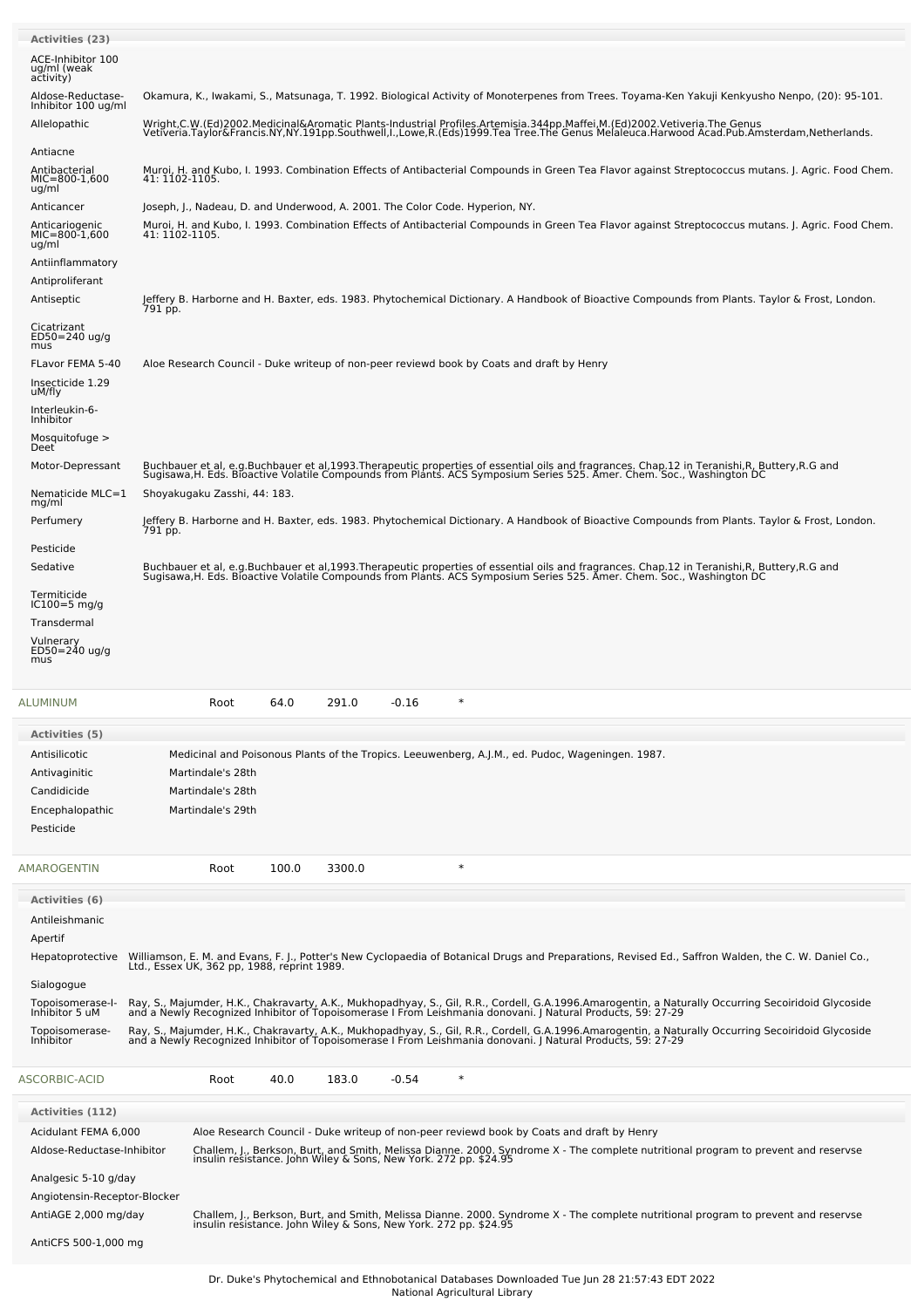| AntiCTS 1,000 mg 3x/day                                            |                                                                                                                                                                                                                                                                                  |
|--------------------------------------------------------------------|----------------------------------------------------------------------------------------------------------------------------------------------------------------------------------------------------------------------------------------------------------------------------------|
| AntiCrohn's 50-100<br>mg/day/orl/man                               | Martindale's 29th                                                                                                                                                                                                                                                                |
| AntiLyme 500-2,000 mg                                              |                                                                                                                                                                                                                                                                                  |
| AntiRaynaud's 500 mg 1-                                            |                                                                                                                                                                                                                                                                                  |
| 2x/day                                                             |                                                                                                                                                                                                                                                                                  |
| Antiaggregant                                                      | Challem, J., Berkson, Burt, and Smith, Melissa Dianne. 2000. Syndrome X - The complete nutritional program to prevent and reservse<br>insulin resistance. John Wiley & Sons, New York. 272 pp. \$24.95                                                                           |
| Antiaging 400 mg/day<br>Antiallergic                               |                                                                                                                                                                                                                                                                                  |
| Antialzheimeran 2,000-6,000<br>mg/day                              |                                                                                                                                                                                                                                                                                  |
| Antiarthritic 0.2-1 g/day                                          |                                                                                                                                                                                                                                                                                  |
| Antiasthmatic 1,000 mg/day                                         | Werbach, M. 1993. Healing with Food. Harper Collins, New York, 443 pp.                                                                                                                                                                                                           |
| Antiatherosclerotic                                                |                                                                                                                                                                                                                                                                                  |
| Antibacterial                                                      | Davies, S., and Stewart, A. 1990. Nutritional Medicine. Avon Books, New York. 509pp.                                                                                                                                                                                             |
| Anticataract 350 mg/day<br>Anticataract 400 mg/day                 | Werbach, M. 1993. Healing with Food. Harper Collins, New York, 443 pp.<br>Challem, J., Berkson, Burt, and Smith, Melissa Dianne. 2000. Syndrome X - The complete nutritional program to prevent and reservse<br>insulin resistance. John Wiley & Sons, New York. 272 pp. \$24.95 |
| Anticataract 1 g 3x/day                                            |                                                                                                                                                                                                                                                                                  |
| Anticervicaldysplasic 1,000-<br>2,000 mg/day                       |                                                                                                                                                                                                                                                                                  |
| Anticlimacteric 500-5,000<br>mg/day                                |                                                                                                                                                                                                                                                                                  |
| Anticold 1-2 g/man/day<br>Antidecubitic 500<br>mg/man/2x/day       | Martindale's 28th                                                                                                                                                                                                                                                                |
| Antidementia                                                       |                                                                                                                                                                                                                                                                                  |
| Antidepressant 2,000 mg/day                                        | Werbach, M. 1993. Healing with Food. Harper Collins, New York, 443 pp.                                                                                                                                                                                                           |
| Antidiabetic                                                       | Challem, J., Berkson, Burt, and Smith, Melissa Dianne. 2000. Syndrome X - The complete nutritional program to prevent and reservse<br>insulin resistance. John Wiley & Sons, New York. 272 pp. \$24.95                                                                           |
| Antidote (Aluminum)                                                | Economic & Medicinal Plant Research, 6: 189.                                                                                                                                                                                                                                     |
| Antidote (Cadmium)                                                 | Davies, S., and Stewart, A. 1990. Nutritional Medicine. Avon Books, New York. 509pp.                                                                                                                                                                                             |
| Antidote (Lead)                                                    | Davies, S., and Stewart, A. 1990. Nutritional Medicine. Avon Books, New York. 509pp.                                                                                                                                                                                             |
| Antidote (Paraquat)                                                | Martindale's 28th                                                                                                                                                                                                                                                                |
| Antieczemic 3.5-5 g/day                                            | Werbach, M. 1993. Healing with Food. Harper Collins, New York, 443 pp.                                                                                                                                                                                                           |
| Antiedemic 1 g/man/day                                             | Davies, S., and Stewart, A. 1990. Nutritional Medicine. Avon Books, New York. 509pp.                                                                                                                                                                                             |
| Antiencephalitic                                                   | Davies, S., and Stewart, A. 1990. Nutritional Medicine. Avon Books, New York. 509pp.                                                                                                                                                                                             |
| Antiendometriotic 2,000<br>mg/day                                  |                                                                                                                                                                                                                                                                                  |
| Antifatigue 500-1,000 mg                                           |                                                                                                                                                                                                                                                                                  |
| Antifibrotic 1,000-2,000 mg<br>Antigallstone 1,000-3,000<br>mg/day |                                                                                                                                                                                                                                                                                  |
| Antigastritic                                                      |                                                                                                                                                                                                                                                                                  |
| Antigingivitic                                                     |                                                                                                                                                                                                                                                                                  |
| Antiglaucomic 2 g/day                                              | Werbach, M. 1993. Healing with Food. Harper Collins, New York, 443 pp.                                                                                                                                                                                                           |
| Antihangover 1,000 mg                                              |                                                                                                                                                                                                                                                                                  |
| Antihemorrhagic 1 g/man/day                                        | Davies, S., and Stewart, A. 1990. Nutritional Medicine. Avon Books, New York. 509pp.                                                                                                                                                                                             |
| Antihepatitic 2-6 g/man/day                                        | Davies, S., and Stewart, A. 1990. Nutritional Medicine. Avon Books, New York. 509pp.                                                                                                                                                                                             |
| Antihepatotoxic                                                    | Economic & Medicinal Plant Research, 6: 189.                                                                                                                                                                                                                                     |
| Antiherpetic 1-5 g/day                                             |                                                                                                                                                                                                                                                                                  |
| Antihistaminic 2 g/day orl<br>man                                  |                                                                                                                                                                                                                                                                                  |
| Antihypertensive                                                   |                                                                                                                                                                                                                                                                                  |
| Antiinfertility 1 g/day                                            | Werbach, M. 1993. Healing with Food. Harper Collins, New York, 443 pp.                                                                                                                                                                                                           |
| Antiinflammatory                                                   | Pizzorno, J.E. and Murray, M.T. 1985. A Textbook of Natural Medicine. John Bastyr College Publications, Seattle, Washington (Looseleaf).                                                                                                                                         |
| Antilepric 1.5 g/man/day                                           | Martindale's 28th                                                                                                                                                                                                                                                                |
| Antilithic 1,000-3,000 mg/day                                      |                                                                                                                                                                                                                                                                                  |
| Antimaculitic                                                      |                                                                                                                                                                                                                                                                                  |
| Antimeasles                                                        | Davies, S., and Stewart, A. 1990. Nutritional Medicine. Avon Books, New York. 509pp.                                                                                                                                                                                             |
| Antimenopausal 500-5,000<br>mg/day                                 |                                                                                                                                                                                                                                                                                  |
| Antimigraine                                                       | Martindale's 29th                                                                                                                                                                                                                                                                |
| Antimutagenic                                                      | Economic & Medicinal Plant Research, 6: 235.                                                                                                                                                                                                                                     |
| Antineuramidase                                                    |                                                                                                                                                                                                                                                                                  |
| Antinitrosic 1 g/man/day                                           | Martindale's 28th                                                                                                                                                                                                                                                                |
| Antiobesity 1 g 3x/day                                             | Werbach, M. 1993. Healing with Food. Harper Collins, New York, 443 pp.                                                                                                                                                                                                           |
| Antiorchitic                                                       | Davies, S., and Stewart, A. 1990. Nutritional Medicine. Avon Books, New York. 509pp.                                                                                                                                                                                             |
| Antiosteoarthritic 1 g 2x/day                                      | Werbach, M. 1993. Healing with Food. Harper Collins, New York, 443 pp.                                                                                                                                                                                                           |
| Antiosteoporotic 500 mg/day                                        |                                                                                                                                                                                                                                                                                  |
| Antioxidant 100 ppm                                                |                                                                                                                                                                                                                                                                                  |
| Antiparkinsonian 1 g 2-3x/day                                      |                                                                                                                                                                                                                                                                                  |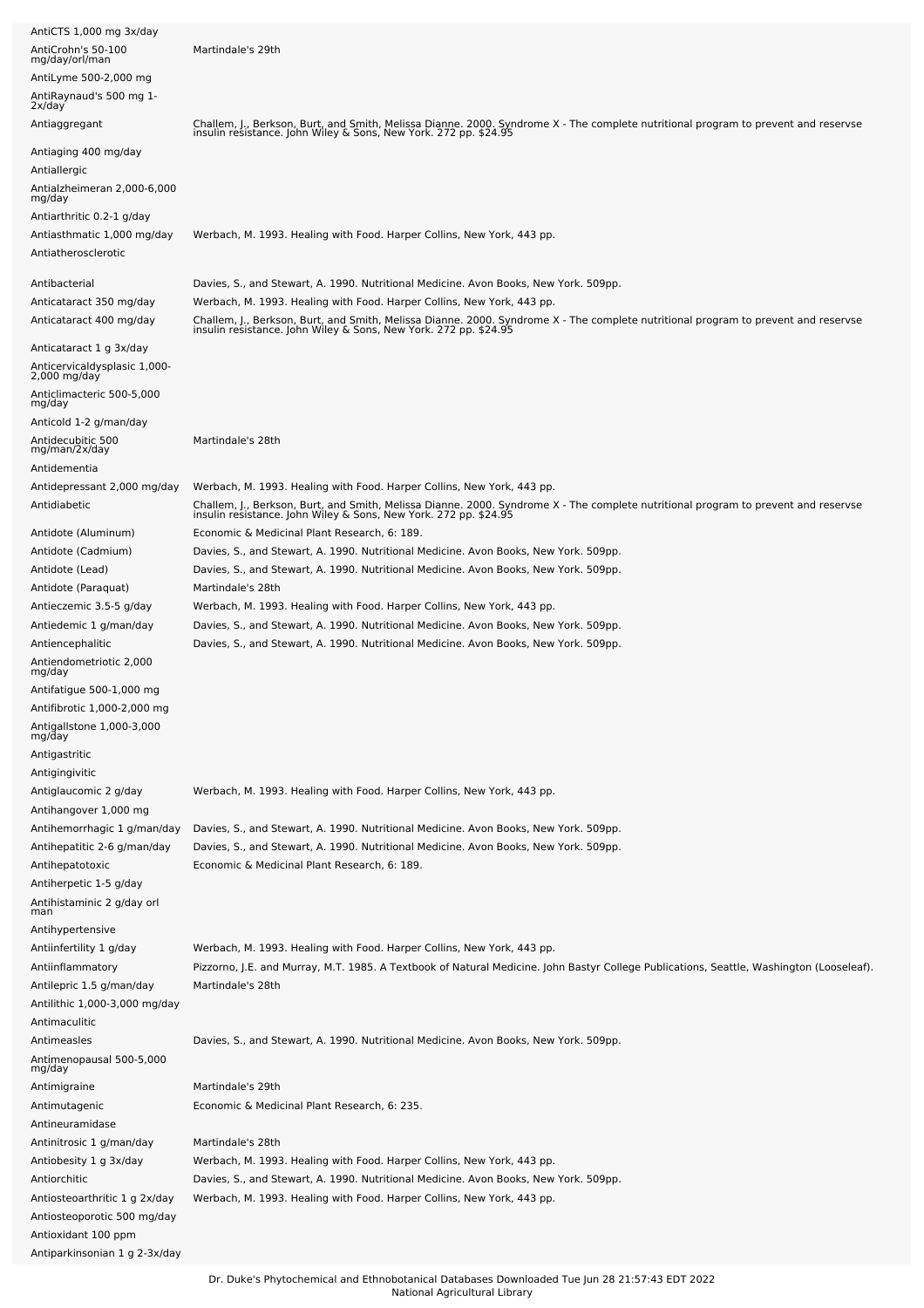| Antiparotitic                                 | Davies, S., and Stewart, A. 1990. Nutritional Medicine. Avon Books, New York. 509pp.                                                                                                                                             |
|-----------------------------------------------|----------------------------------------------------------------------------------------------------------------------------------------------------------------------------------------------------------------------------------|
| Antiperiodontitic 1 g 2x/day                  | Werbach, M. 1993. Healing with Food. Harper Collins, New York, 443 pp.                                                                                                                                                           |
| Antipneumonic                                 | Pizzorno, J.E. and Murray, M.T. 1985. A Textbook of Natural Medicine. John Bastyr College Publications, Seattle, Washington (Looseleaf).                                                                                         |
| Antipodriac                                   | Davies, S., and Stewart, A. 1990. Nutritional Medicine. Avon Books, New York. 509pp.                                                                                                                                             |
| Antipoliomyelitic                             | Davies, S., and Stewart, A. 1990. Nutritional Medicine. Avon Books, New York. 509pp.                                                                                                                                             |
| Antipyretic                                   | Economic & Medicinal Plant Research, 6: 189.                                                                                                                                                                                     |
| Antiradicular                                 | Challem, J., Berkson, Burt, and Smith, Melissa Dianne. 2000. Syndrome X - The complete nutritional program to prevent and reservse<br>insulin resistance. John Wiley & Sons, New York. 272 pp. \$24.95                           |
| Antiretinotic                                 |                                                                                                                                                                                                                                  |
| Antirheumatic                                 |                                                                                                                                                                                                                                  |
| Antirhinitic 1,000 mg 3x/day                  |                                                                                                                                                                                                                                  |
| Antiscorbutic 10 mg/man/day                   | Martindale's 28th                                                                                                                                                                                                                |
| Antiseptic MIC=3.3-217<br>mg/ml               | Martindale's 28th                                                                                                                                                                                                                |
| Antiseptic 4-8 g/day                          | Challem, J., Berkson, Burt, and Smith, Melissa Dianne. 2000. Syndrome X - The complete nutritional program to prevent and reservse<br>insulin resistance. John Wiley & Sons, New York. 272 pp. \$24.95                           |
| Antishingles                                  | Davies, S., and Stewart, A. 1990. Nutritional Medicine. Avon Books, New York. 509pp.                                                                                                                                             |
| Antispasmodic 500-5,000<br>mg/day             |                                                                                                                                                                                                                                  |
| Antistress 500-1,000 mg                       |                                                                                                                                                                                                                                  |
| Antisyndrome-X 1-4 g/day                      | Challem, J., Berkson, Burt, and Smith, Melissa Dianne. 2000. Syndrome X - The complete nutritional program to prevent and reservse<br>insulin resistance. John Wiley & Sons, New York. 272 pp. \$24.95                           |
| Antitumor (Gastric)                           |                                                                                                                                                                                                                                  |
| Antitumor (Lung)                              |                                                                                                                                                                                                                                  |
| Antiulcer                                     |                                                                                                                                                                                                                                  |
| Antiviral 1-5 g/day                           |                                                                                                                                                                                                                                  |
| Apoptotic 1-10 mM                             |                                                                                                                                                                                                                                  |
| Asthma-preventive 1,000<br>mg/day/orl         | Pizzorno, J.E. and Murray, M.T. 1985. A Textbook of Natural Medicine. John Bastyr College Publications, Seattle, Washington (Looseleaf).                                                                                         |
| Beta-Adrenergic Receptor<br><b>Blocker</b>    |                                                                                                                                                                                                                                  |
| Beta-Glucuronidase-Inhibitor<br>1.5 g/day/man |                                                                                                                                                                                                                                  |
| Calcium-Antagonist                            |                                                                                                                                                                                                                                  |
| Cancer-Preventive                             | Stitt, P. A. Why George Should Eat Broccoli. Dougherty Co, Milwaukee, WI, 1990, 399 pp.                                                                                                                                          |
| Cardioprotective                              |                                                                                                                                                                                                                                  |
| Cold-preventive 1-2 g/day                     | Davies, S., and Stewart, A. 1990. Nutritional Medicine. Avon Books, New York. 509pp.                                                                                                                                             |
| Collagenic                                    |                                                                                                                                                                                                                                  |
| Detoxicant                                    |                                                                                                                                                                                                                                  |
| Diuretic 700 mg/man/orl<br>Fistula-Preventive |                                                                                                                                                                                                                                  |
| Hypocholesterolemic 300-                      | Pizzorno, J.E. and Murray, M.T. 1985. A Textbook of Natural Medicine. John Bastyr College Publications, Seattle, Washington (Looseleaf).<br>Davies, S., and Stewart, A. 1990. Nutritional Medicine. Avon Books, New York. 509pp. |
| $1,000$ mg/day                                |                                                                                                                                                                                                                                  |
| Hypoglycemic                                  | Challem, J., Berkson, Burt, and Smith, Melissa Dianne. 2000. Syndrome X - The complete nutritional program to prevent and reservse<br>insulin resistance. John Wiley & Sons, New York. 272 pp. \$24.95                           |
| Hypotensive 1,000<br>mg/man/day               |                                                                                                                                                                                                                                  |
| Immunomodulator                               |                                                                                                                                                                                                                                  |
| Immunostimulant                               | Challem, J., Berkson, Burt, and Smith, Melissa Dianne. 2000. Syndrome X - The complete nutritional program to prevent and reservse<br>insulin resistance. John Wiley & Sons, New York. 272 pp. \$24.95                           |
| Interferonogenic                              | Pizzorno, J.E. and Murray, M.T. 1985. A Textbook of Natural Medicine. John Bastyr College Publications, Seattle, Washington (Looseleaf).                                                                                         |
| Lithogenic                                    | Davies, S., and Stewart, A. 1990. Nutritional Medicine. Avon Books, New York. 509pp.                                                                                                                                             |
| Mucolytic 1 g/woman/day<br>Pesticide          | Martindale's 28th                                                                                                                                                                                                                |
| Uricosuric 4 g/man/day                        | Davies, S., and Stewart, A. 1990. Nutritional Medicine. Avon Books, New York. 509pp.                                                                                                                                             |
| Urinary-Acidulant                             | Martindale's 29th                                                                                                                                                                                                                |
| Vasodilator                                   |                                                                                                                                                                                                                                  |
| Vulnerary                                     | Pizzorno, J.E. and Murray, M.T. 1985. A Textbook of Natural Medicine. John Bastyr College Publications, Seattle, Washington (Looseleaf).                                                                                         |
| ASH                                           | $\ast$<br>Root<br>18040.0 82000.0<br>0.41                                                                                                                                                                                        |
| BETA-AMYRIN                                   | Leung, A. Y. and Foster, S. 1995. Encyclopedia of Common Natural Ingredients<br>Root<br>$-$<br>$\overline{\phantom{a}}$                                                                                                          |
|                                               | 2nd Ed. John Wiley & Sons, New York. 649 pp.                                                                                                                                                                                     |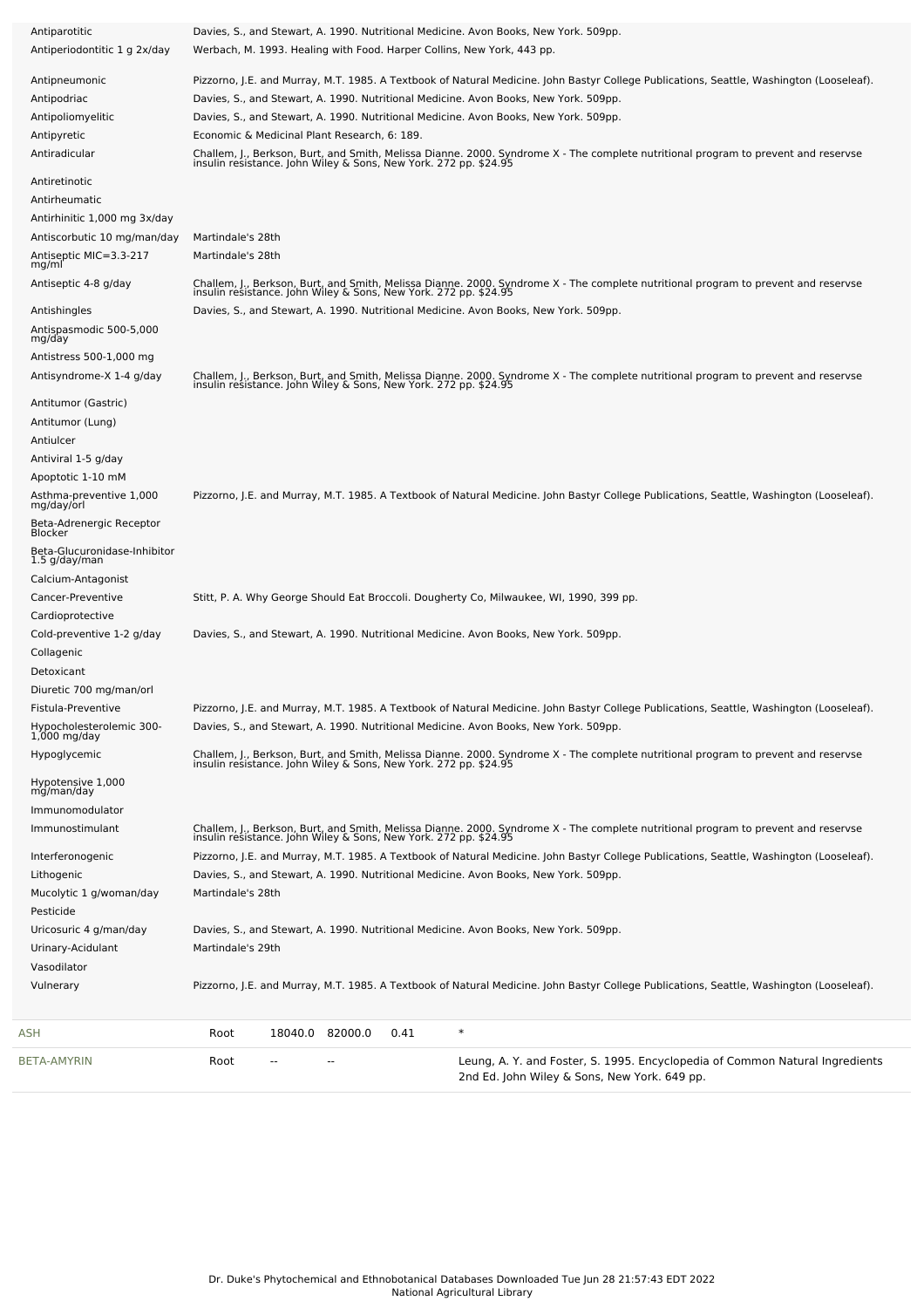| Activities (9)                   |      |     |      |         |        |  |
|----------------------------------|------|-----|------|---------|--------|--|
| Analgesic                        |      |     |      |         |        |  |
| Antiedemic IC27=40 mg/kg ipr rat |      |     |      |         |        |  |
| Antiinflammatory                 |      |     |      |         |        |  |
| Antinociceptive                  |      |     |      |         |        |  |
| Antiulcer                        |      |     |      |         |        |  |
| Gastroprotective                 |      |     |      |         |        |  |
| Hepatoprotective                 |      |     |      |         |        |  |
| Larvicide                        |      |     |      |         |        |  |
| Mosquitocide                     |      |     |      |         |        |  |
|                                  |      |     |      |         |        |  |
| BETA-CAROTENE                    | Root | 9.0 | 39.0 | $-0.19$ | $\ast$ |  |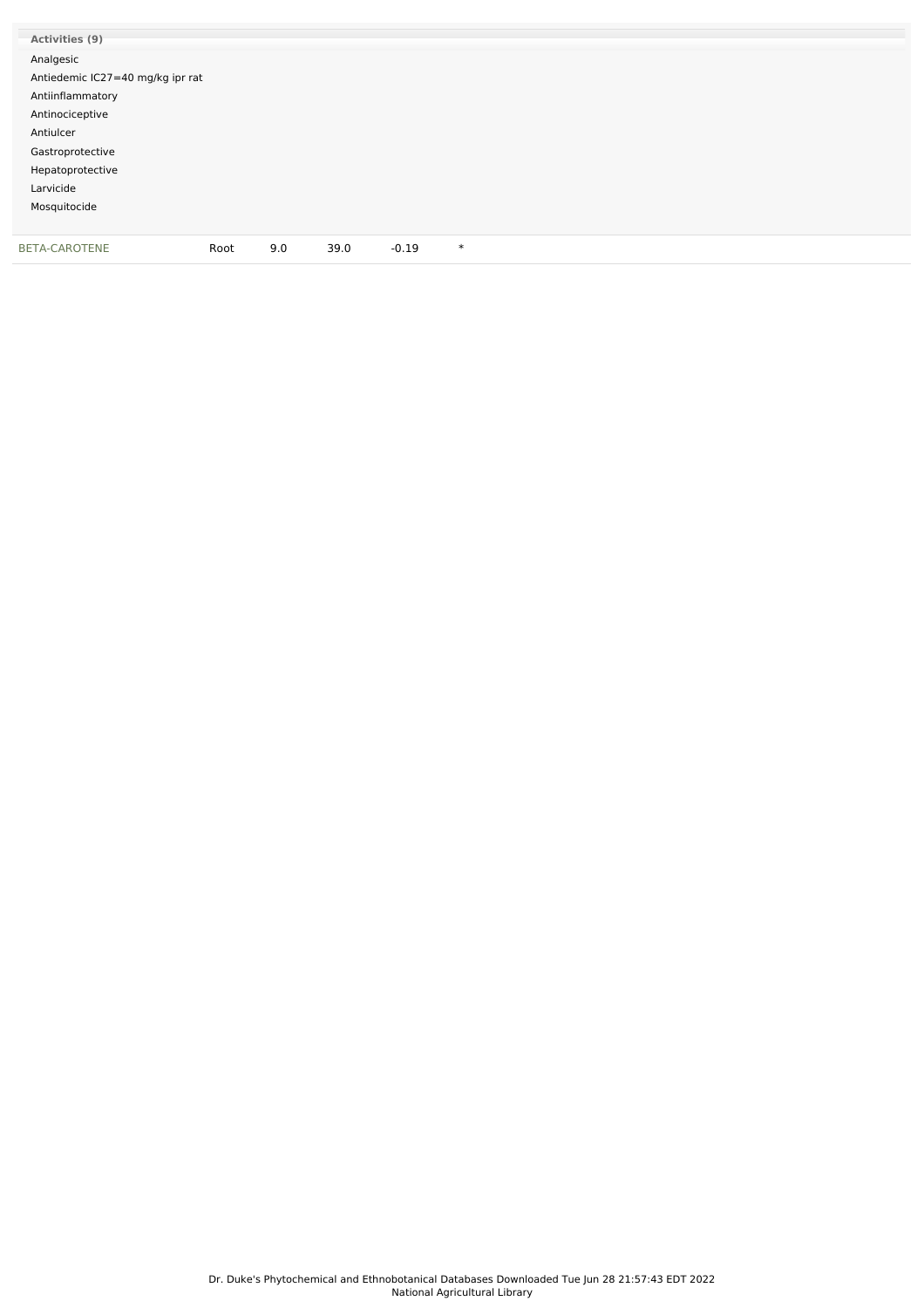| <b>Activities (53)</b>                                                           |                                                                                                                                                                                                            |
|----------------------------------------------------------------------------------|------------------------------------------------------------------------------------------------------------------------------------------------------------------------------------------------------------|
| Allergenic                                                                       |                                                                                                                                                                                                            |
| Androgenic?                                                                      | Pizzorno, J.E. and Murray, M.T. 1985. A Textbook of Natural Medicine. John Bastyr College Publications, Seattle, Washington (Looseleaf).                                                                   |
| AntiPMS                                                                          |                                                                                                                                                                                                            |
| Antiacne                                                                         | Pizzorno, J.E. and Murray, M.T. 1985. A Textbook of Natural Medicine. John Bastyr College Publications, Seattle, Washington (Looseleaf).                                                                   |
| Antiaging                                                                        |                                                                                                                                                                                                            |
|                                                                                  |                                                                                                                                                                                                            |
| Antiarthritic                                                                    |                                                                                                                                                                                                            |
| Antiasthmatic                                                                    | Pizzorno, J.E. and Murray, M.T. 1985. A Textbook of Natural Medicine. John Bastyr College Publications, Seattle, Washington (Looseleaf).                                                                   |
| Anticancer                                                                       | Joseph, J., Nadeau, D. and Underwood, A. 2001. The Color Code. Hyperion, NY.                                                                                                                               |
| Anticarcinomic                                                                   | Pizzorno, J.E. and Murray, M.T. 1985. A Textbook of Natural Medicine. John Bastyr College Publications, Seattle, Washington (Looseleaf).                                                                   |
| Anticervicaldysplasic                                                            |                                                                                                                                                                                                            |
| Anticoronary 50 mg/man/2 days                                                    |                                                                                                                                                                                                            |
| Antihyperkeratotic                                                               |                                                                                                                                                                                                            |
| Antiichythyotic                                                                  | Pizzorno, J.E. and Murray, M.T. 1985. A Textbook of Natural Medicine. John Bastyr College Publications, Seattle, Washington (Looseleaf).                                                                   |
| Antileukoplakic                                                                  |                                                                                                                                                                                                            |
| Antilipoperoxidant IC71=50                                                       |                                                                                                                                                                                                            |
| ug/ml                                                                            |                                                                                                                                                                                                            |
| Antilupus 150 mg/man/day/2<br>mos                                                | Martindale's 28th                                                                                                                                                                                          |
| Antimaculitic                                                                    |                                                                                                                                                                                                            |
| Antimastitic                                                                     | Pizzorno, J.E. and Murray, M.T. 1985. A Textbook of Natural Medicine. John Bastyr College Publications, Seattle, Washington (Looseleaf).                                                                   |
| Antimutagenic                                                                    | Economic & Medicinal Plant Research, 6: 235.                                                                                                                                                               |
| Antioxidant                                                                      | Pizzorno, J.E. and Murray, M.T. 1985. A Textbook of Natural Medicine. John Bastyr College Publications, Seattle, Washington (Looseleaf).                                                                   |
| Antiozenic                                                                       |                                                                                                                                                                                                            |
|                                                                                  |                                                                                                                                                                                                            |
| Antipapillomic                                                                   |                                                                                                                                                                                                            |
| Antiphotophobic 30-300<br>mg/man/day                                             | Martindale's 29th                                                                                                                                                                                          |
| Antipityriasic                                                                   | Pizzorno, J.E. and Murray, M.T. 1985. A Textbook of Natural Medicine. John Bastyr College Publications, Seattle, Washington (Looseleaf).                                                                   |
| Antiporphyric 30-300                                                             | Martindale's 28th                                                                                                                                                                                          |
| mg/man/day                                                                       |                                                                                                                                                                                                            |
| Antiproliferant                                                                  | Joseph, J., Nadeau, D. and Underwood, A. 2001. The Color Code. Hyperion, NY.                                                                                                                               |
| Antipsoriac                                                                      | Pizzorno, J.E. and Murray, M.T. 1985. A Textbook of Natural Medicine. John Bastyr College Publications, Seattle, Washington (Looseleaf).                                                                   |
| Antiradicular                                                                    | Pizzorno, J.E. and Murray, M.T. 1985. A Textbook of Natural Medicine. John Bastyr College Publications, Seattle, Washington (Looseleaf).                                                                   |
| Antirheumatic                                                                    |                                                                                                                                                                                                            |
| Antistress                                                                       | Davies, S., and Stewart, A. 1990. Nutritional Medicine. Avon Books, New York. 509pp.                                                                                                                       |
| Antitumor                                                                        | Simon, P.W. Carrots and Other Horticultural Crops as a Source of Provitamin A Carotenes. HortScience, 25(12): 1495, 1990.                                                                                  |
| Antitumor (Breast) IC45=60<br>ug/ml                                              |                                                                                                                                                                                                            |
| Antitumor (CNS) IC43=45 ug/ml                                                    |                                                                                                                                                                                                            |
| Antitumor (Colon) IC43=45 ug/ml                                                  |                                                                                                                                                                                                            |
|                                                                                  |                                                                                                                                                                                                            |
| Antitumor (Lung) IC30=60 ug/ml                                                   |                                                                                                                                                                                                            |
| Antitumor (Prostate)                                                             |                                                                                                                                                                                                            |
| Antitumor (Stomach) IC26=45<br>ug/ml                                             |                                                                                                                                                                                                            |
| Antiulcer 12 mg 3x/day/man/orl                                                   | Pizzorno, J.E. and Murray, M.T. 1985. A Textbook of Natural Medicine. John Bastyr College Publications, Seattle, Washington (Looseleaf).                                                                   |
| Antiulcer 15,000-25,000 IU/day                                                   |                                                                                                                                                                                                            |
|                                                                                  |                                                                                                                                                                                                            |
| Antixerophthalmic                                                                | Davies, S., and Stewart, A. 1990. Nutritional Medicine. Avon Books, New York. 509pp.                                                                                                                       |
| COX-1-Inhibitor IC78=50 ug/ml                                                    |                                                                                                                                                                                                            |
| COX-2-Inhibitor IC82=50 ug/ml                                                    |                                                                                                                                                                                                            |
| Cancer-Preventive 22 ppm                                                         | Jim Duke's personal files.                                                                                                                                                                                 |
| Chemopreventive                                                                  |                                                                                                                                                                                                            |
| Colorant                                                                         | Jeffery B. Harborne and H. Baxter, eds. 1983. Phytochemical Dictionary. A Handbook of Bioactive Compounds from Plants. Taylor &<br>Frost, London. 791 pp.                                                  |
| Gastroprotective                                                                 |                                                                                                                                                                                                            |
| Immunostimulant 180                                                              | Pizzorno, J.E. and Murray, M.T. 1985. A Textbook of Natural Medicine. John Bastyr College Publications, Seattle, Washington (Looseleaf).                                                                   |
| mg/man/day/orl                                                                   |                                                                                                                                                                                                            |
| Interferon-Synergist                                                             |                                                                                                                                                                                                            |
| Mucogenic                                                                        | Pizzorno, J.E. and Murray, M.T. 1985. A Textbook of Natural Medicine. John Bastyr College Publications, Seattle, Washington (Looseleaf).                                                                   |
| Phagocytotic                                                                     | Pizzorno, J.E. and Murray, M.T. 1985. A Textbook of Natural Medicine. John Bastyr College Publications, Seattle, Washington (Looseleaf).                                                                   |
| Prooxidant 20 ug/g                                                               |                                                                                                                                                                                                            |
| Thymoprotective                                                                  | Pizzorno, J.E. and Murray, M.T. 1985. A Textbook of Natural Medicine. John Bastyr College Publications, Seattle, Washington (Looseleaf).                                                                   |
| Ubiquiot                                                                         | Jeffery B. Harborne and H. Baxter, eds. 1983. Phytochemical Dictionary. A Handbook of Bioactive Compounds from Plants. Taylor &<br>Frost, London. 791 pp.                                                  |
|                                                                                  |                                                                                                                                                                                                            |
| CAFFEIC-ACID                                                                     | $\ast$<br>Root                                                                                                                                                                                             |
|                                                                                  |                                                                                                                                                                                                            |
| <b>Activities (102)</b><br>Aldose-Reductase-Inhibitor 4 ug/ml<br>(weak activity) | Ichikawa, K., et al. 1991. Isolation and Structure Determination of Aldose Reductase Inhibitors from Traditional Thai Medicine,<br>and Syntheses of Their Derivatives. Sankyo Kenkyusho Nempo, 43: 99-110. |
|                                                                                  |                                                                                                                                                                                                            |

Allergenic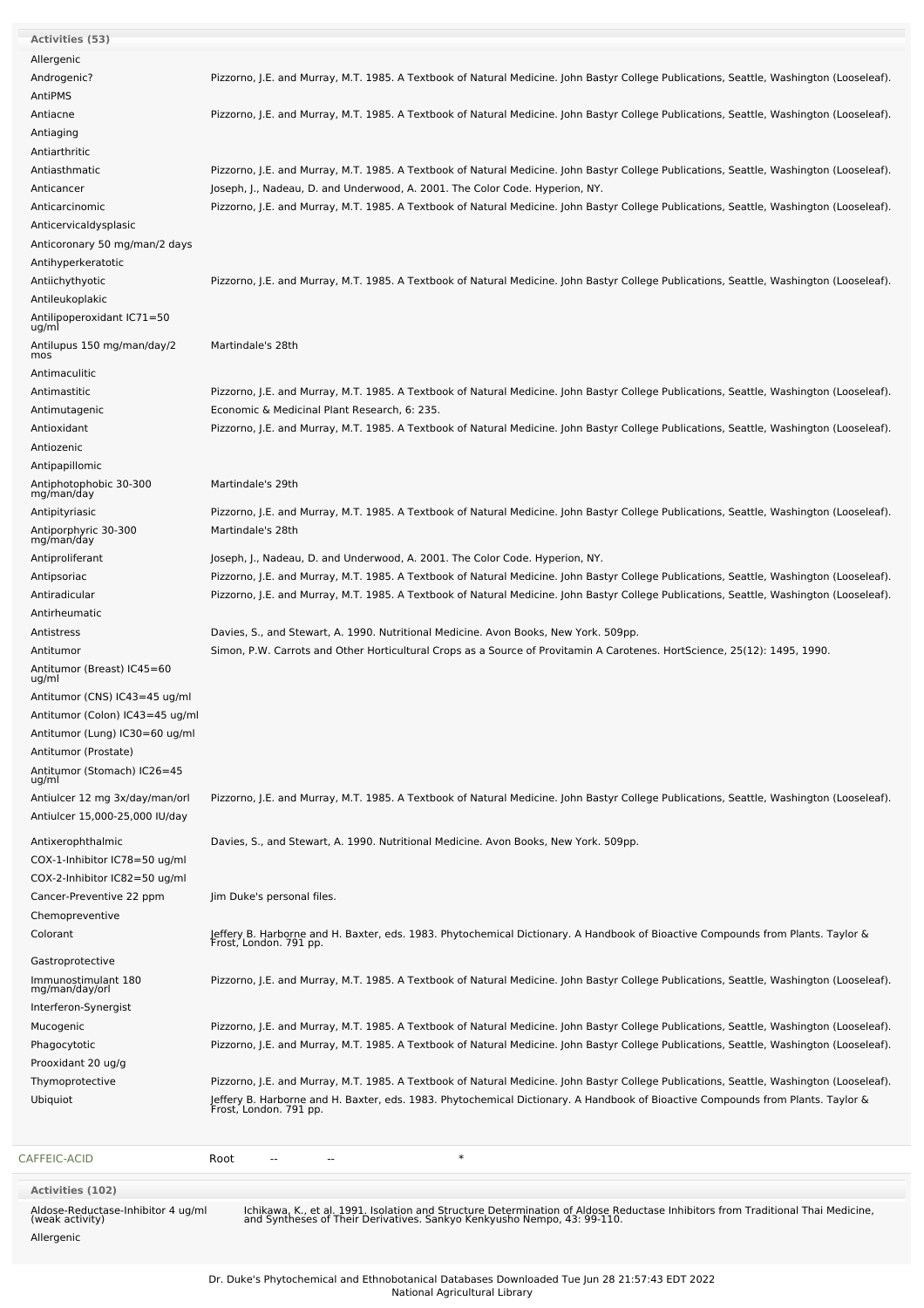| AntiHIV EC50=200 ug/ml                             |                                                                                                                                                                                                                                  |
|----------------------------------------------------|----------------------------------------------------------------------------------------------------------------------------------------------------------------------------------------------------------------------------------|
| AntiLegionella                                     |                                                                                                                                                                                                                                  |
| Antiadenoviral                                     | Economic & Medicinal Plant Research, 5: 207.                                                                                                                                                                                     |
| Antiaggregant                                      | Jeffery B. Harborne and H. Baxter, eds. 1983. Phytochemical Dictionary. A Handbook of Bioactive Compounds from Plants. Taylor<br>& Frost, London. 791 pp.                                                                        |
| Antiaging<br>Antiatherogenic                       |                                                                                                                                                                                                                                  |
| Antibacterial                                      |                                                                                                                                                                                                                                  |
| Anticancer                                         |                                                                                                                                                                                                                                  |
| Anticarcinogenic                                   | Economic & Medicinal Plant Research, 6: 189.                                                                                                                                                                                     |
| Antidepressant                                     |                                                                                                                                                                                                                                  |
| Antiedemic                                         | Economic & Medicinal Plant Research, 6: 189.                                                                                                                                                                                     |
| Antielastase IC50=93 um/l                          |                                                                                                                                                                                                                                  |
| Antielastase IC50=86 ug/ml (475 uM)                |                                                                                                                                                                                                                                  |
| Antiescherichic                                    |                                                                                                                                                                                                                                  |
| Antiflu                                            | Economic & Medicinal Plant Research, 5: 207.                                                                                                                                                                                     |
| Antigonadotropic                                   | Jim Duke's personal files.                                                                                                                                                                                                       |
| Antihemolytic 25 uM                                |                                                                                                                                                                                                                                  |
|                                                    | Ohnishi, M., Morishita, H., Iwahashi, H., Toda, S., Shirataki, Y., Kimura, M., and Kido, R. 1993. Inhibitory Effects of Chlorogenic<br>Acids on Linoleic Acid Peroxidation and Haemolysis. Phytochemistry. 36(3): 579-583. 1994. |
| Antihepatoadenomic 200 ppm diet orl<br>mus         |                                                                                                                                                                                                                                  |
| Antihepatotoxic                                    |                                                                                                                                                                                                                                  |
| Antiherpetic 50 ug/ml                              |                                                                                                                                                                                                                                  |
| Antiherpetic EC50=>50 ug/ml                        |                                                                                                                                                                                                                                  |
| Antihistaminic                                     |                                                                                                                                                                                                                                  |
| Antihypercholesterolemic                           | Economic & Medicinal Plant Research, 6: 189.                                                                                                                                                                                     |
| Antihyperthyroid                                   |                                                                                                                                                                                                                                  |
| Antiinflammatory                                   |                                                                                                                                                                                                                                  |
| Antileukemic                                       | Chiang, L. C., Chiang, W., Chang, M. Y., Ng, L. T., Lin, C. C. 2003. Antileukemic activity of selected natural products in Taiwan. Am J Chin Med, 31(1):37-46.                                                                   |
|                                                    |                                                                                                                                                                                                                                  |
| Antileukotriene                                    |                                                                                                                                                                                                                                  |
| Antimelanogenic                                    |                                                                                                                                                                                                                                  |
| Antimutagenic                                      | Ki Soon Rhee. Oilseed Food Ingredients Used To Minimize Oxidative Flavor Deterioration in Meat Products. Phenolic Compounds<br>in Food and Their Effects on Health, Ch.18.                                                       |
| Antinitrosaminic                                   | Ki Soon Rhee. Oilseed Food Ingredients Used To Minimize Oxidative Flavor Deterioration in Meat Products. Phenolic Compounds<br>in Food and Their Effects on Health, Ch.18.                                                       |
|                                                    |                                                                                                                                                                                                                                  |
| Antiophidic                                        |                                                                                                                                                                                                                                  |
| Antioxidant 50 uM                                  |                                                                                                                                                                                                                                  |
| Antioxidant IC57=30 ppm                            |                                                                                                                                                                                                                                  |
| Antioxidant 1/3 quercetin                          |                                                                                                                                                                                                                                  |
| Antioxidant 30 mM                                  |                                                                                                                                                                                                                                  |
| Antioxidant 1.3 x Vit. E                           |                                                                                                                                                                                                                                  |
| Antioxidant 1/2 BHA                                |                                                                                                                                                                                                                                  |
| Antiperoxidant IC50=44 uM                          | Planta Medica, 57: A54, 1991.                                                                                                                                                                                                    |
| Antiperoxidant IC35=200 ug/ml                      |                                                                                                                                                                                                                                  |
| Antiperoxidant IC85=100 ug/ml                      |                                                                                                                                                                                                                                  |
| Antiproliferant                                    | Chiang, L. C., Chiang, W., Chang, M. Y., Ng, L. T., Lin, C. C. 2003. Antileukemic activity of selected natural products in Taiwan. Am<br>J Chin Med, 31(1):37-46.                                                                |
| Antiprostaglandin                                  |                                                                                                                                                                                                                                  |
| Antiradicular 10 uM                                |                                                                                                                                                                                                                                  |
|                                                    | Ohnishi, M., Morishita, H., Iwahashi, H., Toda, S., Shirataki, Y., Kimura, M., and Kido, R. 1993. Inhibitory Effects of Chlorogenic<br>Acids on Linoleic Acid Peroxidation and Haemolysis. Phytochemistry. 36(3): 579-583. 1994. |
| Antiradicular 1/3 quercetin                        |                                                                                                                                                                                                                                  |
| Antiradicular 30 mM                                |                                                                                                                                                                                                                                  |
| Antiradicular IC50=32-35 uM                        |                                                                                                                                                                                                                                  |
| Antiseptic                                         |                                                                                                                                                                                                                                  |
| Antispasmodic EC50=3.4-15 uM                       | Phytotherapy Research, 4: 73.                                                                                                                                                                                                    |
| Antistaphylococcic                                 |                                                                                                                                                                                                                                  |
| Antistomatitic                                     | Economic & Medicinal Plant Research, 5: 207.                                                                                                                                                                                     |
| Antisunburn                                        |                                                                                                                                                                                                                                  |
| Antithiamin                                        | Phenolic Compounds in Food and Their Effects on Health, 69.                                                                                                                                                                      |
| Antithyroid                                        | Jim Duke's personal files.                                                                                                                                                                                                       |
| Antitumor 200 ppm diet orl mus<br>Antitumor (Skin) |                                                                                                                                                                                                                                  |
| Antitumor-Promoter IC42=10 uM                      | Cancer Research, 48: 5941.                                                                                                                                                                                                       |
| Antiulcerogenic                                    |                                                                                                                                                                                                                                  |
| Antivaccinia                                       | Economic & Medicinal Plant Research, 5: 207.                                                                                                                                                                                     |
| Antiviral IC50=62.5 ug/ml                          |                                                                                                                                                                                                                                  |
| Anxiolytic                                         |                                                                                                                                                                                                                                  |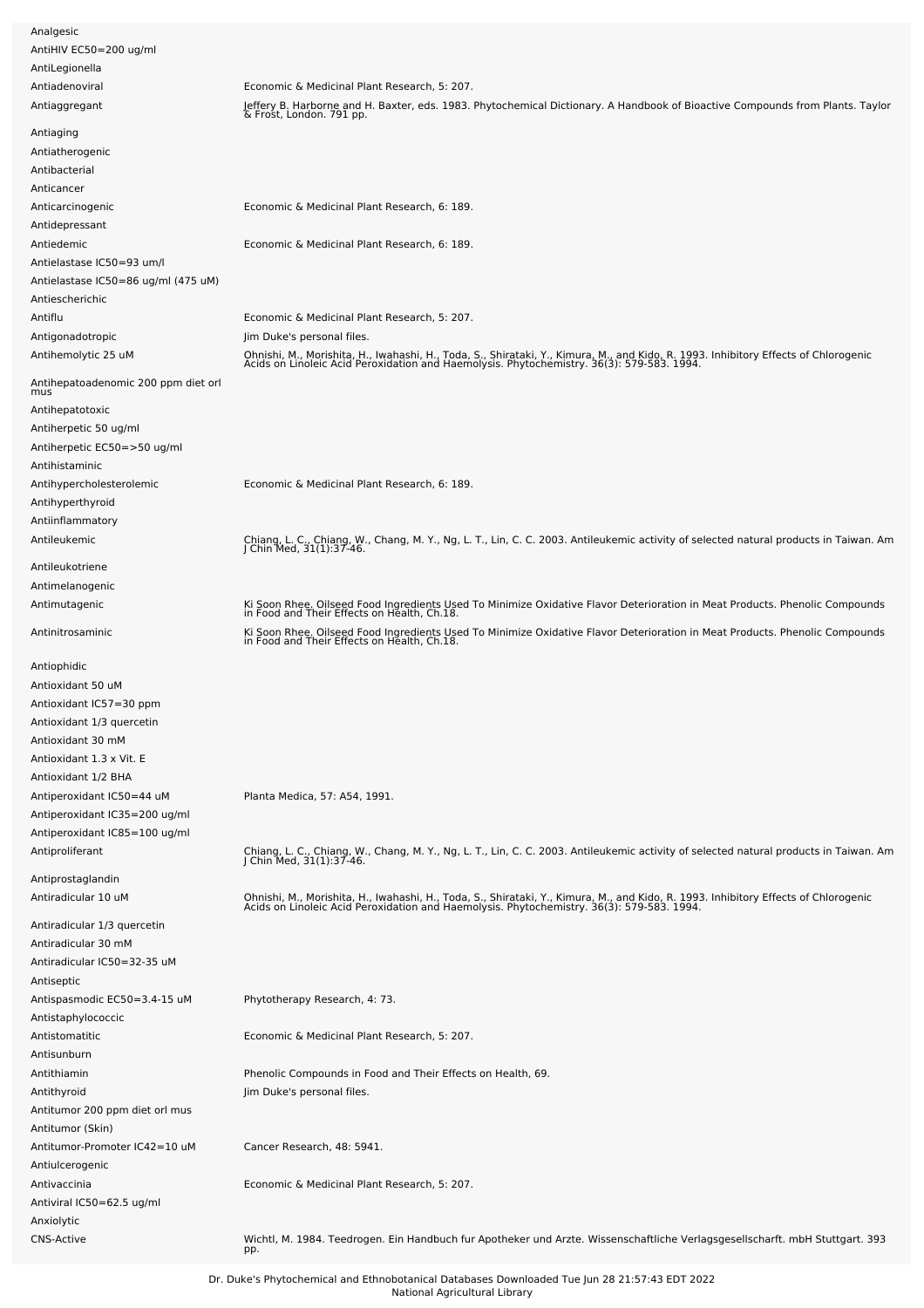| Calcium-Antagonist IC50=1.2 uM rbt<br>Cancer-Preventive<br>Carcinogenic 2% (diet)<br>Chemopreventive<br>Cholagogue<br>pp.<br>Choleretic<br>Clastogenic<br>Co-carcinogenic<br>Collagen-Sparing | Stitt, P. A. Why George Should Eat Broccoli. Dougherty Co, Milwaukee, WI, 1990, 399 pp.<br>Wichtl, M. 1984. Teedrogen. Ein Handbuch fur Apotheker und Arzte. Wissenschaftliche Verlagsgesellscharft. mbH Stuttgart. 393<br>Williamson, E. M. and Evans, F. J., Potter's New Cyclopaedia of Botanical Drugs and Preparations, Revised Ed., Saffron Walden, the C. W. Daniel Co., Ltd., Essex UK, 362 pp. 1988, reprint 1989.<br>Jeffery B. Harborne and H. Baxter, eds. 1983. Phytochemical Dictionary. A Handbook of Bioactive Compounds from Plants. Taylor<br>& Frost, London. 791 pp. |
|-----------------------------------------------------------------------------------------------------------------------------------------------------------------------------------------------|------------------------------------------------------------------------------------------------------------------------------------------------------------------------------------------------------------------------------------------------------------------------------------------------------------------------------------------------------------------------------------------------------------------------------------------------------------------------------------------------------------------------------------------------------------------------------------------|
|                                                                                                                                                                                               |                                                                                                                                                                                                                                                                                                                                                                                                                                                                                                                                                                                          |
|                                                                                                                                                                                               |                                                                                                                                                                                                                                                                                                                                                                                                                                                                                                                                                                                          |
|                                                                                                                                                                                               |                                                                                                                                                                                                                                                                                                                                                                                                                                                                                                                                                                                          |
|                                                                                                                                                                                               |                                                                                                                                                                                                                                                                                                                                                                                                                                                                                                                                                                                          |
|                                                                                                                                                                                               |                                                                                                                                                                                                                                                                                                                                                                                                                                                                                                                                                                                          |
|                                                                                                                                                                                               |                                                                                                                                                                                                                                                                                                                                                                                                                                                                                                                                                                                          |
|                                                                                                                                                                                               |                                                                                                                                                                                                                                                                                                                                                                                                                                                                                                                                                                                          |
|                                                                                                                                                                                               |                                                                                                                                                                                                                                                                                                                                                                                                                                                                                                                                                                                          |
|                                                                                                                                                                                               |                                                                                                                                                                                                                                                                                                                                                                                                                                                                                                                                                                                          |
| Cytoprotective                                                                                                                                                                                | Newall, C. A., Anderson, L. A. and Phillipson, J. D. 1996. Herbal Medicine - A Guide for Health-care Professionals. The<br>Pharmaceutical Press, London. 296pp.                                                                                                                                                                                                                                                                                                                                                                                                                          |
| Cytotoxic TC50=200 ug/ml                                                                                                                                                                      |                                                                                                                                                                                                                                                                                                                                                                                                                                                                                                                                                                                          |
| <b>DNA-Active</b>                                                                                                                                                                             | Jeffery B. Harborne and H. Baxter, eds. 1983. Phytochemical Dictionary. A Handbook of Bioactive Compounds from Plants. Taylor<br>& Frost, London. 791 pp.                                                                                                                                                                                                                                                                                                                                                                                                                                |
| <b>DNA-Protective</b>                                                                                                                                                                         |                                                                                                                                                                                                                                                                                                                                                                                                                                                                                                                                                                                          |
| Diuretic<br>pp.                                                                                                                                                                               | Wichtl, M. 1984. Teedrogen. Ein Handbuch fur Apotheker und Arzte. Wissenschaftliche Verlagsgesellscharft. mbH Stuttgart. 393                                                                                                                                                                                                                                                                                                                                                                                                                                                             |
| Fungicide MIC=0.4 mg/ml                                                                                                                                                                       |                                                                                                                                                                                                                                                                                                                                                                                                                                                                                                                                                                                          |
| Hepatocarcinogenic 400 ppm diet orl<br>mus (in the absence of alcohol)                                                                                                                        |                                                                                                                                                                                                                                                                                                                                                                                                                                                                                                                                                                                          |
| Hepatoprotective                                                                                                                                                                              | Advance in Chinese Medicinal Materials Research. 1985. Eds. H. M. Chang, H. W. Yeung, W. -W. Tso and A. Koo. World Scientific<br>Publishing Co., Philadelphia Pa., page 210.                                                                                                                                                                                                                                                                                                                                                                                                             |
| Hepatotropic                                                                                                                                                                                  |                                                                                                                                                                                                                                                                                                                                                                                                                                                                                                                                                                                          |
| Histamine-Inhibitor                                                                                                                                                                           |                                                                                                                                                                                                                                                                                                                                                                                                                                                                                                                                                                                          |
| Immunostimulant                                                                                                                                                                               |                                                                                                                                                                                                                                                                                                                                                                                                                                                                                                                                                                                          |
| Insectifuge                                                                                                                                                                                   | Tunon, H., Thorsell, W., and Bohlin, L. 1993. Mosquito Repelling Activity of Compounds Occurring in Achillea millefolium L.<br>(Asteraceae). Economic Botany 48(2): 111-120, 1994.                                                                                                                                                                                                                                                                                                                                                                                                       |
| Leukotriene-Inhibitor                                                                                                                                                                         |                                                                                                                                                                                                                                                                                                                                                                                                                                                                                                                                                                                          |
| Lipoxygenase-Inhibitor IC27=5 mM                                                                                                                                                              | Oszmianski, J. and Lee, C.Y. 1990. Inhibitory Effect of Phenolics on Carotene Bleaching in Vegetables. J. Agric. Food Chem. 38:<br>688-690.                                                                                                                                                                                                                                                                                                                                                                                                                                              |
| Lipoxygenase-Inhibitor IC50=62-148 uM                                                                                                                                                         |                                                                                                                                                                                                                                                                                                                                                                                                                                                                                                                                                                                          |
| Lyase-Inhibitor IC50=94-164 uM                                                                                                                                                                |                                                                                                                                                                                                                                                                                                                                                                                                                                                                                                                                                                                          |
| Metal-Chelator                                                                                                                                                                                | McEvily, A.J., Iyengar, R., and Gross, A.T. Inhibition of Polyphenol Oxidase by Phenolic Compounds. Phenolic Compounds in Food<br>and Their Effects on Health, Ch.25.                                                                                                                                                                                                                                                                                                                                                                                                                    |
| Ornithine-Decarboxylase-Inhibitor                                                                                                                                                             | Hagerman, A.E. Tannin-Protein Interactions. Phenolic Compounds in Food and Their Effects on Health, Ch.19.                                                                                                                                                                                                                                                                                                                                                                                                                                                                               |
| Pesticide                                                                                                                                                                                     |                                                                                                                                                                                                                                                                                                                                                                                                                                                                                                                                                                                          |
| Prooxidant                                                                                                                                                                                    |                                                                                                                                                                                                                                                                                                                                                                                                                                                                                                                                                                                          |
| Prostaglandigenic                                                                                                                                                                             |                                                                                                                                                                                                                                                                                                                                                                                                                                                                                                                                                                                          |
| Sedative 500 mg                                                                                                                                                                               |                                                                                                                                                                                                                                                                                                                                                                                                                                                                                                                                                                                          |
| Sunscreen IC50=2.5 mg/l                                                                                                                                                                       | Lazarova*, G., Kostova, I., Neychev, H. 1992. Photodynamic damage prevention by some hydroxycoumarins. Fitoterapia 64(2):<br>134-136, 1993.                                                                                                                                                                                                                                                                                                                                                                                                                                              |
| Sunscreen IC91=5 mg/l                                                                                                                                                                         | Lazarova*, G., Kostova, I., Neychev, H. 1992. Photodynamic damage prevention by some hydroxycoumarins. Fitoterapia 64(2):<br>134-136, 1993.                                                                                                                                                                                                                                                                                                                                                                                                                                              |
| Sunscreen IC98=25 mg/l                                                                                                                                                                        | Lazarova*, G., Kostova, I., Neychev, H. 1992. Photodynamic damage prevention by some hydroxycoumarins. Fitoterapia 64(2):<br>134-136, 1993.                                                                                                                                                                                                                                                                                                                                                                                                                                              |
| Tumorigenic<br>Vulnerary                                                                                                                                                                      | Jim Duke's personal files.                                                                                                                                                                                                                                                                                                                                                                                                                                                                                                                                                               |
| Xanthine-Oxidase-Inhibitor IC50=39.21                                                                                                                                                         | Mills, Simon and Bone, Kerry. 2000. Phytotherapy. Churchill Livinston, Edinburgh.                                                                                                                                                                                                                                                                                                                                                                                                                                                                                                        |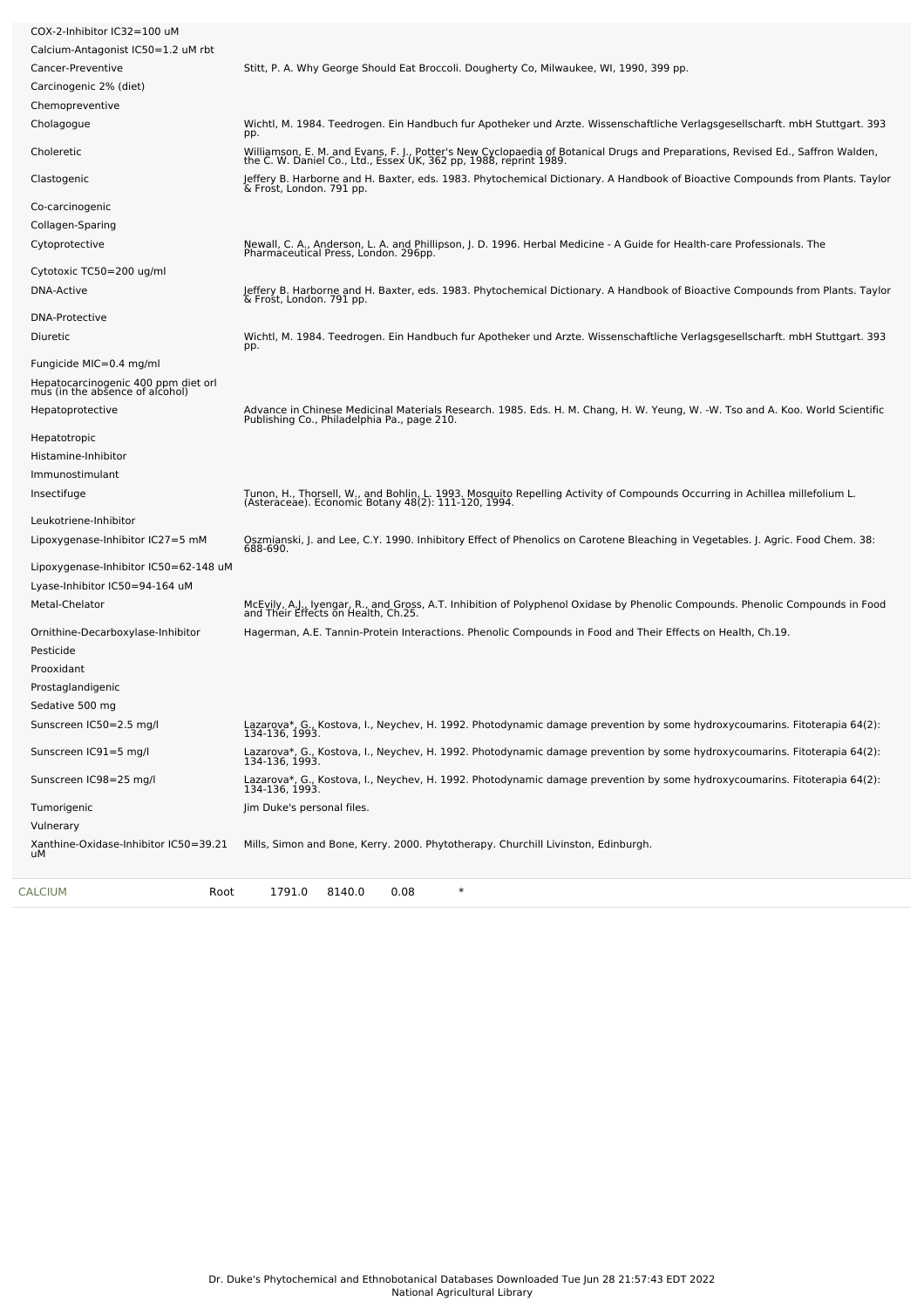| Activities (28)                    |                                                                                      |
|------------------------------------|--------------------------------------------------------------------------------------|
| AntiPMS 1 g/day                    |                                                                                      |
| Antiallergic 500 mg/day            |                                                                                      |
| Antianxiety                        | Davies, S., and Stewart, A. 1990. Nutritional Medicine. Avon Books, New York. 509pp. |
| Antiarrhythmic 500-1,500 mg        |                                                                                      |
| Antiarthritic 1,000 mg/day         |                                                                                      |
| Antiatherosclerotic 500 mg/day     | Werbach, M. 1993. Healing with Food. Harper Collins, New York, 443 pp.               |
| Anticlimacteric 1,000-1,500 mg/day |                                                                                      |
| Antidepressant                     | Davies, S., and Stewart, A. 1990. Nutritional Medicine. Avon Books, New York. 509pp. |
| Antidote (Aluminum)                | Davies, S., and Stewart, A. 1990. Nutritional Medicine. Avon Books, New York. 509pp. |
| Antidote (Lead)                    | Davies, S., and Stewart, A. 1990. Nutritional Medicine. Avon Books, New York. 509pp. |
| Antihyperkinetic                   | Davies, S., and Stewart, A. 1990. Nutritional Medicine. Avon Books, New York. 509pp. |
| Antihypertensive                   |                                                                                      |
| Antiinsomniac                      | Davies, S., and Stewart, A. 1990. Nutritional Medicine. Avon Books, New York. 509pp. |
| Antimenopausal 1,000-1,500 mg/day  |                                                                                      |
| Antiobesity                        |                                                                                      |
| Antiosteoporotic 500-2,000 mg/day  |                                                                                      |
| Antiperiodontitic 750 mg/day       | Werbach, M. 1993. Healing with Food. Harper Collins, New York, 443 pp.               |
| Antirheumatic 1,000 mg/day         |                                                                                      |
| Antistress 500-1,500 mg/day        |                                                                                      |
| Antitic                            | Davies, S., and Stewart, A. 1990. Nutritional Medicine. Avon Books, New York. 509pp. |
| Anxiolytic 500-1,500 mg/day        |                                                                                      |
| Calcium-Channel-Blocker            |                                                                                      |
| <b>Diuretic</b>                    |                                                                                      |
| Hypocholesterolemic 500 mg/day     | Werbach, M. 1993. Healing with Food. Harper Collins, New York, 443 pp.               |
| Hypotensive 1 g/day                | Werbach, M. 1993. Healing with Food. Harper Collins, New York, 443 pp.               |
| Laxative 1,000-1,200 mg            |                                                                                      |
| Tranquilizer 500-1,500 mg/day      |                                                                                      |
| Vasodilator                        |                                                                                      |
|                                    |                                                                                      |
|                                    |                                                                                      |

[CARVACROL](file:///phytochem/chemicals/show/5379) **Essential** --Oil

-- -- Abstract (See species file)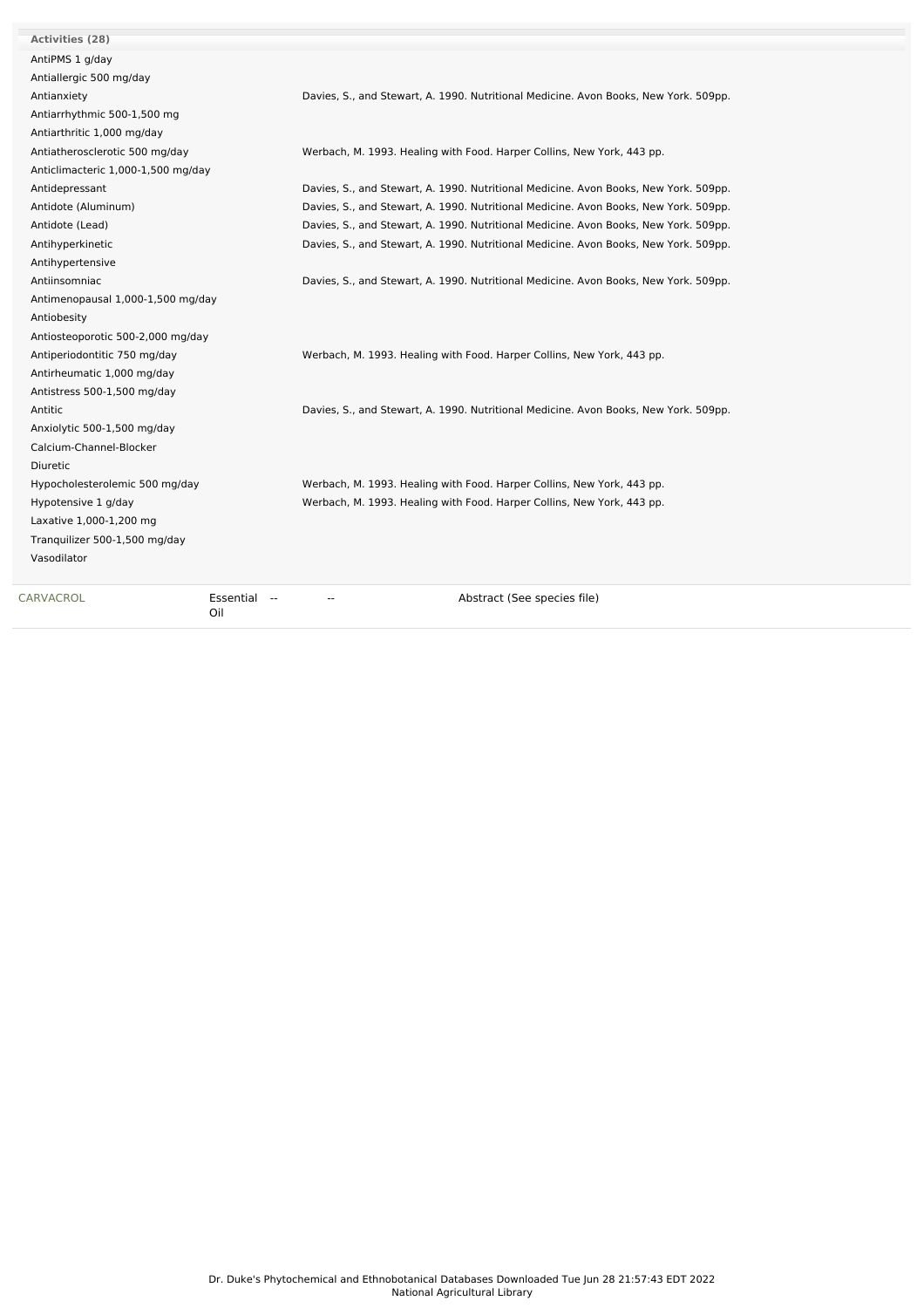| <b>Activities (37)</b>                  |                                                                                                                                                                                                                                                     |
|-----------------------------------------|-----------------------------------------------------------------------------------------------------------------------------------------------------------------------------------------------------------------------------------------------------|
| Allergenic                              |                                                                                                                                                                                                                                                     |
| Anesthetic                              |                                                                                                                                                                                                                                                     |
| Anthelmintic                            | Jeffery B. Harborne and H. Baxter, eds. 1983. Phytochemical Dictionary. A Handbook of Bioactive Compounds from Plants. Taylor & Frost, London.<br>791 pp.                                                                                           |
| Antialzheimeran?                        | L. Gracza (1985) as cited by Buchbauer re antiacetylcholinesterase.                                                                                                                                                                                 |
| Antiatherosclerotic<br>$IC50 = 5.53$ uM |                                                                                                                                                                                                                                                     |
| Antibacterial MIC<br>170-290            | Chalchat, J.C. et Garry, R.P.*, Bastide, P., Fabre, F. et Malhuret, R. Correlation Composition Chimique/Activite Antimicrobienne: V - Contribution a la<br>Comparaison de 2 Methodes de Determination Des Cmi. Plantes medicinale                   |
| Antibacterial<br>$MIC=39-625$           | Russell, G. B., Phytochemical resources for crop protection, N. Z. J. Technol., 2, 1986, 127-134.                                                                                                                                                   |
| Anticholinesterase?                     | L. Gracza (1985) as cited by Buchbauer re antiacetylcholinesterase.                                                                                                                                                                                 |
| Antidiuretic                            | Lawrence Review of Natural Products, Mar-92.                                                                                                                                                                                                        |
| Antiinflammatory<br>$IC50=4$ uM         |                                                                                                                                                                                                                                                     |
| Antimelanomic<br>IC50=120 uM/l          |                                                                                                                                                                                                                                                     |
| Antioxidant                             | Jimenez, J., Navarro, M.C., Montilla, M.P., Martin, A. and Martinez, A. 1993. Thymus zygis Oil: Its Effects on CCl4-Induced Hepatotoxicity and Free<br>Radical Scavenger Activity. JEO5: 153-8.                                                     |
| Antioxidant (LDL)<br>$IC50 = 5.53$ uM   |                                                                                                                                                                                                                                                     |
| Antiplaque<br>$MIC=39-625$ ug/ml        | Osawa, K., Matsumoto, T., Maruyama, T., Takiguchi, T., Okuda, K., and Takazoe, I., Studies of the antibacterial activity of plant extracts and their<br>constituents against periodontopathic bacteria, Bull Tokyo Dent. Coll., 31 (1), 1990, 17-21 |
| Antiprostaglandin                       |                                                                                                                                                                                                                                                     |
| Antiradicular 600 x<br>thymol           | Jimenez, J., Navarro, M.C., Montilla, M.P., Martin, A. and Martinez, A. 1993. Thymus zygis Oil: Its Effects on CCl4-Induced Hepatotoxicity and Free<br>Radical Scavenger Activity. JEO5: 153-8.                                                     |
| Antiseptic 1.5 x<br>phenol              |                                                                                                                                                                                                                                                     |
| Antispasmodic                           |                                                                                                                                                                                                                                                     |
| Antistaphylococcic                      |                                                                                                                                                                                                                                                     |
| Antistreptococcic                       |                                                                                                                                                                                                                                                     |
| Antitussive                             | Newall, C. A., Anderson, L. A. and Phillipson, J. D. 1996. Herbal Medicine - A Guide for Health-care Professionals. The Pharmaceutical Press, London.<br>296pp.                                                                                     |
| Candidicide<br>$MIC< 0.1$ ug/ml         |                                                                                                                                                                                                                                                     |
| Candidicide 100-<br>$150$ ug/ml         |                                                                                                                                                                                                                                                     |
| Carminative                             | Leung, A. Y. and Foster, S. 1995. Encyclopedia of Common Natural Ingredients 2nd Ed. John Wiley & Sons, New York. 649 pp.                                                                                                                           |
| Cyclooxygenase-<br>Inhibitor #NAME?     |                                                                                                                                                                                                                                                     |
| Enterorelaxant                          | J. Aromatherapy 4: 22.                                                                                                                                                                                                                              |
| Expectorant                             | Leung, A. Y. and Foster, S. 1995. Encyclopedia of Common Natural Ingredients 2nd Ed. John Wiley & Sons, New York. 649 pp.                                                                                                                           |
| FLavor FEMA 10-<br>125                  | Aloe Research Council - Duke writeup of non-peer reviewd book by Coats and draft by Henry                                                                                                                                                           |
| Fungicide                               | Jeffery B. Harborne and H. Baxter, eds. 1983. Phytochemical Dictionary. A Handbook of Bioactive Compounds from Plants. Taylor & Frost, London.<br>791 pp.                                                                                           |
| Insectifuge                             |                                                                                                                                                                                                                                                     |
| Irritant                                | Leung, A. Y. and Foster, S. 1995. Encyclopedia of Common Natural Ingredients 2nd Ed. John Wiley & Sons, New York. 649 pp.                                                                                                                           |
| Nematicide MLC=1<br>mg/ml               |                                                                                                                                                                                                                                                     |
| Pesticide                               |                                                                                                                                                                                                                                                     |
| Prostaglandin-<br>Inhibitor             |                                                                                                                                                                                                                                                     |
| Tracheorelaxant                         |                                                                                                                                                                                                                                                     |
| Trichomonicide<br>LD100=150 ug/ml       |                                                                                                                                                                                                                                                     |
| Vermifuge                               |                                                                                                                                                                                                                                                     |
| CHROMIUM                                | $\ast$<br>0.3<br>1.3<br>$-0.3$<br>Root                                                                                                                                                                                                              |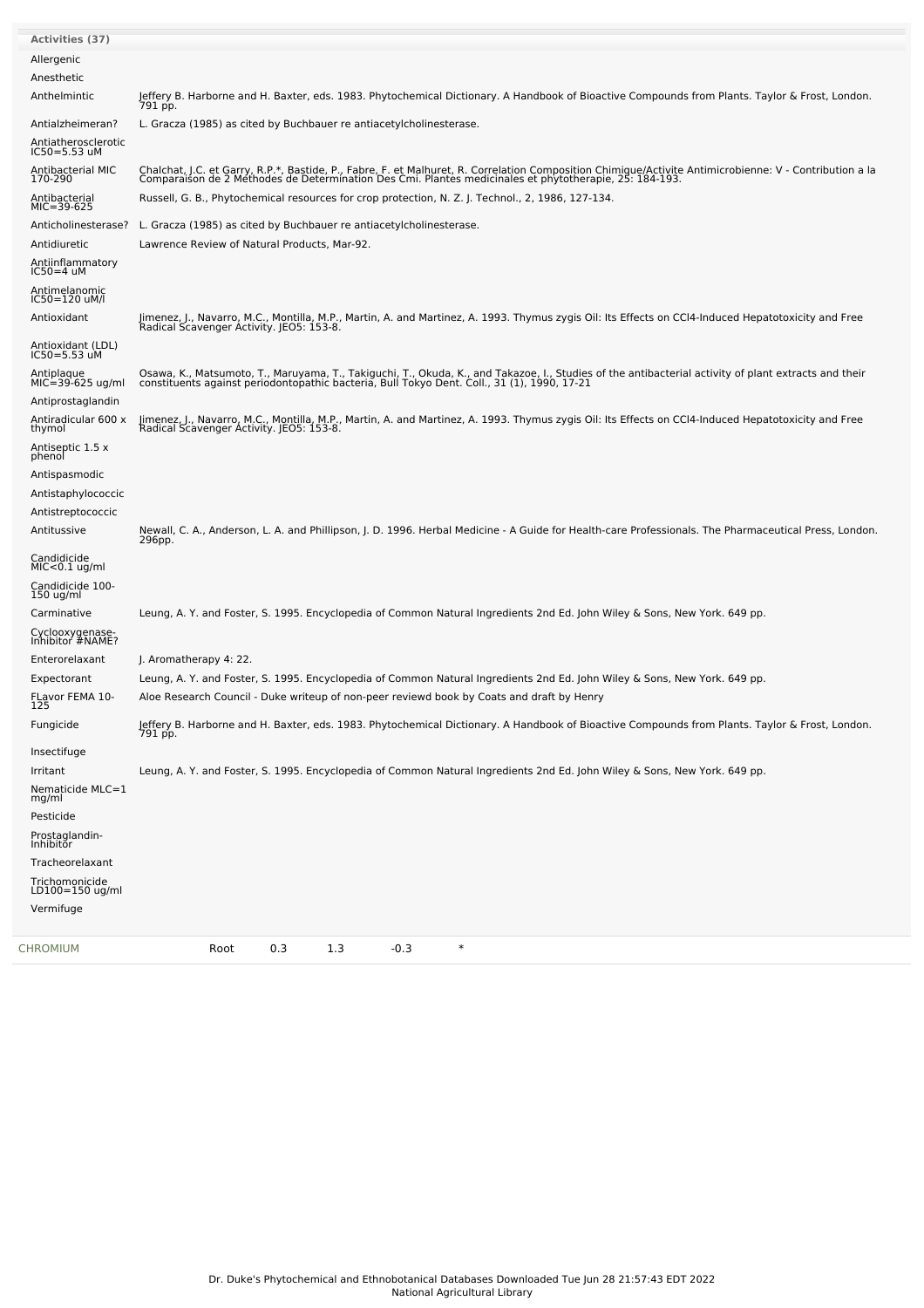| <b>Activities (24)</b>                       |                                                                                                                                                                                                        |                                                                                                                                                                                                        |                          |         |                                                                                                                                            |  |  |  |  |
|----------------------------------------------|--------------------------------------------------------------------------------------------------------------------------------------------------------------------------------------------------------|--------------------------------------------------------------------------------------------------------------------------------------------------------------------------------------------------------|--------------------------|---------|--------------------------------------------------------------------------------------------------------------------------------------------|--|--|--|--|
| Amphiglycemic?                               | Davies, S., and Stewart, A. 1990. Nutritional Medicine. Avon Books, New York. 509pp.                                                                                                                   |                                                                                                                                                                                                        |                          |         |                                                                                                                                            |  |  |  |  |
| AntiAGE 200-1,000 ug                         | Challem, J., Berkson, Burt, and Smith, Melissa Dianne. 2000. Syndrome X - The complete nutritional program to prevent and reservse insulin<br>resistance. John Wiley & Sons, New York. 272 pp. \$24.95 |                                                                                                                                                                                                        |                          |         |                                                                                                                                            |  |  |  |  |
| AntiCFS 200 ug                               |                                                                                                                                                                                                        |                                                                                                                                                                                                        |                          |         |                                                                                                                                            |  |  |  |  |
| Antiacne                                     |                                                                                                                                                                                                        |                                                                                                                                                                                                        |                          |         |                                                                                                                                            |  |  |  |  |
| Antiaging 200-1,000 ug                       | Challem, J., Berkson, Burt, and Smith, Melissa Dianne. 2000. Syndrome X - The complete nutritional program to prevent and reservse insulin<br>resistance. John Wiley & Sons, New York. 272 pp. \$24.95 |                                                                                                                                                                                                        |                          |         |                                                                                                                                            |  |  |  |  |
| Antiatherosclerotic 20<br>ug/day             |                                                                                                                                                                                                        |                                                                                                                                                                                                        |                          |         |                                                                                                                                            |  |  |  |  |
| Anticorneotic                                |                                                                                                                                                                                                        | Davies, S., and Stewart, A. 1990. Nutritional Medicine. Avon Books, New York. 509pp.                                                                                                                   |                          |         |                                                                                                                                            |  |  |  |  |
| Antidiabetic 200-1,000<br>ug                 |                                                                                                                                                                                                        |                                                                                                                                                                                                        |                          |         |                                                                                                                                            |  |  |  |  |
| Antidote (Lead)                              | Davies, S., and Stewart, A. 1990. Nutritional Medicine. Avon Books, New York. 509pp.                                                                                                                   |                                                                                                                                                                                                        |                          |         |                                                                                                                                            |  |  |  |  |
| Antifatigue 200 ug                           |                                                                                                                                                                                                        |                                                                                                                                                                                                        |                          |         |                                                                                                                                            |  |  |  |  |
| Antiglycosuric 200-<br>$1,000$ ug            |                                                                                                                                                                                                        |                                                                                                                                                                                                        |                          |         |                                                                                                                                            |  |  |  |  |
| Antiobesity 200-1,000<br>ug                  | resistance. John Wiley & Sons, New York. 272 pp. \$24.95                                                                                                                                               |                                                                                                                                                                                                        |                          |         | Challem, J., Berkson, Burt, and Smith, Melissa Dianne. 2000. Syndrome X - The complete nutritional program to prevent and reservse insulin |  |  |  |  |
| Antisyndrome-X 200-<br>800 ug                | resistance. John Wiley & Sons, New York. 272 pp. \$24.95                                                                                                                                               |                                                                                                                                                                                                        |                          |         | Challem, J., Berkson, Burt, and Smith, Melissa Dianne. 2000. Syndrome X - The complete nutritional program to prevent and reservse insulin |  |  |  |  |
| Antitriglyceride 20<br>ug/day                | Werbach, M. 1993. Healing with Food. Harper Collins, New York, 443 pp.                                                                                                                                 |                                                                                                                                                                                                        |                          |         |                                                                                                                                            |  |  |  |  |
| Antitriglyceride 200-<br>$1,000$ $\bar{u}$ g |                                                                                                                                                                                                        | Challem, J., Berkson, Burt, and Smith, Melissa Dianne. 2000. Syndrome X - The complete nutritional program to prevent and reservse insulin<br>resistance. John Wiley & Sons, New York. 272 pp. \$24.95 |                          |         |                                                                                                                                            |  |  |  |  |
| Cardioprotective                             |                                                                                                                                                                                                        |                                                                                                                                                                                                        |                          |         |                                                                                                                                            |  |  |  |  |
| Energizer                                    |                                                                                                                                                                                                        |                                                                                                                                                                                                        |                          |         |                                                                                                                                            |  |  |  |  |
| Hypocholesterolemic 20<br>ug/day             | Werbach, M. 1993. Healing with Food. Harper Collins, New York, 443 pp.                                                                                                                                 |                                                                                                                                                                                                        |                          |         |                                                                                                                                            |  |  |  |  |
| Hypocholesterolemic<br>200-1,000 ug          | Challem, J., Berkson, Burt, and Smith, Melissa Dianne. 2000. Syndrome X - The complete nutritional program to prevent and reservse insulin resistance. John Wiley & Sons, New York. 272 pp. \$24.95    |                                                                                                                                                                                                        |                          |         |                                                                                                                                            |  |  |  |  |
| Hypoglycemic 200-<br>$1,000$ ug              | Challem, J., Berkson, Burt, and Smith, Melissa Dianne. 2000. Syndrome X - The complete nutritional program to prevent and reservse insulin<br>resistance. John Wiley & Sons, New York. 272 pp. \$24.95 |                                                                                                                                                                                                        |                          |         |                                                                                                                                            |  |  |  |  |
| Hypotensive 200-1,000<br>ug                  | Challem, J., Berkson, Burt, and Smith, Melissa Dianne. 2000. Syndrome X - The complete nutritional program to prevent and reservse insulin<br>resistance. John Wiley & Sons, New York. 272 pp. \$24.95 |                                                                                                                                                                                                        |                          |         |                                                                                                                                            |  |  |  |  |
| Immunomodulator                              |                                                                                                                                                                                                        |                                                                                                                                                                                                        |                          |         |                                                                                                                                            |  |  |  |  |
| Insulinogenic                                |                                                                                                                                                                                                        |                                                                                                                                                                                                        |                          |         |                                                                                                                                            |  |  |  |  |
| Memorigenic                                  |                                                                                                                                                                                                        |                                                                                                                                                                                                        |                          |         |                                                                                                                                            |  |  |  |  |
|                                              |                                                                                                                                                                                                        |                                                                                                                                                                                                        |                          |         |                                                                                                                                            |  |  |  |  |
| CIS-LINALYL-OXIDE                            | Plant                                                                                                                                                                                                  |                                                                                                                                                                                                        |                          |         | $\ast$                                                                                                                                     |  |  |  |  |
| COBALT                                       | Root                                                                                                                                                                                                   | 0.3                                                                                                                                                                                                    | 1.4                      | $-0.51$ | $\ast$                                                                                                                                     |  |  |  |  |
| <b>Activities (2)</b>                        |                                                                                                                                                                                                        |                                                                                                                                                                                                        |                          |         |                                                                                                                                            |  |  |  |  |
| Cardiomyopathogenic                          |                                                                                                                                                                                                        |                                                                                                                                                                                                        |                          |         | Davies, S., and Stewart, A. 1990. Nutritional Medicine. Avon Books, New York. 509pp.                                                       |  |  |  |  |
| Erythrocytogenic                             |                                                                                                                                                                                                        |                                                                                                                                                                                                        |                          |         | Davies, S., and Stewart, A. 1990. Nutritional Medicine. Avon Books, New York. 509pp.                                                       |  |  |  |  |
| FAT                                          | Root                                                                                                                                                                                                   | 2860.0                                                                                                                                                                                                 | 13000.0                  | $-0.33$ | $\ast$                                                                                                                                     |  |  |  |  |
| FAT                                          | Seed                                                                                                                                                                                                   | $\overline{\phantom{a}}$                                                                                                                                                                               | 260000.0                 | $-0.03$ | CRC Handbook of Medicinal Herbs and/or CRC Handbook of Proximate Analyses                                                                  |  |  |  |  |
| FIBER(CRUDE)                                 | Root                                                                                                                                                                                                   | $\overline{\phantom{a}}$                                                                                                                                                                               | 120000.0                 | 0.26    | $\ast$                                                                                                                                     |  |  |  |  |
| FIBER(DIETARY)                               | Root                                                                                                                                                                                                   | $\overline{\phantom{a}}$                                                                                                                                                                               | 420000.0 0.24            |         | $\ast$                                                                                                                                     |  |  |  |  |
| GENTIALUTINE                                 | Root                                                                                                                                                                                                   | $\overline{\phantom{a}}$                                                                                                                                                                               | $\overline{\phantom{a}}$ |         | $\ast$                                                                                                                                     |  |  |  |  |

National Agricultural Library

[GENTIAMARIN](file:///phytochem/chemicals/show/8897) Root -- - - - - CRC Handbook of Medicinal Herbs and/or CRC Handbook of Proximate Analyses

[GENTIANINE](file:///phytochem/chemicals/show/8899) Root 6000.0 8000.0 1.0 \*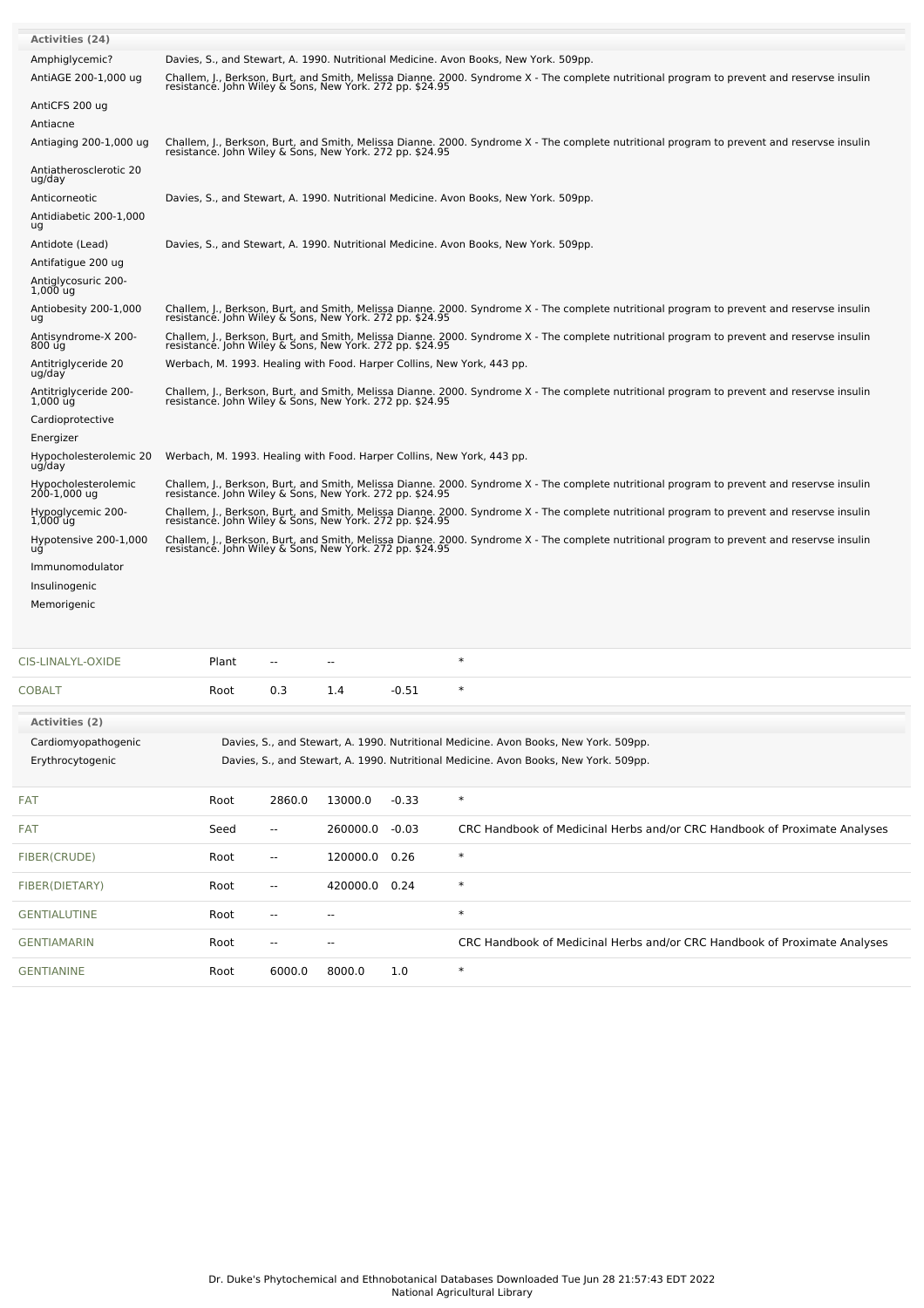| <b>Activities (24)</b>                                                                                              |                                                                                              |                                                                                                                                                                                                                         |                 |                                                                   |                                                                                                                                                                                                                                                                                              |  |  |
|---------------------------------------------------------------------------------------------------------------------|----------------------------------------------------------------------------------------------|-------------------------------------------------------------------------------------------------------------------------------------------------------------------------------------------------------------------------|-----------------|-------------------------------------------------------------------|----------------------------------------------------------------------------------------------------------------------------------------------------------------------------------------------------------------------------------------------------------------------------------------------|--|--|
| Analgesic<br>Antianaphylactic<br>Antiarthritic<br>Antibacterial<br>Antiedemic<br>Antihistaminic<br>Antiinflammatory |                                                                                              |                                                                                                                                                                                                                         |                 | Wagner & Wolff, eds. 1977. New Natural Products (RS164. 156. 176) |                                                                                                                                                                                                                                                                                              |  |  |
| Antimeningitic ivn<br>man                                                                                           | Wagner & Wolff, eds. 1977. New Natural Products (RS164. 156. 176)                            |                                                                                                                                                                                                                         |                 |                                                                   |                                                                                                                                                                                                                                                                                              |  |  |
| Antipsychotic<br>Antirheumatic<br>Antishigellic<br>Antistaphylococcic<br>Antistreptococcic                          | Wagner & Wolff, eds. 1977. New Natural Products (RS164. 156. 176)                            |                                                                                                                                                                                                                         |                 |                                                                   |                                                                                                                                                                                                                                                                                              |  |  |
| Ataractic<br>CNS-Paralytic                                                                                          |                                                                                              | Wagner & Wolff, eds. 1977. New Natural Products (RS164. 156. 176)<br>Jeffery B. Harborne and H. Baxter, eds. 1983. Phytochemical Dictionary. A Handbook of Bioactive Compounds from Plants. Taylor & Frost, London. 791 |                 |                                                                   |                                                                                                                                                                                                                                                                                              |  |  |
| CNS-Stimulant                                                                                                       | pp.<br>pp.                                                                                   |                                                                                                                                                                                                                         |                 |                                                                   | Jeffery B. Harborne and H. Baxter, eds. 1983. Phytochemical Dictionary. A Handbook of Bioactive Compounds from Plants. Taylor & Frost, London. 791                                                                                                                                           |  |  |
| Corticosterogenic<br>Emetic                                                                                         |                                                                                              |                                                                                                                                                                                                                         |                 |                                                                   | Huang, K. C. 1993. The Pharmacology of Chinese Herbs. CRC Press, Boca Raton, FL 388 pp.<br>Huang, K. C. 1993. The Pharmacology of Chinese Herbs. CRC Press, Boca Raton, FL 388 pp.                                                                                                           |  |  |
| Hypoglycemic<br>Hypotensive                                                                                         |                                                                                              |                                                                                                                                                                                                                         |                 |                                                                   | Jeffery B. Harborne and H. Baxter, eds. 1983. Phytochemical Dictionary. A Handbook of Bioactive Compounds from Plants. Taylor & Frost, London. 791                                                                                                                                           |  |  |
| Myorelaxant                                                                                                         | pp.<br>pp.                                                                                   |                                                                                                                                                                                                                         |                 |                                                                   | Jeffery B. Harborne and H. Baxter, eds. 1983. Phytochemical Dictionary. A Handbook of Bioactive Compounds from Plants. Taylor & Frost, London. 791                                                                                                                                           |  |  |
| Neurotoxic                                                                                                          |                                                                                              |                                                                                                                                                                                                                         |                 |                                                                   | R.J. Hixtable (Huxtable, R.J. (as T. Max). 1992. This and That:The Essential Pharmacology of Herbs and Spices. Tips 13:15-20 Huxtable, R.J. 1992b. The<br>Myth of Benficent Nature. The Risk of Herbal Preparations. Anns. Intern                                                            |  |  |
| Pesticide<br>Sedative                                                                                               |                                                                                              |                                                                                                                                                                                                                         |                 | Wagner & Wolff, eds. 1977. New Natural Products (RS164. 156. 176) |                                                                                                                                                                                                                                                                                              |  |  |
| <b>GENTIANOSE</b>                                                                                                   |                                                                                              | Root                                                                                                                                                                                                                    |                 |                                                                   | $\ast$                                                                                                                                                                                                                                                                                       |  |  |
| <b>GENTIIN</b>                                                                                                      |                                                                                              | Root                                                                                                                                                                                                                    | --              | --                                                                | $\ast$                                                                                                                                                                                                                                                                                       |  |  |
| <b>GENTIOBIOSE</b>                                                                                                  |                                                                                              | Root                                                                                                                                                                                                                    | 50000.0         | 80000.0                                                           | $\ast$                                                                                                                                                                                                                                                                                       |  |  |
| <b>GENTIODISE</b>                                                                                                   |                                                                                              | Root                                                                                                                                                                                                                    | --              |                                                                   | CRC Handbook of Medicinal Herbs and/or CRC Handbook of Proximate Analyses                                                                                                                                                                                                                    |  |  |
| <b>GENTIOFLAVOSIDE</b>                                                                                              |                                                                                              | Root                                                                                                                                                                                                                    |                 |                                                                   | List, P.H. and Horhammer, L., Hager's Handbuch der Pharmazeutischen Praxis,<br>Vols. 2-6, Springer-Verlag, Berlin, 1969-1979.                                                                                                                                                                |  |  |
| <b>GENTIOPICRIN</b>                                                                                                 |                                                                                              | Root                                                                                                                                                                                                                    |                 | 11400.0 35000.0                                                   | $\ast$                                                                                                                                                                                                                                                                                       |  |  |
| <b>Activities (4)</b><br>Antimalarial<br>Fungicide<br>Larvicide 1,300-2,00 mg/man<br>Pesticide                      |                                                                                              |                                                                                                                                                                                                                         |                 |                                                                   | Merck 11th Edition                                                                                                                                                                                                                                                                           |  |  |
| <b>GENTIOPICROSIDE</b>                                                                                              |                                                                                              | Root                                                                                                                                                                                                                    | 11400.0 35000.0 |                                                                   | $\ast$                                                                                                                                                                                                                                                                                       |  |  |
| <b>Activities</b> (4)<br>Antiedemic<br>Antiinflammatory<br>Choleretic<br>Gastrostimulant                            | Symposium Series 507.ACS, Washington 402 pp.<br>Symposium Series 507.ACS, Washington 402 pp. |                                                                                                                                                                                                                         |                 |                                                                   | Phenolic Compounds in Food and Their Effects on Health. Antioxidants & Cancer Prevention. Huang, M.T., Ho, C.T. and Lee, C.Y. eds. 1992. ACS<br>Phenolic Compounds in Food and Their Effects on Health. Antioxidants & Cancer Prevention. Huang, M.T., Ho, C.T. and Lee, C.Y. eds. 1992. ACS |  |  |
| <b>GENTIOSIDE</b>                                                                                                   |                                                                                              | Root                                                                                                                                                                                                                    |                 |                                                                   | List, P.H. and Horhammer, L., Hager's Handbuch der Pharmazeutischen Praxis,<br>Vols. 2-6, Springer-Verlag, Berlin, 1969-1979.                                                                                                                                                                |  |  |
| <b>GENTISEIN</b>                                                                                                    |                                                                                              | Root                                                                                                                                                                                                                    | --              |                                                                   | $\ast$                                                                                                                                                                                                                                                                                       |  |  |
| Activities (3)<br>Antibacterial                                                                                     |                                                                                              |                                                                                                                                                                                                                         |                 |                                                                   | Jeffery B. Harborne and H. Baxter, eds. 1983. Phytochemical Dictionary. A Handbook of Bioactive Compounds from Plants. Taylor & Frost, London. 791 pp.                                                                                                                                       |  |  |
| Pesticide                                                                                                           |                                                                                              |                                                                                                                                                                                                                         |                 |                                                                   | Antitubercular Jeffery B. Harborne and H. Baxter, eds. 1983. Phytochemical Dictionary. A Handbook of Bioactive Compounds from Plants. Taylor & Frost, London. 791 pp.                                                                                                                        |  |  |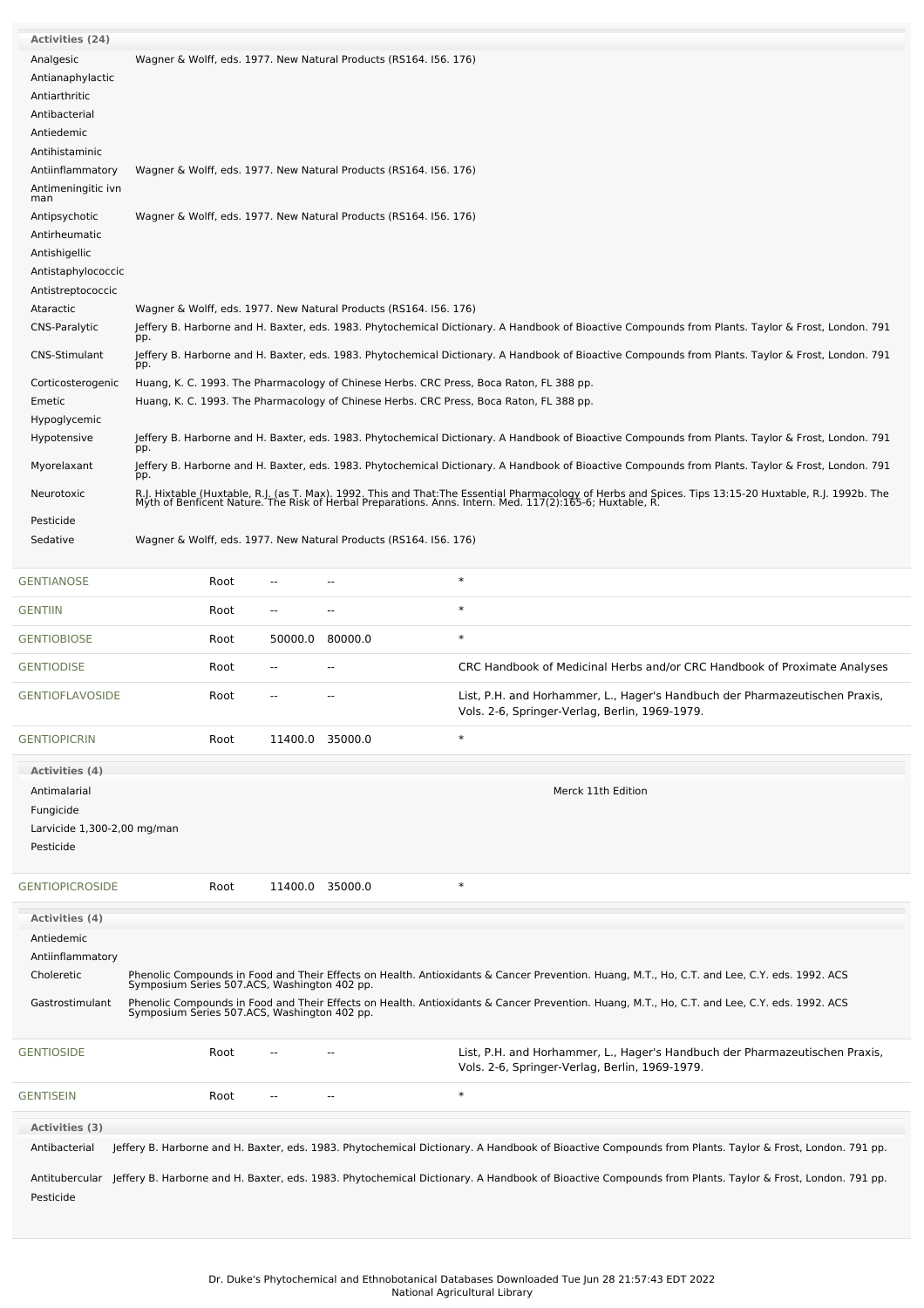[GENTISIC-ACID](file:///phytochem/chemicals/show/8919) **Root -- -- -- -- Williamson, E. M. and Evans, F. J., Potter's New Cyclopaedia of Botanical Drugs** and Preparations, Revised Ed., Saffron Walden, the C. W. Daniel Co., Ltd., Essex UK, 362 pp, 1988, reprint 1989.

| <b>Activities (8)</b>                 |                                                               |                          |                |         |                                                                                                                                                                  |
|---------------------------------------|---------------------------------------------------------------|--------------------------|----------------|---------|------------------------------------------------------------------------------------------------------------------------------------------------------------------|
| Analgesic                             | Merck 11th Edition                                            |                          |                |         |                                                                                                                                                                  |
| Antibacterial                         |                                                               |                          |                |         | Jeffery B. Harborne and H. Baxter, eds. 1983. Phytochemical Dictionary. A Handbook of Bioactive Compounds from Plants. Taylor & Frost, London.<br>791 pp.        |
| Antifeedant                           |                                                               |                          |                |         |                                                                                                                                                                  |
| Antiinflammatory                      | Merck 11th Edition                                            |                          |                |         |                                                                                                                                                                  |
| Antioxidant 1/3<br>BHA                |                                                               |                          |                |         |                                                                                                                                                                  |
| Antirheumatic                         |                                                               |                          |                |         | Grenand, P., Moretti, C., and Jacquemin, H. 1987. Pharmacopees Traditionnelles en Guyane. l'ORSTROM, Paris. 569 pp.                                              |
| Antiviral                             |                                                               |                          |                |         | Jeffery B. Harborne and H. Baxter, eds. 1983. Phytochemical Dictionary. A Handbook of Bioactive Compounds from Plants. Taylor & Frost, London.<br>791 pp.        |
| Pesticide                             |                                                               |                          |                |         |                                                                                                                                                                  |
| <b>GENTISIN</b>                       | Root                                                          | $\overline{\phantom{a}}$ | 380.0          |         | $\ast$                                                                                                                                                           |
| <b>Activities (2)</b>                 |                                                               |                          |                |         |                                                                                                                                                                  |
|                                       |                                                               |                          |                |         |                                                                                                                                                                  |
| Phytotoxic                            |                                                               |                          |                |         | Mutagenic Jeffery B. Harborne and H. Baxter, eds. 1983. Phytochemical Dictionary. A Handbook of Bioactive Compounds from Plants. Taylor & Frost, London. 791 pp. |
| <b>INULIN</b>                         | Root                                                          | $-$                      | $\overline{a}$ |         | List, P.H. and Horhammer, L., Hager's Handbuch der Pharmazeutischen Praxis,<br>Vols. 2-6, Springer-Verlag, Berlin, 1969-1979.                                    |
| Activities (19)                       |                                                               |                          |                |         |                                                                                                                                                                  |
| Anticolitic?                          | Alcohol-Dehydrogenase-Inhibitor (diagnostic)=50 mg/kg/ivn/man |                          |                |         | Martindale's 29th                                                                                                                                                |
| Antidiabetic                          |                                                               |                          |                |         |                                                                                                                                                                  |
| Antidiarrheic                         |                                                               |                          |                |         |                                                                                                                                                                  |
| Antiobesity?                          |                                                               |                          |                |         |                                                                                                                                                                  |
| Antiosteoporotic?                     |                                                               |                          |                |         |                                                                                                                                                                  |
| Bifidogenic                           |                                                               |                          |                |         |                                                                                                                                                                  |
| Chemopreventive (Breast Cancer)       |                                                               |                          |                |         |                                                                                                                                                                  |
| Chemopreventive (Colon Cancer)        |                                                               |                          |                |         |                                                                                                                                                                  |
| Expectorant                           |                                                               |                          |                |         | Pedersen, M. 1987. Nutritional Herbology. Pederson Publishing. Bountiful, Utah. 377 pp.                                                                          |
| Gastrostimulant                       |                                                               |                          |                |         |                                                                                                                                                                  |
| Hypocholesterolemic                   |                                                               |                          |                |         |                                                                                                                                                                  |
| Hypoglycemic                          |                                                               |                          |                |         |                                                                                                                                                                  |
| Immunostimulant                       |                                                               |                          |                |         |                                                                                                                                                                  |
| Laxative                              |                                                               |                          |                |         |                                                                                                                                                                  |
| Lipolytic                             |                                                               |                          |                |         |                                                                                                                                                                  |
| Prebiotic                             |                                                               |                          |                |         |                                                                                                                                                                  |
| Probiotic                             |                                                               |                          |                |         |                                                                                                                                                                  |
| Probiotigenic                         |                                                               |                          |                |         |                                                                                                                                                                  |
|                                       |                                                               |                          |                |         |                                                                                                                                                                  |
| <b>IRON</b>                           | Root                                                          | 8.0                      | 37.0           | $-0.39$ | $\ast$                                                                                                                                                           |
| <b>Activities (6)</b>                 |                                                               |                          |                |         |                                                                                                                                                                  |
| Antiakathisic                         |                                                               | Martindale's 29th        |                |         |                                                                                                                                                                  |
| Antianemic                            |                                                               | Martindale's 29th        |                |         |                                                                                                                                                                  |
| Anticanker                            |                                                               |                          |                |         |                                                                                                                                                                  |
| Anticheilitic                         |                                                               |                          |                |         | Davies, S., and Stewart, A. 1990. Nutritional Medicine. Avon Books, New York. 509pp.                                                                             |
| Antimenorrhagic 100<br>mg/day/wmn/orl |                                                               | (Looseleaf).             |                |         | Pizzorno, J.E. and Murray, M.T. 1985. A Textbook of Natural Medicine. John Bastyr College Publications, Seattle, Washington                                      |
| Prooxidant                            |                                                               |                          |                |         |                                                                                                                                                                  |
| <b>ISOGENTISIN</b>                    | Root                                                          |                          | 380.0          |         | $\ast$                                                                                                                                                           |
| Activities (2)                        |                                                               |                          |                |         |                                                                                                                                                                  |
| MAO-Inhibitor                         |                                                               |                          |                |         |                                                                                                                                                                  |
| Mutagenic                             |                                                               |                          |                |         | Jeffery B. Harborne and H. Baxter, eds. 1983. Phytochemical Dictionary. A Handbook of Bioactive Compounds from Plants. Taylor & Frost, London. 791 pp.           |
| <b>LIMONENE</b>                       | Essential --<br>Oil                                           |                          | 346800.0 1.26  |         | Abstract (See species file)                                                                                                                                      |
|                                       |                                                               |                          |                |         |                                                                                                                                                                  |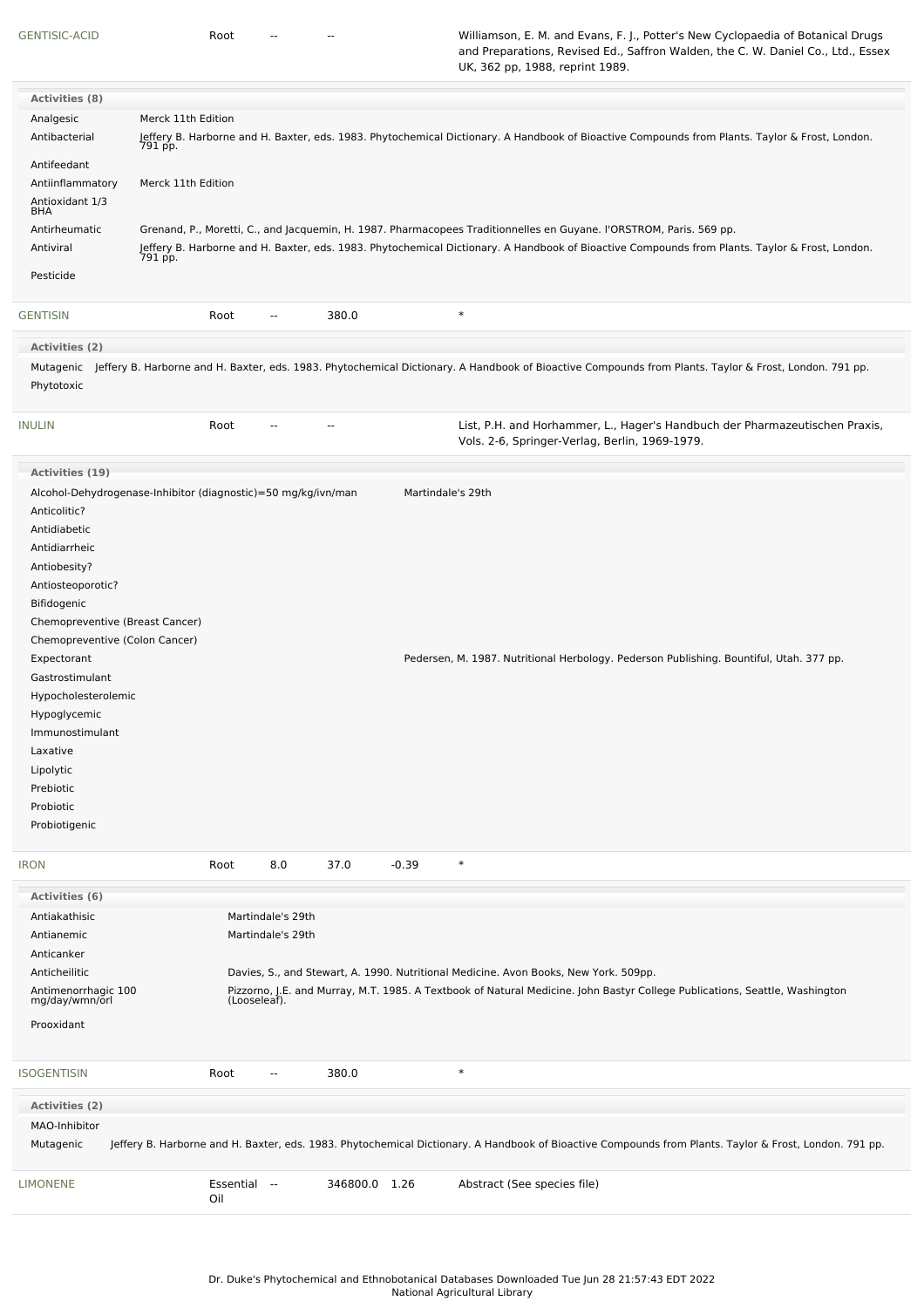| <b>Activities (60)</b>                                 |                                                                                                                                                                               |
|--------------------------------------------------------|-------------------------------------------------------------------------------------------------------------------------------------------------------------------------------|
| AChE-Inhibitor                                         | Grundy, D. L. and Still, C. C., Inhibition of acetylcholinesterases by pulegone-1,2-epoxide, Oest. Biochem. & Physiol., 23,<br>1985, 383-8.                                   |
| Acaricide LC100=8 uM<br>Allelochemic                   |                                                                                                                                                                               |
| Allergenic 1/20th carene                               |                                                                                                                                                                               |
| Antiacetylcholinesterase IC22-26=1.2 mM                |                                                                                                                                                                               |
| Antiadenomic                                           |                                                                                                                                                                               |
| Antialzheimeran?                                       | Grundy, D. L. and Still, C. C., Inhibition of acetylcholinesterases by pulegone-1,2-epoxide, Oest. Biochem. & Physiol., 23,<br>1985, 383-8.                                   |
| Antiasthmatic                                          |                                                                                                                                                                               |
| Antibacterial                                          | Revista Itiliana Eppos, 12: 5, 1994.                                                                                                                                          |
| Anticancer                                             |                                                                                                                                                                               |
| Antiesophagitic                                        |                                                                                                                                                                               |
| Antifeedant                                            |                                                                                                                                                                               |
| Antiflu                                                | Economic & Medicinal Plant Research, 5: 195.                                                                                                                                  |
| Antiinflammatory                                       |                                                                                                                                                                               |
| Antilithic                                             |                                                                                                                                                                               |
| Antilymphomic                                          |                                                                                                                                                                               |
| Antimetastatic (Stomach)                               |                                                                                                                                                                               |
| Antimutagenic                                          | Economic & Medicinal Plant Research, 6: 235.                                                                                                                                  |
| Antiobesity                                            |                                                                                                                                                                               |
| Antiseptic<br>Antispasmodic ED50=0.197 mg/ml           | Fitoterapia No.59-1984.                                                                                                                                                       |
| Antitumor                                              |                                                                                                                                                                               |
| Antitumor (Breast)                                     |                                                                                                                                                                               |
| Antitumor (Colon)                                      |                                                                                                                                                                               |
| Antitumor (Pancreas)                                   |                                                                                                                                                                               |
| Antitumor (Prostate)                                   |                                                                                                                                                                               |
| Antitumor (Stomach)                                    |                                                                                                                                                                               |
| Antiviral                                              |                                                                                                                                                                               |
| Apoptotic                                              |                                                                                                                                                                               |
| Bronchoprotectant                                      |                                                                                                                                                                               |
| Cancer-Preventive                                      | Stitt, P. A. Why George Should Eat Broccoli. Dougherty Co, Milwaukee, WI, 1990, 399 pp.                                                                                       |
| Candidistat                                            |                                                                                                                                                                               |
| Chemopreventive                                        |                                                                                                                                                                               |
| Cholesterolytic                                        |                                                                                                                                                                               |
| Detoxicant                                             |                                                                                                                                                                               |
| Enterocontractant                                      | J. Aromatherapy 4: 22.                                                                                                                                                        |
| Expectorant                                            |                                                                                                                                                                               |
| FLavor                                                 |                                                                                                                                                                               |
| Fungiphilic                                            | J. Agric. Food Chem. 43: 2283.                                                                                                                                                |
| Fungistat                                              |                                                                                                                                                                               |
| GST-Inducer                                            |                                                                                                                                                                               |
| Herbicide IC50=45 uM                                   | Keeler, R.F. and Tu, A.T. eds. 1991. Toxicology of Plant and Fungal Compounds. (Handbook of Natural Toxins Vol. 6) Marcel<br>Dekker, Inc. NY. 665 pp.                         |
| Histaminic                                             |                                                                                                                                                                               |
| Immunomodulator                                        |                                                                                                                                                                               |
| Insecticide 0.37 uM/fly                                |                                                                                                                                                                               |
| Insectifuge                                            | Jacobson, M., Glossary of Plant-Derived Insect Deterrents, CRC Press, Inc., Boca Raton, FL, 213 p, 1990.                                                                      |
| Interleukin-6-Inhibitor                                |                                                                                                                                                                               |
| Irritant                                               |                                                                                                                                                                               |
| Lipolytic<br>Myorelaxant 50 mg/kg                      |                                                                                                                                                                               |
| NO-Genic                                               |                                                                                                                                                                               |
| Nematicide IC=100 ug/ml                                | Nigg, H.N. and Seigler, D.S., eds. 1992. Phytochemical Resources for Medicine and Agriculture. Plenum Press, New York. 445                                                    |
| Ornithine-Decarboxylase-Inhibitor ~750<br>mg/kg (diet) | pp.                                                                                                                                                                           |
|                                                        |                                                                                                                                                                               |
| Ozone-Scavenger                                        |                                                                                                                                                                               |
| P450-Inducer<br>Peristaltic                            |                                                                                                                                                                               |
| Pesticide                                              |                                                                                                                                                                               |
| Photosensitizer                                        |                                                                                                                                                                               |
|                                                        |                                                                                                                                                                               |
| Sedative ED=1-32 mg/kg                                 | Rinzler, C. A. 1990. The Complete Book of Herbs, Spices and Condiments. Facts on File, New York. 199 pp.<br>Wagner & Wolff, eds. 1977. New Natural Products (RS164. I56. 176) |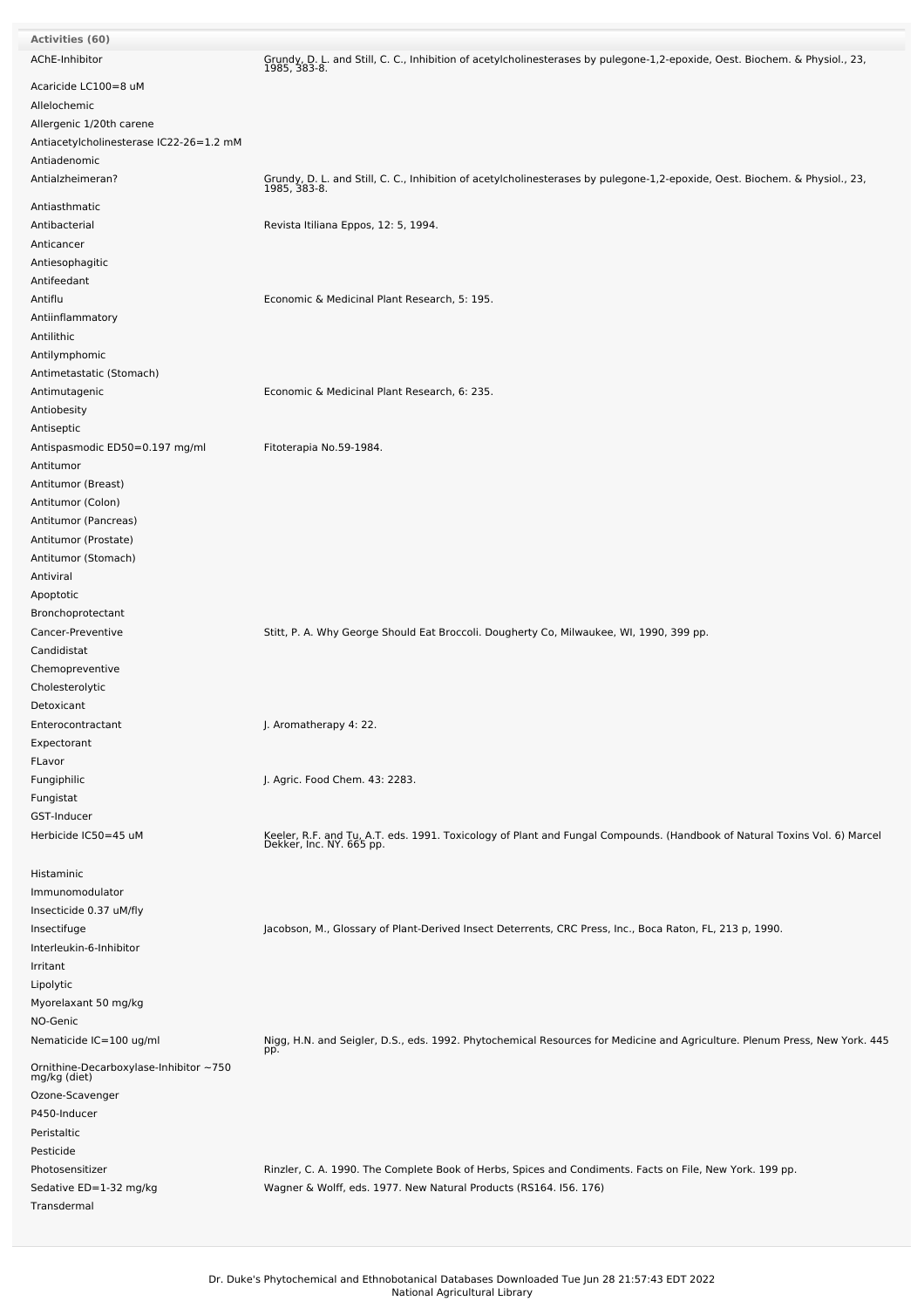| LINALOL                                                                                           | $\ast$<br>Essential<br>$\rightarrow$<br>Oil                                                                                                                                                                                                                                                                                             |
|---------------------------------------------------------------------------------------------------|-----------------------------------------------------------------------------------------------------------------------------------------------------------------------------------------------------------------------------------------------------------------------------------------------------------------------------------------|
| LINALOOL                                                                                          | Essential --<br>Abstract (See species file)<br>Oil                                                                                                                                                                                                                                                                                      |
| <b>Activities (53)</b>                                                                            |                                                                                                                                                                                                                                                                                                                                         |
| Acaricide $C90 = <15$ ul/l (=<br>$<$ 15 ppm<br>Allergenic<br>Analgesic<br>Anesthetic 0.01-1 ug/ml |                                                                                                                                                                                                                                                                                                                                         |
| Antiacetylcholinesterase<br>Antiallergic<br>Antianaphylactic<br>Antibacterial MIC=1,600           | Huang, K. C. 1993. The Pharmacology of Chinese Herbs. CRC Press, Boca Raton, FL 388 pp.                                                                                                                                                                                                                                                 |
| ug/ml<br>Anticariogenic MIC=1,600<br>ug/ml                                                        | Muroi, H. and Kubo, I. 1993. Combination Effects of Antibacterial Compounds in Green Tea Flavor against Streptococcus mutans. J. Agric.<br>Food Chem. 41: 1102-1105.                                                                                                                                                                    |
| Anticolic<br>Anticonvulsant 200 mg/kg<br>ipr mus<br>Antiedemic<br>Antiglutamaergic                |                                                                                                                                                                                                                                                                                                                                         |
| Antihistaminic<br>Antiinflammatory                                                                | Huang, K. C. 1993. The Pharmacology of Chinese Herbs. CRC Press, Boca Raton, FL 388 pp.                                                                                                                                                                                                                                                 |
| Antileukemic IC50=3.5-4.2<br>ug/ml                                                                | Chiang, L. C., Chiang, W., Chang, M. Y., Ng, L. T., Lin, C. C. 2003. Antileukemic activity of selected natural products in Taiwan. Am J Chin<br>Med, 31(1):37-46.                                                                                                                                                                       |
| Antilymphomic IC50=3.5-<br>$4.2$ ug/ml                                                            | Chiang, L. C., Chiang, W., Chang, M. Y., Ng, L. T., Lin, C. C. 2003. Antileukemic activity of selected natural products in Taiwan. Am J Chin<br>Med, 31(1):37-46.                                                                                                                                                                       |
| Antimange<br>Antimite<br>Antimutagenic                                                            |                                                                                                                                                                                                                                                                                                                                         |
| Antiseptic 5 x phenol<br>Antishock<br>Antispasmodic                                               | Wagner & Wolff, eds. 1977. New Natural Products (RS164. 156. 176)<br>Huang, K. C. 1993. The Pharmacology of Chinese Herbs. CRC Press, Boca Raton, FL 388 pp.                                                                                                                                                                            |
| Antiviral<br>Barbituate-Synergist                                                                 | Buchbauer, G., Jirovetz*, L., Nikiforov, A., Remberg, G., Raverdino, V. 1989. Headspace-Analysis and Aroma Compounds of Austrian Hay-<br>Blossoms (Flores Graminis, Graminis Flos) used in Aromatherapy. J. Ess. Oil Res., 2: 185                                                                                                       |
| Bronchorelaxant<br><b>CNS-Depressant</b>                                                          | Huang, K. C. 1993. The Pharmacology of Chinese Herbs. CRC Press, Boca Raton, FL 388 pp.                                                                                                                                                                                                                                                 |
| Cancer-Preventive<br>Candidistat                                                                  | Stitt, P. A. Why George Should Eat Broccoli. Dougherty Co, Milwaukee, WI, 1990, 399 pp.                                                                                                                                                                                                                                                 |
| Carminative<br>Culicide LC50=156-194 mg/l<br>Cytotoxic                                            |                                                                                                                                                                                                                                                                                                                                         |
| Expectorant<br>FLavor FEMA 2-40<br>Fungicide<br>GABA-nergic<br>Hypnotic                           | Huang, K. C. 1993. The Pharmacology of Chinese Herbs. CRC Press, Boca Raton, FL 388 pp.<br>Aloe Research Council - Duke writeup of non-peer reviewd book by Coats and draft by Henry<br>Acta Botanica Sinica, 32: 49.                                                                                                                   |
| Hypothermic<br>Insecticide LC50=156-194<br>mg/l                                                   |                                                                                                                                                                                                                                                                                                                                         |
| Insectifuge<br>Irritant                                                                           | Jacobson, M., Glossary of Plant-Derived Insect Deterrents, CRC Press, Inc., Boca Raton, FL, 213 p, 1990.<br>Zebovitz, T. C. Ed. 1989. Part VII. Flavor and Fragrance Substances, in Keith L. H. and Walters, D.B., eds. Compendium of Safety Data Sheets<br>for Research and Industrial Chemicals. VCH Publishers, New York. 3560-4253. |
| Larvicide LC50=156-194<br>mg/l                                                                    |                                                                                                                                                                                                                                                                                                                                         |
| Mosquitofuge > Deet<br>Motor-Depressant                                                           | Buchbauer et al, e.g.Buchbauer et al,1993.Therapeutic properties of essential oils and fragrances. Chap.12 in Teranishi,R, Buttery,R.G and<br>Sugisawa,H. Eds. Bioactive Volatile Compounds from Plants. ACS Symposium Series 525                                                                                                       |
| Nematicide MLC=1 mg/ml<br>Perfumery<br>Pesticide                                                  | Shoyakugaku Zasshi, 44: 183.<br>Merck 11th Edition                                                                                                                                                                                                                                                                                      |
| Prooxidant<br>Sedative ED=1-32 mg/kg                                                              | Charalambous, G. (Ed.). 1994. Spices, Herbs and Edible Fungi. Elsevier Science B. V. Amsterdam. 764 pp.<br>Wagner & Wolff, eds. 1977. New Natural Products (RS164. 156. 176)                                                                                                                                                            |
| Sedative 200 mg/kg ipr mus<br>(1% as active as diazepam)<br>Termitifuge                           | Jacobson, M., Glossary of Plant-Derived Insect Deterrents, CRC Press, Inc., Boca Raton, FL, 213 p, 1990.                                                                                                                                                                                                                                |
| Trichomonicide LD100=600<br>ug/ml                                                                 |                                                                                                                                                                                                                                                                                                                                         |
| Tumor-Promoter                                                                                    |                                                                                                                                                                                                                                                                                                                                         |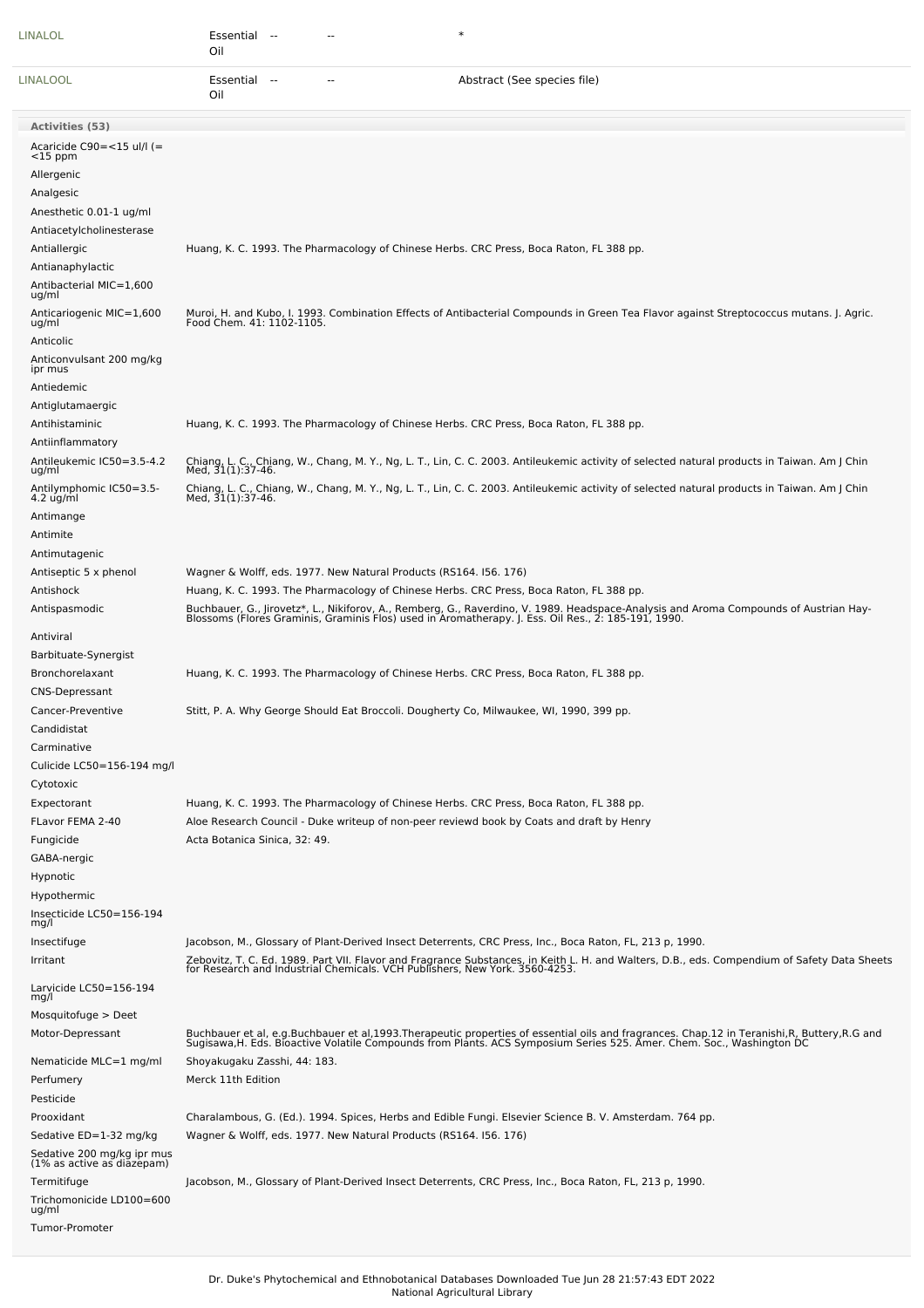| Activities (21)                      |                                                                                                                                                                                                                               |
|--------------------------------------|-------------------------------------------------------------------------------------------------------------------------------------------------------------------------------------------------------------------------------|
| AntiEBV                              |                                                                                                                                                                                                                               |
| Antiangiogenic 30-50<br>ug/ml        |                                                                                                                                                                                                                               |
| Antiedemic                           |                                                                                                                                                                                                                               |
| Antiflu                              |                                                                                                                                                                                                                               |
| Antihyperglycemic                    | Jeffery B. Harborne and H. Baxter, eds. 1983. Phytochemical Dictionary. A Handbook of Bioactive Compounds from Plants. Taylor & Frost, London.<br>791 pp.                                                                     |
| Antiinflammatory 1/3<br>indomethacin |                                                                                                                                                                                                                               |
| Antilithic 25<br>mg/kg/day           |                                                                                                                                                                                                                               |
| Antimalarial<br>IC50=46.8 ug/ml      | Khalid, S.A., Farouk, A., Geary**, T.G., and Jensen, J.B. 1985. Potential Antimalarial Candidates From African Plants: An In Vitro Approach Using<br>Plasmodium falciparum*. Journal of Ethnopharmacology, 15: 201-209, 1986. |
| Antioxalate 25<br>mg/kg/day          |                                                                                                                                                                                                                               |
| Antioxidant 25<br>mg/kg/day          |                                                                                                                                                                                                                               |
| Antiperoxidant 25<br>mg/kg/day       |                                                                                                                                                                                                                               |
| Antiprostaglandin                    |                                                                                                                                                                                                                               |
| Antirheumatic                        |                                                                                                                                                                                                                               |
| Antitumor                            | Jeffery B. Harborne and H. Baxter, eds. 1983. Phytochemical Dictionary. A Handbook of Bioactive Compounds from Plants. Taylor & Frost, London.<br>791 pp.                                                                     |
| Antiurethrotic                       |                                                                                                                                                                                                                               |
| Antiviral                            |                                                                                                                                                                                                                               |
| Cytotoxic 50-500 ppm                 |                                                                                                                                                                                                                               |
| FPTase-Inhibitor<br>IC50=65 ug/ml    |                                                                                                                                                                                                                               |
| Hypotensive                          | Jeffery B. Harborne and H. Baxter, eds. 1983. Phytochemical Dictionary. A Handbook of Bioactive Compounds from Plants. Taylor & Frost, London.<br>791 pp.                                                                     |
| Pesticide                            |                                                                                                                                                                                                                               |
| TOPO-2-Inhibitor<br>IC50=10.4 uM     |                                                                                                                                                                                                                               |
| <b>MAGNESIUM</b>                     | $\ast$<br>603.0<br>2740.0<br>0.09<br>Root                                                                                                                                                                                     |
| Activities (65)                      |                                                                                                                                                                                                                               |
| AntiCFS                              |                                                                                                                                                                                                                               |
| AntiLyme 400-1,000 mg                |                                                                                                                                                                                                                               |
| AntiMS                               |                                                                                                                                                                                                                               |
| AntiPMS 400-800<br>mg/day/wmn/orl    |                                                                                                                                                                                                                               |

| mg/day/wmn/orl                      |                                                                                                                                                                                                     |
|-------------------------------------|-----------------------------------------------------------------------------------------------------------------------------------------------------------------------------------------------------|
| AntiPMS 400-800<br>mg/day/wmn orl   |                                                                                                                                                                                                     |
| AntiRaynaud's 280-350<br>mg/day     |                                                                                                                                                                                                     |
| Antiaggregant 400 mg/day            |                                                                                                                                                                                                     |
| Antialcoholic                       |                                                                                                                                                                                                     |
| Antianginal 400 mg/day              | Werbach, M. 1993. Healing with Food. Harper Collins, New York, 443 pp.                                                                                                                              |
| Antianorectic                       | Davies, S., and Stewart, A. 1990. Nutritional Medicine. Avon Books, New York. 509pp.                                                                                                                |
| Antianxiety 400 mg/day              | Werbach, M. 1993. Healing with Food. Harper Collins, New York, 443 pp.                                                                                                                              |
| Antiarrhythmic 400 mg/day           |                                                                                                                                                                                                     |
| Antiarthritic                       | Davies, S., and Stewart, A. 1990. Nutritional Medicine. Avon Books, New York. 509pp.                                                                                                                |
| Antiasthmatic                       | Pizzorno, J.E. and Murray, M.T. 1985. A Textbook of Natural Medicine. John Bastyr College Publications, Seattle, Washington (Looseleaf).                                                            |
| Antiatherosclerotic 400<br>mg/day   |                                                                                                                                                                                                     |
| Anticephalagic                      |                                                                                                                                                                                                     |
| Anticlimacteric 500-750<br>mg/day   |                                                                                                                                                                                                     |
| Anticonvulsant                      | Facciola, S. 1998. Cornucopia - A Source Book of Edible Plants. Kampong Publications, Vista CA. 713 pp.                                                                                             |
| Anticoronary 400 mg/day             | Challem, J., Berkson, Burt, and Smith, Melissa Dianne. 2000. Syndrome X - The complete nutritional program to prevent and reservse insulin resistance. John Wiley & Sons, New York. 272 pp. \$24.95 |
| Antidepressant                      | Davies, S., and Stewart, A. 1990. Nutritional Medicine. Avon Books, New York. 509pp.                                                                                                                |
| Antidiabetic 400-800<br>mg/man/day  |                                                                                                                                                                                                     |
| Antidysmenorrheic 100 mg 4<br>x/day | Werbach, M. 1993. Healing with Food. Harper Collins, New York, 443 pp.                                                                                                                              |
| Antiendometriotic 500<br>mg/day     |                                                                                                                                                                                                     |
| Antienterotic                       |                                                                                                                                                                                                     |
| Antiepileptic 450 mg/day            |                                                                                                                                                                                                     |
| Antifatigue                         |                                                                                                                                                                                                     |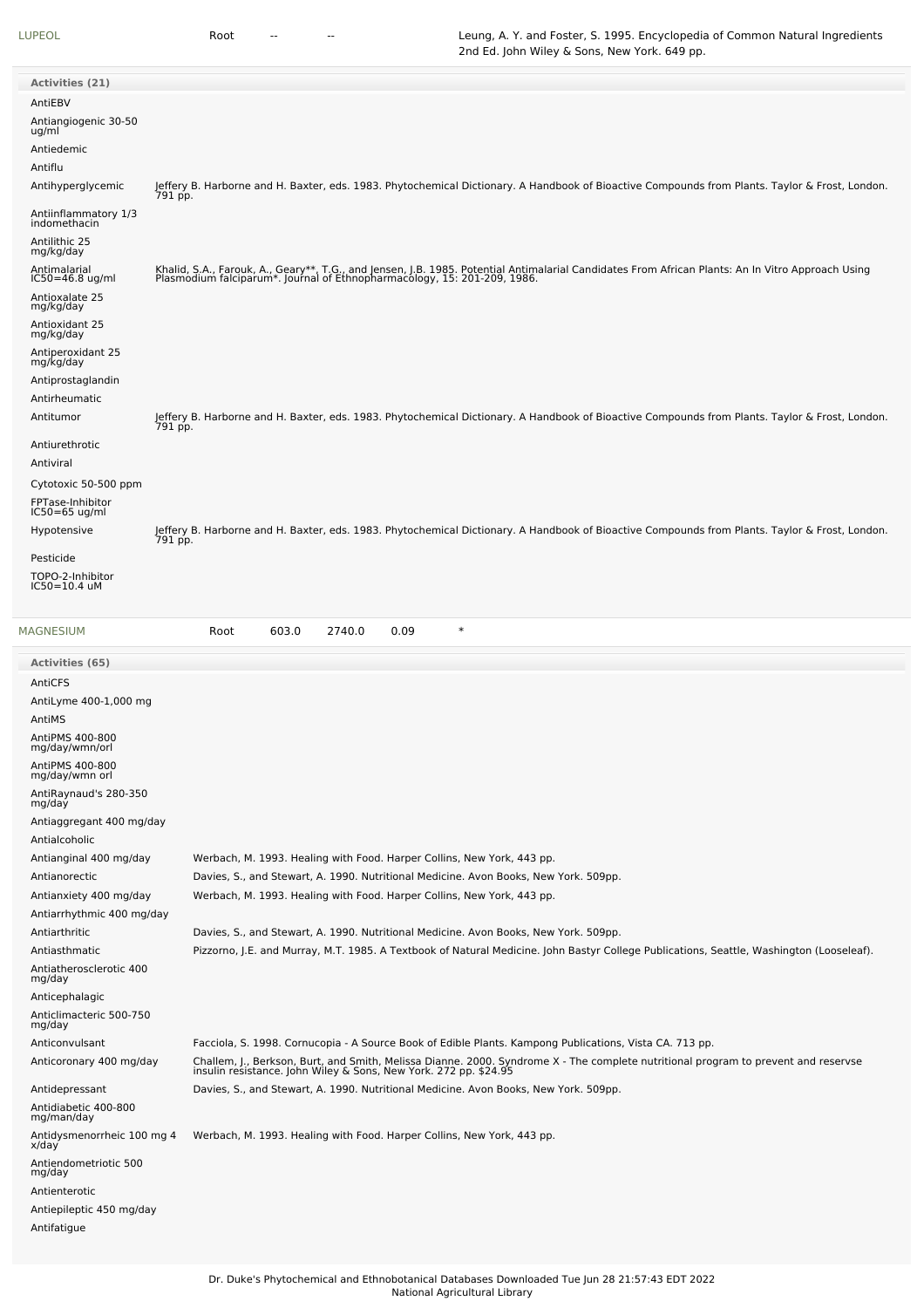| MANGIFERIN                                                             | Abstract (See species file)<br>Plant                                                                                                                                                                                             |
|------------------------------------------------------------------------|----------------------------------------------------------------------------------------------------------------------------------------------------------------------------------------------------------------------------------|
| Antisyndrome-X 10-30<br>mg/man/day<br>Hypoglycemic 10-30<br>mg/man/day | Challem, J., Berkson, Burt, and Smith, Melissa Dianne. 2000. Syndrome X - The complete nutritional program to prevent and reservse insulin<br>resistance. John Wiley & Sons, New York. 272 pp. \$24.95                           |
| Antiosteoporotic<br>Antiototic<br>Antioxidant                          | Davies, S., and Stewart, A. 1990. Nutritional Medicine. Avon Books, New York. 509pp.                                                                                                                                             |
| Antiepileptic 450 mg/day                                               | Werbach, M. 1993. Healing with Food. Harper Collins, New York, 443 pp.                                                                                                                                                           |
| Antidiscotic<br>Antidyskinetic                                         | Davies, S., and Stewart, A. 1990. Nutritional Medicine. Avon Books, New York. 509pp.<br>Martindale's 28th                                                                                                                        |
| Antidiabetic 10-30<br>mg/man/day                                       |                                                                                                                                                                                                                                  |
| Antiarthritic<br>Antidiabetic 3-5 mg/day                               | Werbach, M. 1993. Healing with Food. Harper Collins, New York, 443 pp.                                                                                                                                                           |
| Antialcoholic<br>Antianemic                                            | Forest H. Nielsen, USDA, Grand Forks, various publications.<br>Martindale's 28th                                                                                                                                                 |
| AntiPMS                                                                |                                                                                                                                                                                                                                  |
| <b>Activities (14)</b>                                                 |                                                                                                                                                                                                                                  |
| MANGANESE                                                              | $\ast$<br>0.5<br>2.3<br>$-0.52$<br>Root                                                                                                                                                                                          |
| Vasodilator                                                            | Uterorelaxant 100 mg 4 x/day Werbach, M. 1993. Healing with Food. Harper Collins, New York, 443 pp.                                                                                                                              |
| Tranquilizer 500-750 mg/day                                            |                                                                                                                                                                                                                                  |
| Myorelaxant 100 mg 4 x/day<br>Neurotransmitter                         | Werbach, M. 1993. Healing with Food. Harper Collins, New York, 443 pp.                                                                                                                                                           |
| Litholytic                                                             |                                                                                                                                                                                                                                  |
| Laxative 300-500 mg/day                                                | Challem, J., Berkson, Burt, and Smith, Melissa Dianne. 2000. Syndrome X - The complete nutritional program to prevent and reservse<br>insulin resistance. John Wiley & Sons, New York. 272 pp. \$24.95                           |
| Immunomodulator<br>Insulinogenic 400 mg/day                            |                                                                                                                                                                                                                                  |
| mg/day<br>Hypotensive 260-500 mg/day                                   |                                                                                                                                                                                                                                  |
| Diuretic<br>Hypocholesterolemic 400                                    | Werbach, M. 1993. Healing with Food. Harper Collins, New York, 443 pp.                                                                                                                                                           |
| Cardioprotective                                                       |                                                                                                                                                                                                                                  |
| <b>CNS-Depressant</b><br>Calcium-Antagonist                            | Facciola, S. 1998. Cornucopia - A Source Book of Edible Plants. Kampong Publications, Vista CA. 713 pp.                                                                                                                          |
| mg/man/day<br>Anxiolytic 500-750 mg/day                                |                                                                                                                                                                                                                                  |
| Antisyndrome-X 400                                                     | Challem, J., Berkson, Burt, and Smith, Melissa Dianne. 2000. Syndrome X - The complete nutritional program to prevent and reservse<br>insulin resistance. John Wiley & Sons, New York. 272 pp. \$24.95                           |
| Antistress 500-750 mg/day<br>Antistroke 400 mg/day                     | Challem, J., Berkson, Burt, and Smith, Melissa Dianne. 2000. Syndrome X - The complete nutritional program to prevent and reservse<br>insulin resistance. John Wiley & Sons, New York. 272 pp. \$24.95                           |
| Antispasmophilic 500 mg/day                                            | Werbach, M. 1993. Healing with Food. Harper Collins, New York, 443 pp.                                                                                                                                                           |
| Antispasmodic                                                          | Challem, J., Berkson, Burt, and Smith, Melissa Dianne. 2000. Syndrome X - The complete nutritional program to prevent and reservse<br>insulin resistance. John Wiley & Sons, New York. 272 pp. \$24.95                           |
| Antiplaque 500-1,000 mg/day<br>Antiretinopathic 400 mg/day             |                                                                                                                                                                                                                                  |
| Antiosteoporotic 500-1,000<br>mg/day/wmn/orl                           |                                                                                                                                                                                                                                  |
| Antinephrolytic<br>Antineurotic                                        | Davies, S., and Stewart, A. 1990. Nutritional Medicine. Avon Books, New York. 509pp.                                                                                                                                             |
| Antimitral-valve-prolapse                                              |                                                                                                                                                                                                                                  |
| Antimigraine 200<br>mg/day/man                                         | Werbach, M. 1993. Healing with Food. Harper Collins, New York, 443 pp.                                                                                                                                                           |
| Antimenopausal 500-750<br>mg/day                                       |                                                                                                                                                                                                                                  |
| Antimastalgic                                                          | Pizzorno, J.E. and Murray, M.T. 1985. A Textbook of Natural Medicine. John Bastyr College Publications, Seattle, Washington (Looseleaf).                                                                                         |
| Antiinsomniac<br>Antilithic                                            | Davies, S., and Stewart, A. 1990. Nutritional Medicine. Avon Books, New York. 509pp.<br>Pizzorno, J.E. and Murray, M.T. 1985. A Textbook of Natural Medicine. John Bastyr College Publications, Seattle, Washington (Looseleaf). |
| Antiinflammatory 100 mg 4<br>x/day                                     | Werbach, M. 1993. Healing with Food. Harper Collins, New York, 443 pp.                                                                                                                                                           |
| Antihypoglycemic                                                       | Davies, S., and Stewart, A. 1990. Nutritional Medicine. Avon Books, New York. 509pp.                                                                                                                                             |
| Antihyperkinetic<br>Antihypertensive                                   | Davies, S., and Stewart, A. 1990. Nutritional Medicine. Avon Books, New York. 509pp.                                                                                                                                             |
| Antiglaucomic                                                          |                                                                                                                                                                                                                                  |
| 3x/day<br>Antigastrotic                                                |                                                                                                                                                                                                                                  |
| Antifibromyalgic 200-300 mg                                            |                                                                                                                                                                                                                                  |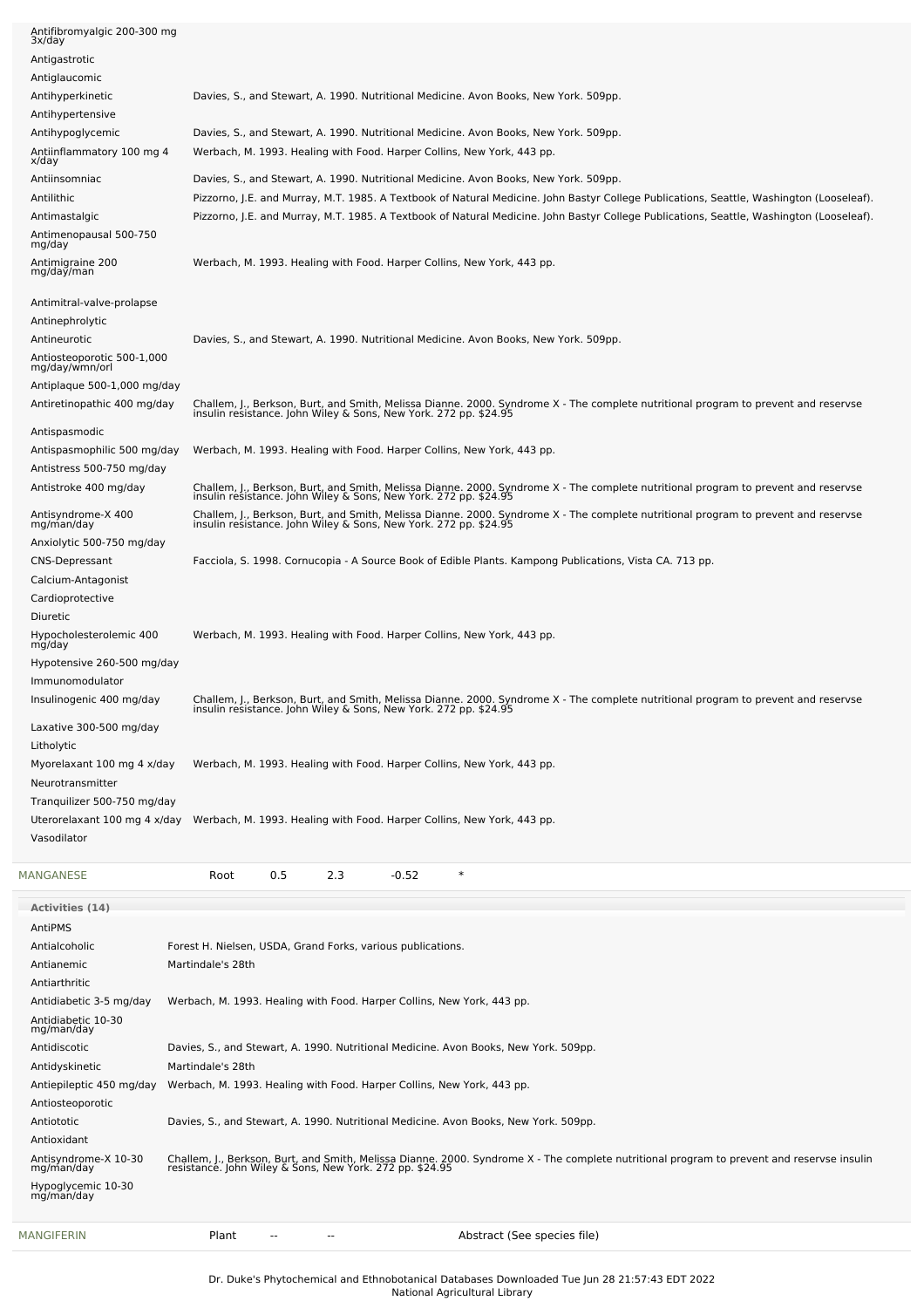| <b>NIACIN</b>                        | $\ast$<br>13.0<br>61.0<br>0.31<br>Root                                                                                                                                                                                                                             |
|--------------------------------------|--------------------------------------------------------------------------------------------------------------------------------------------------------------------------------------------------------------------------------------------------------------------|
|                                      |                                                                                                                                                                                                                                                                    |
| T-Cell-Stimulant                     | Economic & Medicinal Plant Research, 6: 189.                                                                                                                                                                                                                       |
| Pesticide                            |                                                                                                                                                                                                                                                                    |
| MAO-Inhibitor                        |                                                                                                                                                                                                                                                                    |
| Immunostimulant                      | Economic & Medicinal Plant Research, 6: 189.                                                                                                                                                                                                                       |
| Diuretic                             | Phenolic Compounds in Food and Their Effects on Health. Antioxidants & Cancer Prevention. Huang, M.T., Ho, C.T. and Lee, C.Y. eds. 1992. ACS<br>Symposium Series 507.ACS, Washington 402 pp.                                                                       |
| Choleretic 20<br>mg/kg               | Phenolic Compounds in Food and Their Effects on Health. Antioxidants & Cancer Prevention. Huang, M.T., Ho, C.T. and Lee, C.Y. eds. 1992. ACS<br>Symposium Series 507.ACS, Washington 402 pp.                                                                       |
| Cardiotonic                          | Phenolic Compounds in Food and Their Effects on Health. Antioxidants & Cancer Prevention. Huang, M.T., Ho, C.T. and Lee, C.Y. eds. 1992. ACS<br>Symposium Series 507.ACS, Washington 402 pp.                                                                       |
| <b>CNS-Stimulant</b><br>50-100 mg/kg | =ICMR(Indian Council of Medical Research).1976.Medicinal Plants of India.Vol.1.Indian Council of Med. Res.Cambridge Printing Works, New Delhi.487<br>pp;ICMR.1987.Medicinal Plants of India.Vol.2.Indian Council of Med. Res.Cambr. Printing Works,New Delhi.600pp |
| Antiviral                            |                                                                                                                                                                                                                                                                    |
| Antispasmodic                        | Phenolic Compounds in Food and Their Effects on Health. Antioxidants & Cancer Prevention. Huang, M.T., Ho, C.T. and Lee, C.Y. eds. 1992. ACS<br>Symposium Series 507.ACS, Washington 402 pp.                                                                       |
| Antioxidant                          |                                                                                                                                                                                                                                                                    |
| Antiinflammatory                     | Jeffery B. Harborne and H. Baxter, eds. 1983. Phytochemical Dictionary. A Handbook of Bioactive Compounds from Plants. Taylor & Frost, London. 791<br>pp.                                                                                                          |
| Antiherpetic                         |                                                                                                                                                                                                                                                                    |
|                                      | pp.                                                                                                                                                                                                                                                                |
| Antihepatotoxic                      | Jeffery B. Harborne and H. Baxter, eds. 1983. Phytochemical Dictionary. A Handbook of Bioactive Compounds from Plants. Taylor & Frost, London. 791                                                                                                                 |
| Antihepatotic                        | =ICMR(Indian Council of Medical Research).1976.Medicinal Plants of India.Vol.1.Indian Council of Med. Res.Cambridge Printing Works, New Delhi.487<br>pp;ICMR.1987.Medicinal Plants of India.Vol.2.Indian Council of Med. Res.Camb                                  |
| Antifibrotic                         | =ICMR(Indian Council of Medical Research).1976.Medicinal Plants of India.Vol.1.Indian Council of Med. Res.Cambridge Printing Works, New Delhi.487<br>pp;ICMR.1987.Medicinal Plants of India.Vol.2.Indian Council of Med. Res.Camb                                  |
| Antidiabetic                         |                                                                                                                                                                                                                                                                    |
| Antidermatitic                       | Pakistan Encyclopedia Planta Medica. 1986.                                                                                                                                                                                                                         |
| <b>Activities (18)</b>               |                                                                                                                                                                                                                                                                    |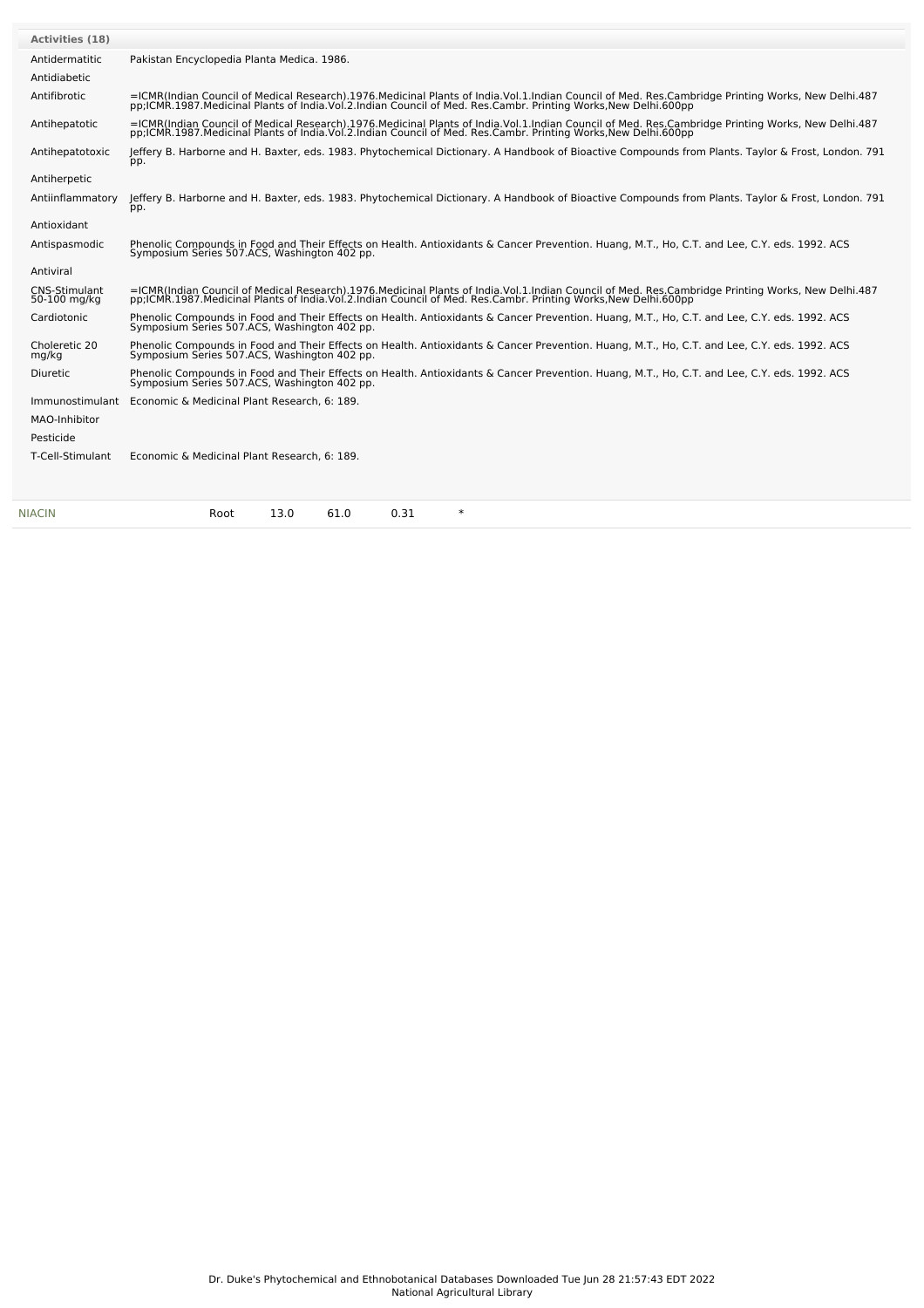| <b>Activities (39)</b>                  |                        |                                                                        |                                                                                                                                 |
|-----------------------------------------|------------------------|------------------------------------------------------------------------|---------------------------------------------------------------------------------------------------------------------------------|
| Allergenic                              |                        | Werbach, M. 1993. Healing with Food. Harper Collins, New York, 443 pp. |                                                                                                                                 |
| AntiLyme 50 mg/day                      |                        |                                                                        |                                                                                                                                 |
| AntiMeniere's                           |                        |                                                                        | Duke, J. A. Writeups or information summaries on approximately 2,000 economic plants, USDA, ARS, Beltsville, MD 20705.          |
| AntiRaynaud's 1,500-4,000               |                        |                                                                        |                                                                                                                                 |
| mg/day                                  |                        |                                                                        |                                                                                                                                 |
| Antiacrodynic                           |                        |                                                                        |                                                                                                                                 |
| Antiallergic 50 mg/2x/day               |                        | Werbach, M. 1993. Healing with Food. Harper Collins, New York, 443 pp. |                                                                                                                                 |
| Antialzheimeran                         |                        |                                                                        |                                                                                                                                 |
| Antiamblyopic                           |                        |                                                                        |                                                                                                                                 |
| Antianginal                             |                        |                                                                        |                                                                                                                                 |
| Anticataract                            |                        |                                                                        |                                                                                                                                 |
| Antichilblain                           | Frost, London. 791 pp. |                                                                        | Jeffery B. Harborne and H. Baxter, eds. 1983. Phytochemical Dictionary. A Handbook of Bioactive Compounds from Plants. Taylor & |
| Anticonvulsant 3 g/day                  |                        | Werbach, M. 1993. Healing with Food. Harper Collins, New York, 443 pp. |                                                                                                                                 |
| Antidementia                            |                        |                                                                        |                                                                                                                                 |
| Antidermatitic                          |                        |                                                                        | Davies, S., and Stewart, A. 1990. Nutritional Medicine. Avon Books, New York. 509pp.                                            |
| Antidiabetic                            |                        |                                                                        |                                                                                                                                 |
| Antidysphagic                           |                        |                                                                        |                                                                                                                                 |
| Antiepileptic 3 g/day                   |                        | Werbach, M. 1993. Healing with Food. Harper Collins, New York, 443 pp. |                                                                                                                                 |
| Antihangover 50 mg                      |                        |                                                                        |                                                                                                                                 |
| Antihistaminic 50 mg 2x/day             |                        | Werbach, M. 1993. Healing with Food. Harper Collins, New York, 443 pp. |                                                                                                                                 |
| Antihyperactivity 1.5-6 g/day           |                        | Werbach, M. 1993. Healing with Food. Harper Collins, New York, 443 pp. |                                                                                                                                 |
| Antiinsomnic 1 g/day                    |                        | Werbach, M. 1993. Healing with Food. Harper Collins, New York, 443 pp. |                                                                                                                                 |
|                                         |                        |                                                                        |                                                                                                                                 |
| Antineuralgic                           |                        |                                                                        |                                                                                                                                 |
| Antiparkinsonian 100 mg/day             |                        | Werbach, M. 1993. Healing with Food. Harper Collins, New York, 443 pp. |                                                                                                                                 |
| Antipellagric                           |                        |                                                                        | Davies, S., and Stewart, A. 1990. Nutritional Medicine. Avon Books, New York. 509pp.                                            |
| Antiscotomic                            |                        |                                                                        |                                                                                                                                 |
| Antispasmodic 100 mg 2x/day             |                        | Werbach, M. 1993. Healing with Food. Harper Collins, New York, 443 pp. |                                                                                                                                 |
| Antivertigo                             |                        |                                                                        |                                                                                                                                 |
| Cancer-Preventive                       |                        |                                                                        | Stitt, P. A. Why George Should Eat Broccoli. Dougherty Co, Milwaukee, WI, 1990, 399 pp.                                         |
| Cardioprotective                        |                        |                                                                        |                                                                                                                                 |
| Circulotonic                            |                        |                                                                        |                                                                                                                                 |
| Fibrinolytic                            |                        |                                                                        |                                                                                                                                 |
| Hepatoprotective                        |                        |                                                                        |                                                                                                                                 |
| Hepatotoxic                             |                        |                                                                        |                                                                                                                                 |
| Hypocholesterolemic 50-100 mg<br>3x/day |                        |                                                                        |                                                                                                                                 |
| Hypoglycemic                            |                        |                                                                        |                                                                                                                                 |
| Hypolipidemic                           |                        |                                                                        |                                                                                                                                 |
| Sedative                                |                        |                                                                        | Pizzorno, J.E. and Murray, M.T. 1985. A Textbook of Natural Medicine. John Bastyr College Publications, Seattle, Washington     |
|                                         | (Looseleaf).           |                                                                        |                                                                                                                                 |
| Serotoninergic                          | (Looseleaf).           |                                                                        | Pizzorno, J.E. and Murray, M.T. 1985. A Textbook of Natural Medicine. John Bastyr College Publications, Seattle, Washington     |
| Vasodilator                             | Martindale's 29th      |                                                                        |                                                                                                                                 |
|                                         |                        |                                                                        |                                                                                                                                 |
|                                         |                        |                                                                        |                                                                                                                                 |
| NICOTINIC-ACID                          | Root                   |                                                                        | List, P.H. and Horhammer, L., Hager's Handbuch der Pharmazeutischen Praxis,                                                     |
|                                         |                        |                                                                        | Vols. 2-6, Springer-Verlag, Berlin, 1969-1979.                                                                                  |
|                                         |                        |                                                                        |                                                                                                                                 |
| Activities (11)                         |                        |                                                                        |                                                                                                                                 |
| AntiCrohn's                             |                        |                                                                        | Davies, S., and Stewart, A. 1990. Nutritional Medicine. Avon Books, New York. 509pp.                                            |
| Antichilblain 50 mg/3x/day              |                        |                                                                        | Davies, S., and Stewart, A. 1990. Nutritional Medicine. Avon Books, New York. 509pp.                                            |
| Antidote (pesticides)                   |                        |                                                                        | Davies, S., and Stewart, A. 1990. Nutritional Medicine. Avon Books, New York. 509pp.                                            |
| Antischizophrenic                       |                        |                                                                        | Davies, S., and Stewart, A. 1990. Nutritional Medicine. Avon Books, New York. 509pp.                                            |
| Antithyrotoxic                          |                        |                                                                        | Davies, S., and Stewart, A. 1990. Nutritional Medicine. Avon Books, New York. 509pp.                                            |
| Choleretic                              |                        |                                                                        |                                                                                                                                 |
| Hypocholesterolemic 1-6 g/man/day       |                        |                                                                        | Davies, S., and Stewart, A. 1990. Nutritional Medicine. Avon Books, New York. 509pp.                                            |
| Hypoglycemic                            |                        |                                                                        |                                                                                                                                 |
| Insulinase-Inhibitor                    |                        | Economic & Medicinal Plant Research, 6: 157.                           |                                                                                                                                 |
| Insulinotonic                           |                        | Economic & Medicinal Plant Research, 6: 157.                           |                                                                                                                                 |
| Lipolytic                               |                        |                                                                        | Davies, S., and Stewart, A. 1990. Nutritional Medicine. Avon Books, New York. 509pp.                                            |
|                                         |                        |                                                                        |                                                                                                                                 |
| NICOTINIC-ACID-AMIDE                    | Root                   | $\overline{\phantom{a}}$                                               | List, P.H. and Horhammer, L., Hager's Handbuch der Pharmazeutischen Praxis,                                                     |
|                                         |                        |                                                                        | Vols. 2-6, Springer-Verlag, Berlin, 1969-1979.                                                                                  |
|                                         |                        |                                                                        |                                                                                                                                 |
| OXYCINNAMIC-ACID                        | Root                   |                                                                        | List, P.H. and Horhammer, L., Hager's Handbuch der Pharmazeutischen Praxis,                                                     |
|                                         |                        |                                                                        | Vols. 2-6, Springer-Verlag, Berlin, 1969-1979.                                                                                  |

ī,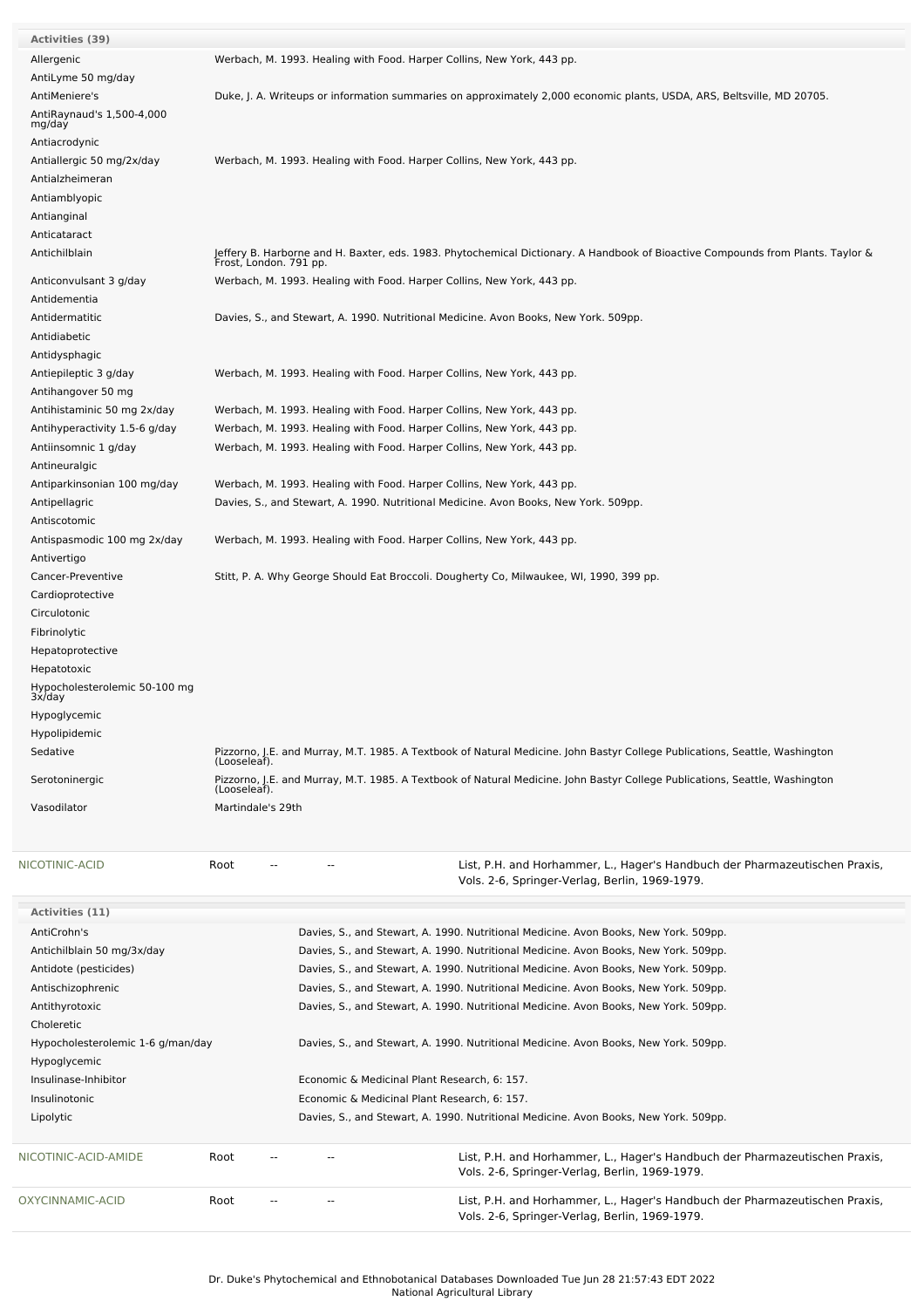| <b>Activities (24)</b>        |                                 |                    |                          |                          |         |                                                                                                                           |
|-------------------------------|---------------------------------|--------------------|--------------------------|--------------------------|---------|---------------------------------------------------------------------------------------------------------------------------|
| Antiatheromic 15 g/man/day    |                                 |                    |                          |                          |         | Cerda, J.J. Pectin in Health and Disease. HortScience, 25(12): 1485, 1990.                                                |
| Antibacterial                 |                                 |                    |                          |                          |         |                                                                                                                           |
| Antidiabetic 10 g/man/day/orl |                                 |                    |                          |                          |         |                                                                                                                           |
| Antidiarrheic                 |                                 | Merck 11th Edition |                          |                          |         |                                                                                                                           |
| Antienteritic                 |                                 |                    |                          |                          |         |                                                                                                                           |
| Antigallstone                 |                                 |                    |                          |                          |         |                                                                                                                           |
| Antigastritic                 |                                 |                    |                          |                          |         |                                                                                                                           |
| Antilithic                    |                                 |                    |                          |                          |         |                                                                                                                           |
| Antimetastatic                |                                 |                    |                          |                          |         |                                                                                                                           |
| Antimutagenic                 |                                 |                    |                          |                          |         |                                                                                                                           |
| Antiobesity                   |                                 |                    |                          |                          |         | Joseph, J., Nadeau, D. and Underwood, A. 2001. The Color Code. Hyperion, NY.                                              |
| Antitumor (Colon)             |                                 |                    |                          |                          |         |                                                                                                                           |
| Antitumor (Prostate)          |                                 |                    |                          |                          |         |                                                                                                                           |
| Antitussive                   |                                 |                    |                          |                          |         |                                                                                                                           |
| Antiulcer                     |                                 |                    |                          |                          |         |                                                                                                                           |
| Cancer-Preventive             |                                 |                    |                          |                          |         | Stitt, P. A. Why George Should Eat Broccoli. Dougherty Co, Milwaukee, WI, 1990, 399 pp.                                   |
| Chemopreventive               |                                 |                    |                          |                          |         |                                                                                                                           |
| Demulcent                     |                                 |                    |                          |                          |         |                                                                                                                           |
| Fungicide                     |                                 |                    |                          |                          |         | Leung, A. Y. and Foster, S. 1995. Encyclopedia of Common Natural Ingredients 2nd Ed. John Wiley & Sons, New York. 649 pp. |
| Hemostat                      |                                 |                    |                          |                          |         |                                                                                                                           |
| Hypocholesterolemic           |                                 |                    |                          |                          |         |                                                                                                                           |
| Hypoglycemic                  |                                 |                    |                          |                          |         | Joseph, J., Nadeau, D. and Underwood, A. 2001. The Color Code. Hyperion, NY.                                              |
| Peristaltic                   |                                 |                    |                          |                          |         |                                                                                                                           |
| Pesticide                     |                                 |                    |                          |                          |         |                                                                                                                           |
|                               |                                 |                    |                          |                          |         |                                                                                                                           |
|                               |                                 |                    |                          |                          |         |                                                                                                                           |
| PHOSPHORUS                    |                                 | Root               | 594.0                    | 2700.0                   | $-0.14$ | $\ast$                                                                                                                    |
| Activities (4)                |                                 |                    |                          |                          |         |                                                                                                                           |
| Antiosteoporotic              |                                 |                    |                          |                          |         | Davies, S., and Stewart, A. 1990. Nutritional Medicine. Avon Books, New York. 509pp.                                      |
| Anxiolytic                    |                                 |                    |                          |                          |         |                                                                                                                           |
| Immunostimulant               |                                 |                    |                          |                          |         | Davies, S., and Stewart, A. 1990. Nutritional Medicine. Avon Books, New York. 509pp.                                      |
| Osteogenic                    |                                 |                    |                          |                          |         | Davies, S., and Stewart, A. 1990. Nutritional Medicine. Avon Books, New York. 509pp.                                      |
|                               |                                 |                    |                          |                          |         |                                                                                                                           |
| PHYTOSTEROLS                  |                                 | Root               |                          |                          |         | Bisset, N.G., ed. 1994. Herbal Drugs and Phytopharmaceuticals. CRC Press. Boca<br>Raton, FL. 566 pp.                      |
|                               |                                 |                    |                          |                          |         |                                                                                                                           |
| Activities (2)                |                                 |                    |                          |                          |         |                                                                                                                           |
| Antiprostatotic               |                                 |                    |                          |                          |         |                                                                                                                           |
| Hypocholesterolemic           |                                 |                    |                          |                          |         |                                                                                                                           |
|                               |                                 |                    |                          |                          |         |                                                                                                                           |
| POTASSIUM                     |                                 | Root               | 1929.0                   | 8770.0                   | $-0.51$ | $\ast$                                                                                                                    |
| Activities (14)               |                                 |                    |                          |                          |         |                                                                                                                           |
| Angiotensin-Receptor-Blocker  |                                 |                    |                          |                          |         |                                                                                                                           |
| Antiarrhythmic                |                                 |                    |                          |                          |         | Davies, S., and Stewart, A. 1990. Nutritional Medicine. Avon Books, New York. 509pp.                                      |
| Antidepressant                |                                 |                    |                          |                          |         |                                                                                                                           |
| Antifatigue                   |                                 |                    |                          |                          |         |                                                                                                                           |
| Antihypertensive              |                                 |                    |                          |                          |         | Davies, S., and Stewart, A. 1990. Nutritional Medicine. Avon Books, New York. 509pp.                                      |
|                               |                                 |                    |                          |                          |         | Davies, S., and Stewart, A. 1990. Nutritional Medicine. Avon Books, New York. 509pp.                                      |
|                               |                                 |                    |                          |                          |         |                                                                                                                           |
| Antispasmodic                 |                                 |                    |                          |                          |         | Davies, S., and Stewart, A. 1990. Nutritional Medicine. Avon Books, New York. 509pp.                                      |
| Antistroke                    |                                 |                    |                          |                          |         |                                                                                                                           |
| Anxiolytic                    |                                 |                    |                          |                          |         |                                                                                                                           |
| Beta-Blocker                  |                                 |                    |                          |                          |         |                                                                                                                           |
|                               | Cardioprotective 3,000-5,000 mg |                    |                          |                          |         |                                                                                                                           |
| Diuretic                      | Cardiotoxic 18,000 mg/man/day   |                    |                          |                          |         |                                                                                                                           |
|                               |                                 |                    |                          |                          |         |                                                                                                                           |
| Hypotensive<br>Vasodilator    |                                 |                    |                          |                          |         |                                                                                                                           |
|                               |                                 |                    |                          |                          |         |                                                                                                                           |
| PROTEIN                       |                                 | Seed               | $\overline{\phantom{a}}$ | 310000.0 0.68            |         | CRC Handbook of Medicinal Herbs and/or CRC Handbook of Proximate Analyses                                                 |
| PROTEIN                       |                                 | Root               | 30360.0                  | 138000.0 0.22            |         | $\ast$                                                                                                                    |
| PROTOCATECHUIC-ACID           |                                 | Root               | ۰.                       | $\overline{\phantom{a}}$ |         | $\ast$                                                                                                                    |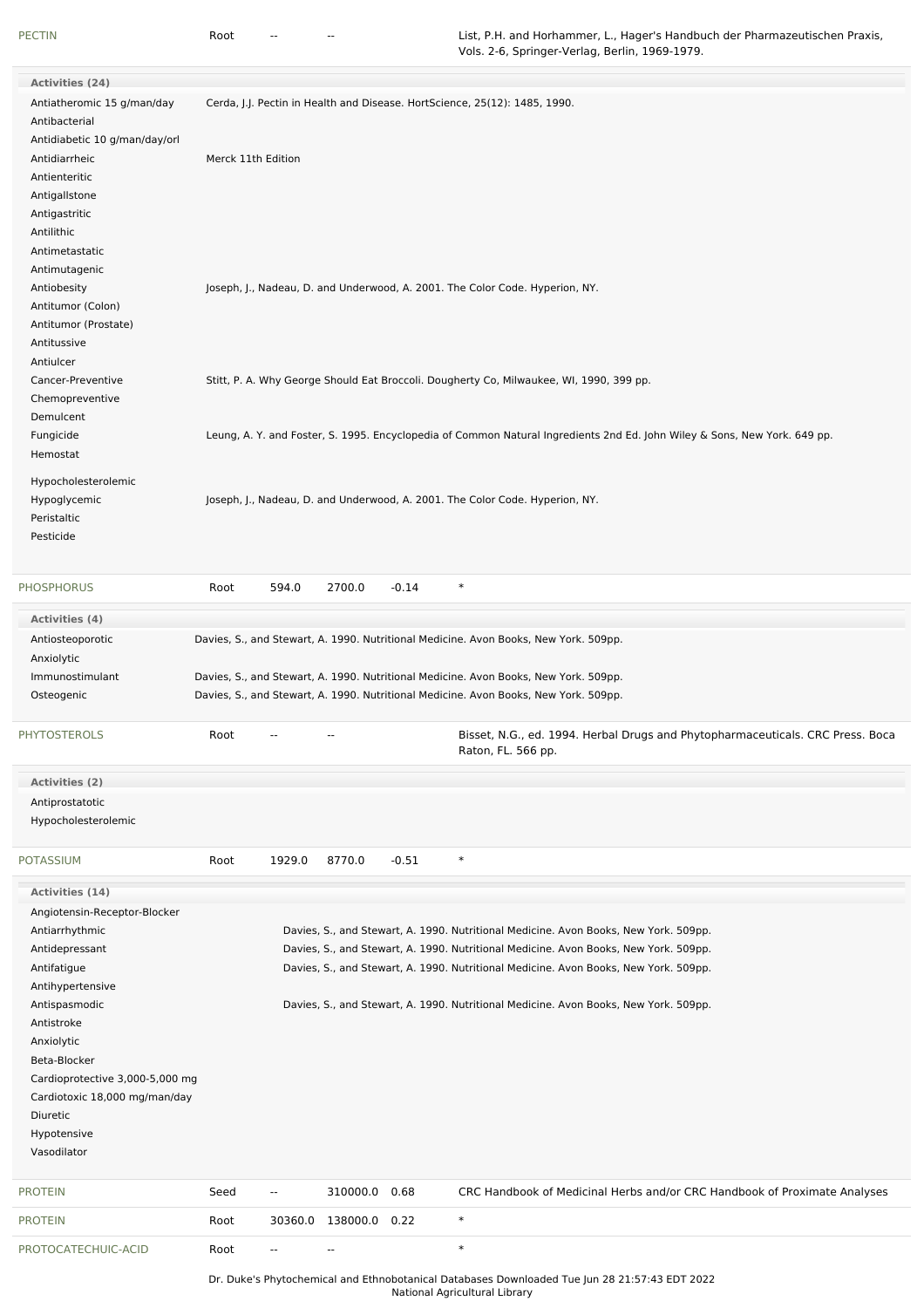| RIBOFLAVIN                                         | $\ast$<br>0.5<br>2.1<br>$-0.43$<br>Root                                                                                                                                                                                           |
|----------------------------------------------------|-----------------------------------------------------------------------------------------------------------------------------------------------------------------------------------------------------------------------------------|
| Tyrosinase-Inhibitor<br>ID60=0.5 uM/ml<br>Ubiquiot | Jeffery B. Harborne and H. Baxter, eds. 1983. Phytochemical Dictionary. A Handbook of Bioactive Compounds from Plants. Taylor & Frost, London.<br>791 pp.                                                                         |
| Secretogogue                                       | Newall, C. A., Anderson, L. A. and Phillipson, J. D. 1996. Herbal Medicine - A Guide for Health-care Professionals. The Pharmaceutical Press, London.<br>296pp.                                                                   |
| Prostaglandigenic                                  |                                                                                                                                                                                                                                   |
| Phagocytotic                                       | Economic & Medicinal Plant Research, 1: 124.                                                                                                                                                                                      |
| Nephrotoxic<br>Pesticide                           |                                                                                                                                                                                                                                   |
| Immunostimulant                                    | Economic & Medicinal Plant Research, 1: 124.                                                                                                                                                                                      |
| Hepatotoxic                                        |                                                                                                                                                                                                                                   |
| Glutathione-<br>Depleting                          |                                                                                                                                                                                                                                   |
| Fungicide 500 ug/ml                                | Lydon, J. & Duke, S., The potential of pesticides from plants, pp. 1-41 in Craker, L. & Simon, J., eds, Herbs, Spices & Medicinal Plants: Recent<br>Advances in Botany, Horticulture, & Pharmacology, v. 4, Oryx Press, Phoenix,  |
| Chemopreventive<br>100 ppm orl rat                 |                                                                                                                                                                                                                                   |
| Cardioprotective                                   |                                                                                                                                                                                                                                   |
| Carcinogenic                                       |                                                                                                                                                                                                                                   |
| Antiviral<br>Apoptotic                             |                                                                                                                                                                                                                                   |
|                                                    | Advance in Chinese Medicinal Materials Research. 1985. Eds. H. M. Chang, H. W. Yeung, W. -W. Tso and A. Koo. World Scientific Publishing Co., Philadelphia Pa., page 200.                                                         |
| Antitumor (Skin)<br>Antitussive                    |                                                                                                                                                                                                                                   |
| Antitumor (Mouth)                                  |                                                                                                                                                                                                                                   |
| Antitumor (Colon)                                  |                                                                                                                                                                                                                                   |
| Antispasmodic<br>$EC50 = 4.6 - 17$ uM              | Ortiz de Urbina, J.J., Martin, M.L., Sevilla, M.A., Montero, M.J., Carron, R., and San Roman, L. Antispasmodic Activity on Rat Smooth Muscle of<br>Polyphenol Compounds Caffeic and Protocathechic Acids. Phytotherapy Research 4 |
| Antiseptic                                         |                                                                                                                                                                                                                                   |
| $IC75 = 200$ ug/ml<br>Antiradicular                |                                                                                                                                                                                                                                   |
| Antiperoxidant<br>IC50=>100 uM<br>Antiperoxidant   |                                                                                                                                                                                                                                   |
| Antioxidant 1/2 BHT                                | Planta Medica, 57: A54, 1991.                                                                                                                                                                                                     |
| alpha-tocopherol                                   |                                                                                                                                                                                                                                   |
| quercetin<br>Antioxidant 10 x                      |                                                                                                                                                                                                                                   |
| Antiophidic<br>Antioxidant 2/3                     | Economic & Medicinal Plant Research, 5: 363.                                                                                                                                                                                      |
| Antimutagenic                                      |                                                                                                                                                                                                                                   |
| Antimelanogenic<br>ID60=0.5 uM/ml                  |                                                                                                                                                                                                                                   |
| Antileukemic                                       |                                                                                                                                                                                                                                   |
| Antiischemic                                       | Jeffery B. Harborne and H. Baxter, eds. 1983. Phytochemical Dictionary. A Handbook of Bioactive Compounds from Plants. Taylor & Frost, London.<br>791 pp.                                                                         |
| Antiinflammatory                                   | Jeffery B. Harborne and H. Baxter, eds. 1983. Phytochemical Dictionary. A Handbook of Bioactive Compounds from Plants. Taylor & Frost, London.<br>791 pp.                                                                         |
| Antiherpetic                                       |                                                                                                                                                                                                                                   |
| Antihepatotoxic                                    | Jeffery B. Harborne and H. Baxter, eds. 1983. Phytochemical Dictionary. A Handbook of Bioactive Compounds from Plants. Taylor & Frost, London.<br>791 pp.                                                                         |
| Anticlastogen                                      |                                                                                                                                                                                                                                   |
| Antibacterial                                      | Lamikanra, A., Ogundaini, A.O., and Ogungbamila*, F.O. Antibacterial Constituents of Alchornea cordifolia Leaves. Phytotherapy Research 4(5):<br>198.                                                                             |
| Antiasthmatic                                      |                                                                                                                                                                                                                                   |
| Antiarrhythmic                                     | Advance in Chinese Medicinal Materials Research. 1985. Eds. H. M. Chang, H. W. Yeung, W. -W. Tso and A. Koo. World Scientific Publishing Co.,<br>Philadelphia Pa., page 407.                                                      |
| AntiLegionella                                     |                                                                                                                                                                                                                                   |
| Alpha-Glucosidase-<br>Inhibitor                    |                                                                                                                                                                                                                                   |
| Allergenic                                         |                                                                                                                                                                                                                                   |
| <b>Activities (43)</b>                             |                                                                                                                                                                                                                                   |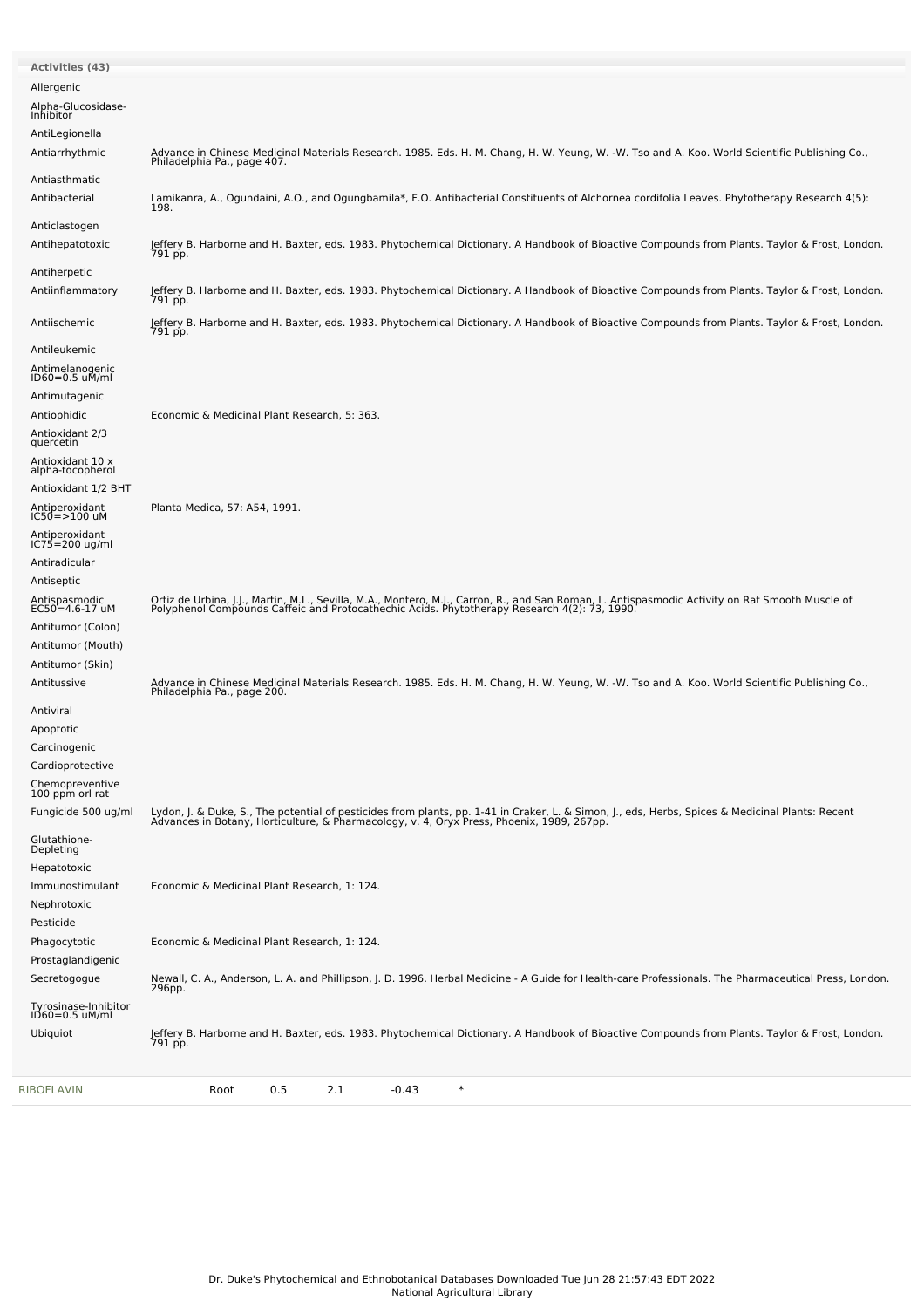| Activities (15)                                  |      |     |                   |                                                                  |                                                                                                                                                                                                        |
|--------------------------------------------------|------|-----|-------------------|------------------------------------------------------------------|--------------------------------------------------------------------------------------------------------------------------------------------------------------------------------------------------------|
| AntiLyme 50 mg/day                               |      |     |                   |                                                                  |                                                                                                                                                                                                        |
| Antiarabiflavinotic 2-10 mg/day orl              |      |     | Martindale's 28th |                                                                  |                                                                                                                                                                                                        |
| Anticarpal-Tunnel 50 mg/day                      |      |     |                   |                                                                  | Werbach, M. 1993. Healing with Food. Harper Collins, New York, 443 pp.                                                                                                                                 |
| Anticataract 15 mg/day                           |      |     |                   |                                                                  | Werbach, M. 1993. Healing with Food. Harper Collins, New York, 443 pp.                                                                                                                                 |
| Anticephalagic                                   |      |     |                   |                                                                  |                                                                                                                                                                                                        |
| Anticervicaldysplasic 1.6-10 mg/day              |      |     |                   |                                                                  |                                                                                                                                                                                                        |
| Anticheilitic                                    |      |     |                   |                                                                  |                                                                                                                                                                                                        |
| Antidecubitic                                    |      |     |                   |                                                                  |                                                                                                                                                                                                        |
| Antiglossitic                                    |      |     |                   |                                                                  | Davies, S., and Stewart, A. 1990. Nutritional Medicine. Avon Books, New York. 509pp.                                                                                                                   |
| Antikeratitic                                    |      |     |                   |                                                                  |                                                                                                                                                                                                        |
| Antimigraine                                     |      |     |                   |                                                                  |                                                                                                                                                                                                        |
| Antioxidant                                      |      |     |                   |                                                                  |                                                                                                                                                                                                        |
|                                                  |      |     |                   |                                                                  |                                                                                                                                                                                                        |
| Antipellagric                                    |      |     |                   |                                                                  |                                                                                                                                                                                                        |
| Antiphotophobic<br>Cancer-Preventive             |      |     |                   |                                                                  | Davies, S., and Stewart, A. 1990. Nutritional Medicine. Avon Books, New York. 509pp.<br>Stitt, P. A. Why George Should Eat Broccoli. Dougherty Co, Milwaukee, WI, 1990, 399 pp.                        |
|                                                  |      |     |                   |                                                                  |                                                                                                                                                                                                        |
| <b>SACCHAROSE</b>                                | Root |     |                   |                                                                  | List, P.H. and Horhammer, L., Hager's Handbuch der Pharmazeutischen Praxis,<br>Vols. 2-6, Springer-Verlag, Berlin, 1969-1979.                                                                          |
| <b>SECO-IRIDOIDS</b>                             | Root | $-$ | $\overline{a}$    |                                                                  | Bisset, N.G., ed. 1994. Herbal Drugs and Phytopharmaceuticals. CRC Press. Boca<br>Raton, FL. 566 pp.                                                                                                   |
| <b>SELENIUM</b>                                  | Root | 0.4 | 1.8               | $-0.23$                                                          | $\ast$                                                                                                                                                                                                 |
|                                                  |      |     |                   |                                                                  |                                                                                                                                                                                                        |
| Activities (60)                                  |      |     |                   |                                                                  |                                                                                                                                                                                                        |
| AP-1-Inhibitor 2-50 uM                           |      |     |                   |                                                                  |                                                                                                                                                                                                        |
| Analgesic 200 ug/day<br>Anorexic                 |      |     |                   |                                                                  | Werbach, M. 1993. Healing with Food. Harper Collins, New York, 443 pp.                                                                                                                                 |
|                                                  |      |     |                   |                                                                  | Cooper-Driver, G. A., Chemical substances in plants toxic to animals, pp. 213-47 in Rechcigl, M., Jr., ed. CRC Handbook of Naturally<br>Occurring Food Toxicants, CRC Press, Boca Raton, 1983, 339 pp. |
| AntiHIV                                          |      |     |                   |                                                                  |                                                                                                                                                                                                        |
| AntiNF-kB                                        |      |     |                   |                                                                  |                                                                                                                                                                                                        |
| Antiacne 200 ug/day                              |      |     |                   |                                                                  | Werbach, M. 1993. Healing with Food. Harper Collins, New York, 443 pp.                                                                                                                                 |
| Antiaggregant                                    |      |     |                   |                                                                  | Pizzorno, J.E. and Murray, M.T. 1985. A Textbook of Natural Medicine. John Bastyr College Publications, Seattle, Washington (Looseleaf).                                                               |
| Antiangiogenic 2 uM                              |      |     |                   |                                                                  |                                                                                                                                                                                                        |
| Antiangiogenic 230 ug/kg orl<br>rat              |      |     |                   |                                                                  |                                                                                                                                                                                                        |
| Antiarthritic                                    |      |     |                   |                                                                  |                                                                                                                                                                                                        |
| Antiasthmatic                                    |      |     |                   |                                                                  |                                                                                                                                                                                                        |
| Antiatherosclerotic                              |      |     |                   |                                                                  |                                                                                                                                                                                                        |
| Anticataract 400 ug/day                          |      |     |                   |                                                                  |                                                                                                                                                                                                        |
| Anticirrhotic                                    |      |     |                   |                                                                  | Davies, S., and Stewart, A. 1990. Nutritional Medicine. Avon Books, New York. 509pp.                                                                                                                   |
| Anticlimacteric 200 ug/day                       |      |     |                   |                                                                  |                                                                                                                                                                                                        |
| Anticoronary 200 ug/day                          |      |     |                   |                                                                  |                                                                                                                                                                                                        |
| Antidandruff                                     |      |     |                   |                                                                  | Davies, S., and Stewart, A. 1990. Nutritional Medicine. Avon Books, New York. 509pp.                                                                                                                   |
| Antidepressant 200 ug/day                        |      |     |                   |                                                                  |                                                                                                                                                                                                        |
| Antidote (Mercury)                               |      |     |                   |                                                                  | Davies, S., and Stewart, A. 1990. Nutritional Medicine. Avon Books, New York. 509pp.                                                                                                                   |
| Antifibrotic 400 ug                              |      |     |                   |                                                                  |                                                                                                                                                                                                        |
| Antigout 200 ug                                  |      |     |                   |                                                                  |                                                                                                                                                                                                        |
| Antikeshan                                       |      |     |                   |                                                                  | Davies, S., and Stewart, A. 1990. Nutritional Medicine. Avon Books, New York. 509pp.                                                                                                                   |
| Antileukemic 1.6 mg/kg ipr                       |      |     |                   |                                                                  |                                                                                                                                                                                                        |
| mus                                              |      |     |                   |                                                                  |                                                                                                                                                                                                        |
| Antileukotriene                                  |      |     |                   |                                                                  | Pizzorno, J.E. and Murray, M.T. 1985. A Textbook of Natural Medicine. John Bastyr College Publications, Seattle, Washington (Looseleaf).                                                               |
| Antimaculitic                                    |      |     |                   |                                                                  |                                                                                                                                                                                                        |
| Antimelanomic 480 ug/kg                          |      |     |                   |                                                                  |                                                                                                                                                                                                        |
| Antimenopausal 200 ug/day                        |      |     |                   |                                                                  |                                                                                                                                                                                                        |
| Antimetastatic 480 ug/kg                         |      |     |                   |                                                                  |                                                                                                                                                                                                        |
| Antimyalgic 200 ug/day                           |      |     |                   |                                                                  | Werbach, M. 1993. Healing with Food. Harper Collins, New York, 443 pp.                                                                                                                                 |
| Antiosteoarthritic<br>Antioxidant 100-200 (-400) |      |     |                   |                                                                  |                                                                                                                                                                                                        |
| ug/man/day                                       |      |     |                   |                                                                  |                                                                                                                                                                                                        |
| Antiparkinsonian 200-400<br>ug/day               |      |     |                   |                                                                  |                                                                                                                                                                                                        |
| Antiproliferant 2 uM                             |      |     |                   |                                                                  |                                                                                                                                                                                                        |
| Antiradicular 100-200 (-400)<br>ug/man/day       |      |     |                   |                                                                  | Challem, J., Berkson, Burt, and Smith, Melissa Dianne. 2000. Syndrome X - The complete nutritional program to prevent and reservse<br>insulin resistance. John Wiley & Sons, New York. 272 pp. \$24.95 |
| Antirheumatic                                    |      |     |                   |                                                                  |                                                                                                                                                                                                        |
| Antisyndrome-X 100-200 (-                        |      |     |                   |                                                                  | Challem, J., Berkson, Burt, and Smith, Melissa Dianne. 2000. Syndrome X - The complete nutritional program to prevent and reservse<br>insulin resistance. John Wiley & Sons, New York. 272 pp. \$24.95 |
| 400) ug/man/day                                  |      |     |                   |                                                                  |                                                                                                                                                                                                        |
| Antitumor 100-200 (-400)<br>ug/man/day           |      |     |                   | insulin resistance. John Wiley & Sons, New York. 272 pp. \$24.95 | Challem, J., Berkson, Burt, and Smith, Melissa Dianne. 2000. Syndrome X - The complete nutritional program to prevent and reservse                                                                     |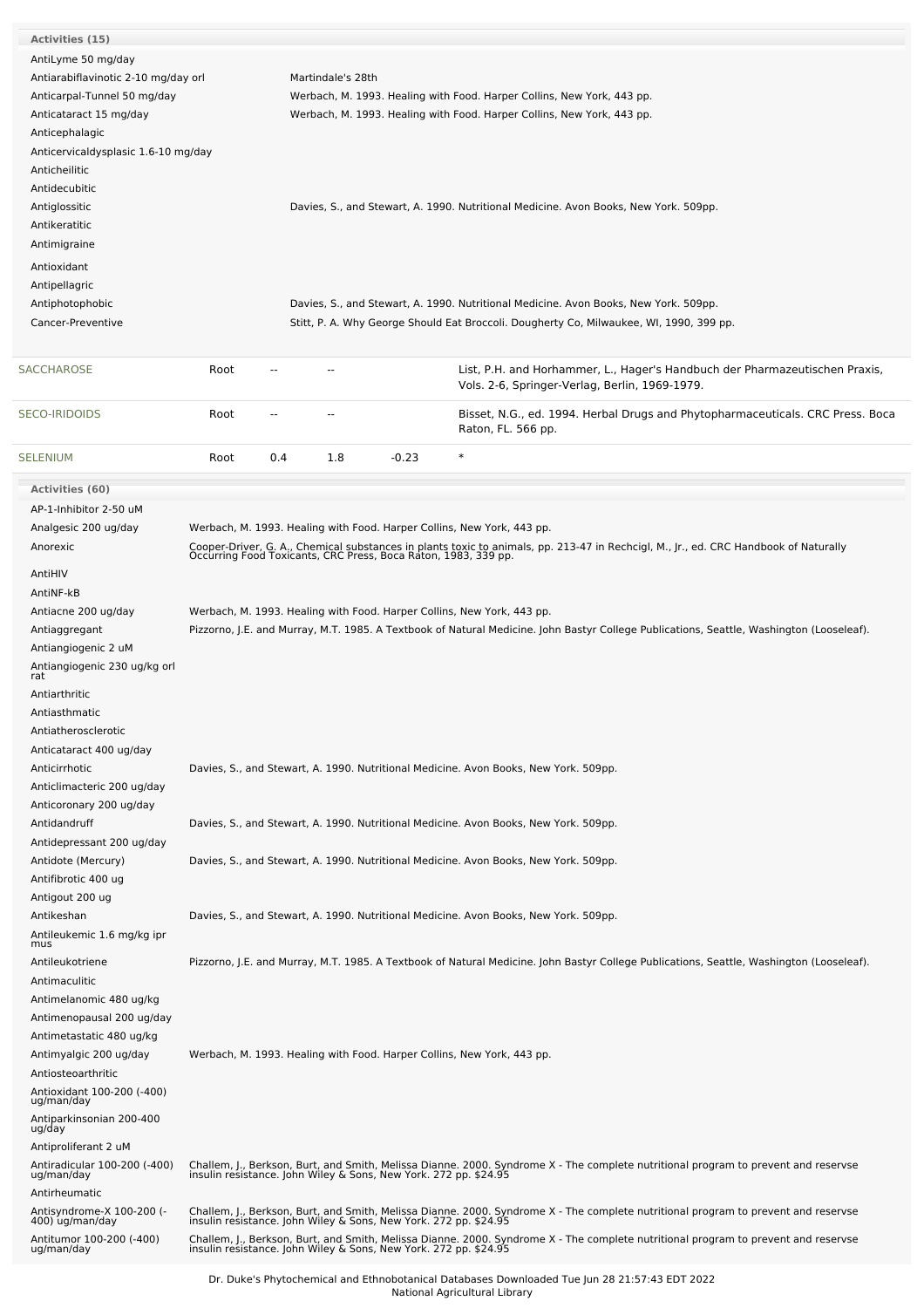| Antitumor (Breast) 333.6                         |                 |                        |      |         |                                                                                                                                                                                                                                |  |
|--------------------------------------------------|-----------------|------------------------|------|---------|--------------------------------------------------------------------------------------------------------------------------------------------------------------------------------------------------------------------------------|--|
| ug/day                                           |                 |                        |      |         |                                                                                                                                                                                                                                |  |
| Antitumor (Breast) 0.8 mg/kg<br>scu mus          |                 |                        |      |         |                                                                                                                                                                                                                                |  |
| Antitumor (Breast) 150 ug/kg<br>diet rat         |                 |                        |      |         |                                                                                                                                                                                                                                |  |
| Antitumor (Breast) 230 ug/kg<br>orl rat          |                 |                        |      |         |                                                                                                                                                                                                                                |  |
| Antitumor (Lung) 240 ug/kg<br>diet               |                 |                        |      |         |                                                                                                                                                                                                                                |  |
| Antitumor (Prostate)                             |                 |                        |      |         |                                                                                                                                                                                                                                |  |
| Antitumor (brain) 38-150<br>ug/kg                |                 |                        |      |         |                                                                                                                                                                                                                                |  |
| Antiulcerogenic                                  |                 |                        |      |         | Rafatullah, S., Tariq, M., Al-Yahya, M.A., Mossa, J.S., and Ageel, A.M. 1989. Evaluation of Turmeric (Curcuma longa) for Gastric and<br>Duodenal Antiulcer Activity in Rats. J. of Ethnopharmacology, 29: 25-34, 1990.         |  |
| Anxiolytic                                       |                 |                        |      |         |                                                                                                                                                                                                                                |  |
| Apoptotic<br>Cancer-Preventive                   |                 |                        |      |         | Davies, S., and Stewart, A. 1990. Nutritional Medicine. Avon Books, New York. 509pp.                                                                                                                                           |  |
| Cardioprotective 200 ug/day                      |                 |                        |      |         |                                                                                                                                                                                                                                |  |
| Depressant                                       |                 |                        |      |         | Cooper-Driver, G. A., Chemical substances in plants toxic to animals, pp. 213-47 in Rechcigl, M., Jr., ed. CRC Handbook of Naturally<br>Occurring Food Toxicants, CRC Press, Boca Raton, 1983, 339 pp.                         |  |
| Fungicide                                        |                 |                        |      |         | Davies, S., and Stewart, A. 1990. Nutritional Medicine. Avon Books, New York. 509pp.                                                                                                                                           |  |
| Immunomodulator                                  |                 |                        |      |         |                                                                                                                                                                                                                                |  |
| Immunostimulant 100-200 (-<br>400) ug/man/day    |                 |                        |      |         | Challem, J., Berkson, Burt, and Smith, Melissa Dianne. 2000. Syndrome X - The complete nutritional program to prevent and reservse<br>insulin resistance. John Wiley & Sons, New York. 272 pp. \$24.95                         |  |
| NF-kB-Inhibitor<br>Ornithine-Decarboxylase-      |                 |                        |      |         |                                                                                                                                                                                                                                |  |
| Inhibitor                                        |                 |                        |      |         |                                                                                                                                                                                                                                |  |
| Pesticide<br>Polyamine-Synthesis-                |                 |                        |      |         |                                                                                                                                                                                                                                |  |
| Inhibitor<br>Prostaglandin-Sparer                |                 |                        |      |         |                                                                                                                                                                                                                                |  |
|                                                  |                 |                        |      |         | Fujita, T., Nakatani, E., Funaishi, N., Sakuma, S., Fujimoto, Y. Potent inhibition of prostaglandin inactivation in rabbit gastric antral mucosal<br>slices by selenium ions in-vitro. J. Pharm. Pharmacol. 42: 655-657, 1990. |  |
| Protein-Kinase-C-Inhibitor<br>$IC50 = 2 - 50$ uM |                 |                        |      |         |                                                                                                                                                                                                                                |  |
| <b>VEGF-Inhibitor</b>                            |                 |                        |      |         |                                                                                                                                                                                                                                |  |
|                                                  |                 |                        |      |         |                                                                                                                                                                                                                                |  |
| <b>SILICON</b>                                   | Root            | $\overline{a}$         | --   |         | $\ast$                                                                                                                                                                                                                         |  |
| Activities (4)                                   |                 |                        |      |         |                                                                                                                                                                                                                                |  |
| Antiarteriosclerotic                             |                 |                        |      |         | Davies, S., and Stewart, A. 1990. Nutritional Medicine. Avon Books, New York. 509pp.                                                                                                                                           |  |
| Antionychyotic<br>Antiosteoporotic               |                 |                        |      |         |                                                                                                                                                                                                                                |  |
| Cardioprotective                                 |                 |                        |      |         |                                                                                                                                                                                                                                |  |
|                                                  |                 |                        |      |         |                                                                                                                                                                                                                                |  |
| SINAPIC-ACID                                     | Root            |                        |      |         | Williamson, E. M. and Evans, F. J., Potter's New Cyclopaedia of Botanical Drugs<br>and Preparations, Revised Ed., Saffron Walden, the C. W. Daniel Co., Ltd., Essex<br>UK, 362 pp, 1988, reprint 1989.                         |  |
| <b>Activities (9)</b>                            |                 |                        |      |         |                                                                                                                                                                                                                                |  |
| Antibacterial                                    | London. 791 pp. |                        |      |         | Jeffery B. Harborne and H. Baxter, eds. 1983. Phytochemical Dictionary. A Handbook of Bioactive Compounds from Plants. Taylor & Frost,                                                                                         |  |
| Antihepatotoxic                                  | London. 791 pp. |                        |      |         | Jeffery B. Harborne and H. Baxter, eds. 1983. Phytochemical Dictionary. A Handbook of Bioactive Compounds from Plants. Taylor & Frost,                                                                                         |  |
| Antioxidant IC27=30 ppm                          |                 |                        |      |         |                                                                                                                                                                                                                                |  |
| Antiperoxynitrite IC39=5<br>uМ                   |                 |                        |      |         |                                                                                                                                                                                                                                |  |
| Antiperoxynitrite IC60=20<br>uМ                  |                 |                        |      |         |                                                                                                                                                                                                                                |  |
| Antiperoxynitrite IC75=100<br>uМ                 |                 |                        |      |         |                                                                                                                                                                                                                                |  |
| Cancer-Preventive                                |                 |                        |      |         |                                                                                                                                                                                                                                |  |
|                                                  |                 |                        |      |         | Stitt, P. A. Why George Should Eat Broccoli. Dougherty Co, Milwaukee, WI, 1990, 399 pp.                                                                                                                                        |  |
| Fungicide                                        | Londón. 791 pp. |                        |      |         | Jeffery B. Harborne and H. Baxter, eds. 1983. Phytochemical Dictionary. A Handbook of Bioactive Compounds from Plants. Taylor & Frost,                                                                                         |  |
| Pesticide                                        |                 |                        |      |         |                                                                                                                                                                                                                                |  |
| SODIUM                                           | Root            | 9.0                    | 41.0 | $-0.49$ | $\ast$                                                                                                                                                                                                                         |  |
| Activities (1)                                   |                 |                        |      |         |                                                                                                                                                                                                                                |  |
| Hypertensive                                     |                 |                        |      |         | Davies, S., and Stewart, A. 1990. Nutritional Medicine. Avon Books, New York. 509pp.                                                                                                                                           |  |
| STARCH                                           | Root            | 35200.0 160000.0 -0.65 |      |         | $\ast$                                                                                                                                                                                                                         |  |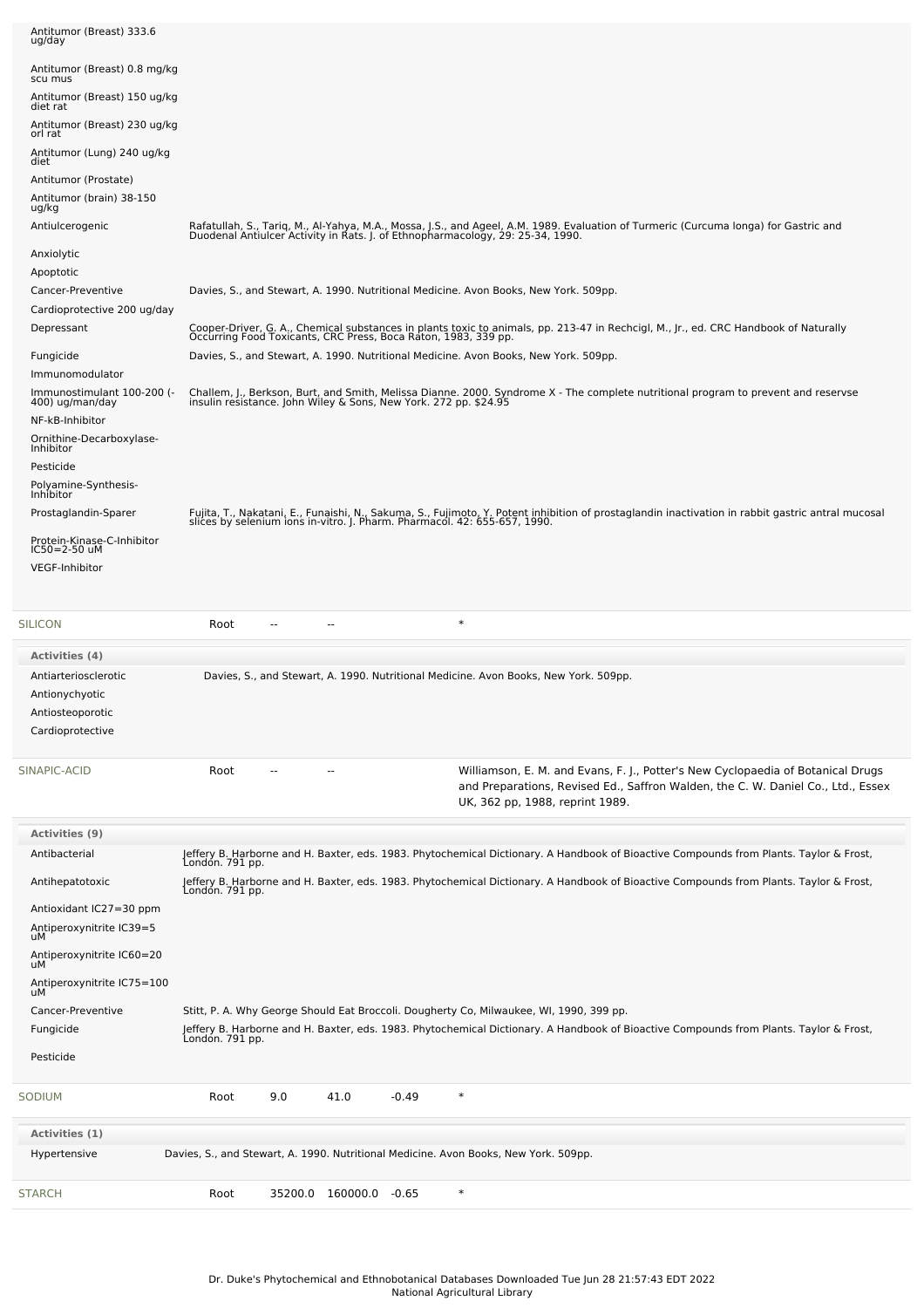| <b>Activities (5)</b>          |                             |       |                        |                                                                      |                                                                                                                                                                                                                         |
|--------------------------------|-----------------------------|-------|------------------------|----------------------------------------------------------------------|-------------------------------------------------------------------------------------------------------------------------------------------------------------------------------------------------------------------------|
| Absorbent                      | Martindale's 29th           |       |                        |                                                                      |                                                                                                                                                                                                                         |
| Antidote (Iodine)              |                             |       |                        |                                                                      | Jeffery B. Harborne and H. Baxter, eds. 1983. Phytochemical Dictionary. A Handbook of Bioactive Compounds from Plants. Taylor & Frost, London.<br>791 pp.                                                               |
| Antinesidioblastosic           | Martindale's 29th           |       |                        |                                                                      |                                                                                                                                                                                                                         |
| Emollient                      | Martindale's 29th           |       |                        |                                                                      |                                                                                                                                                                                                                         |
| Poultice                       | Martindale's 29th           |       |                        |                                                                      |                                                                                                                                                                                                                         |
| <b>SUCROSE</b>                 |                             | Root  | --                     |                                                                      | $\ast$                                                                                                                                                                                                                  |
| <b>Activities (14)</b>         |                             |       |                        |                                                                      |                                                                                                                                                                                                                         |
| Aggregant                      |                             |       |                        |                                                                      | Pizzorno, J.E. and Murray, M.T. 1985. A Textbook of Natural Medicine. John Bastyr College Publications, Seattle, Washington (Looseleaf).                                                                                |
| Antihiccup 1 tsp               | Martindale's 29th           |       |                        |                                                                      |                                                                                                                                                                                                                         |
| Antiophthalmic                 | Martindale's 29th           |       |                        |                                                                      |                                                                                                                                                                                                                         |
| Antioxidant                    | Merck 11th Edition          |       |                        |                                                                      |                                                                                                                                                                                                                         |
| Atherogenic                    |                             |       |                        |                                                                      | Pizzorno, J.E. and Murray, M.T. 1985. A Textbook of Natural Medicine. John Bastyr College Publications, Seattle, Washington (Looseleaf).                                                                                |
| Collyrium                      | 791 pp.                     |       |                        |                                                                      | Jeffery B. Harborne and H. Baxter, eds. 1983. Phytochemical Dictionary. A Handbook of Bioactive Compounds from Plants. Taylor & Frost, London.                                                                          |
| Demulcent                      | 791 pp.                     |       |                        |                                                                      | Jeffery B. Harborne and H. Baxter, eds. 1983. Phytochemical Dictionary. A Handbook of Bioactive Compounds from Plants. Taylor & Frost, London.                                                                          |
| Flatugenic                     |                             |       |                        |                                                                      | Singh, J., Gupta, K., and Arora, S.K. 1993. Changes in the anti-nutritional factors of developing seeds and pod walls of fenugreek (Trigonella<br>foenum graecum L.). Plant Foods for Human Nutrition. 46: 77-84, 1994. |
|                                |                             |       |                        |                                                                      | Hypercholesterolemic Pizzorno, J.E. and Murray, M.T. 1985. A Textbook of Natural Medicine. John Bastyr College Publications, Seattle, Washington (Looseleaf).                                                           |
| Preservative                   | Merck 11th Edition          |       |                        |                                                                      |                                                                                                                                                                                                                         |
| Sweetener 1 x<br>sucrose       | Merck 11th Edition          |       |                        |                                                                      |                                                                                                                                                                                                                         |
| Triglycerigenic                |                             |       |                        |                                                                      | Pizzorno, J.E. and Murray, M.T. 1985. A Textbook of Natural Medicine. John Bastyr College Publications, Seattle, Washington (Looseleaf).                                                                                |
| Uricogenic                     |                             |       |                        |                                                                      | Pizzorno, J.E. and Murray, M.T. 1985. A Textbook of Natural Medicine. John Bastyr College Publications, Seattle, Washington (Looseleaf).                                                                                |
| Vulnerary                      | Martindale's 29th           |       |                        |                                                                      |                                                                                                                                                                                                                         |
|                                |                             |       |                        |                                                                      |                                                                                                                                                                                                                         |
| <b>SUGARS</b>                  |                             | Root  |                        | 22000.0 100000.0 -0.04                                               | $\ast$                                                                                                                                                                                                                  |
| <b>SWEROSIDE</b>               |                             | Root  |                        |                                                                      | Bisset, N.G., ed. 1994. Herbal Drugs and Phytopharmaceuticals. CRC Press. Boca<br>Raton, FL. 566 pp.                                                                                                                    |
| <b>Activities (9)</b>          |                             |       |                        |                                                                      |                                                                                                                                                                                                                         |
| Antibacillus                   |                             |       |                        |                                                                      |                                                                                                                                                                                                                         |
| Antibacterial                  |                             |       |                        |                                                                      |                                                                                                                                                                                                                         |
| Antiescherichic                |                             |       |                        |                                                                      |                                                                                                                                                                                                                         |
| Antihepatotic                  |                             |       |                        |                                                                      |                                                                                                                                                                                                                         |
| Antiseptic                     |                             |       |                        |                                                                      |                                                                                                                                                                                                                         |
| Antistaphylococcic             |                             |       |                        |                                                                      |                                                                                                                                                                                                                         |
| Artemicide 34 ug/ml            |                             |       |                        |                                                                      |                                                                                                                                                                                                                         |
| Hepatoprotective 25-50 mg/kg   |                             |       |                        |                                                                      |                                                                                                                                                                                                                         |
| Pesticide                      |                             |       |                        |                                                                      |                                                                                                                                                                                                                         |
|                                |                             |       |                        |                                                                      |                                                                                                                                                                                                                         |
| <b>SWERTIAMARIN</b>            |                             | Root  |                        |                                                                      | Leung, A.Y., Encyclopedia of Common Natural Ingredients Used in Food, Drugs,<br>and Cosmetics, John Wiley & Sons, New York, 1980.                                                                                       |
| Activities (4)                 |                             |       |                        |                                                                      |                                                                                                                                                                                                                         |
| Choleretic                     |                             |       |                        |                                                                      |                                                                                                                                                                                                                         |
| Hepatoprotective               | Philadelphia Pa., page 211. |       |                        |                                                                      | Advance in Chinese Medicinal Materials Research. 1985. Eds. H. M. Chang, H. W. Yeung, W. -W. Tso and A. Koo. World Scientific Publishing Co.,                                                                           |
| Pancreatic                     |                             |       |                        |                                                                      |                                                                                                                                                                                                                         |
| Sialogogue                     |                             |       |                        | Oriental Materia Medica (three volumes by Dr. Hsu and collaborators) |                                                                                                                                                                                                                         |
| SYRINGIC-ACID                  |                             | Root  |                        | --                                                                   | $\ast$                                                                                                                                                                                                                  |
| <b>Activities (6)</b>          |                             |       |                        |                                                                      |                                                                                                                                                                                                                         |
| Allelopathic                   |                             |       |                        |                                                                      |                                                                                                                                                                                                                         |
| Antioxidant IC39=30 ppm        |                             |       |                        |                                                                      |                                                                                                                                                                                                                         |
| Antioxidant 1/3 BHA            |                             |       |                        |                                                                      |                                                                                                                                                                                                                         |
| Antiperoxidant IC10-70=100-200 |                             |       |                        |                                                                      |                                                                                                                                                                                                                         |
| ug/ml                          |                             |       |                        |                                                                      |                                                                                                                                                                                                                         |
| Antiradicular EC50=5.5-8 ug/ml |                             |       |                        |                                                                      |                                                                                                                                                                                                                         |
| Ubiquiot                       |                             |       | Frost, London. 791 pp. |                                                                      | Jeffery B. Harborne and H. Baxter, eds. 1983. Phytochemical Dictionary. A Handbook of Bioactive Compounds from Plants. Taylor &                                                                                         |
| TANNIN                         |                             | Plant |                        |                                                                      | Newall, C. A., Anderson, L. A. and Phillipson, J. D. 1996. Herbal Medicine - A Guide<br>for Health-care Professionals. The Pharmaceutical Press, London. 296pp.                                                         |
|                                |                             |       |                        |                                                                      |                                                                                                                                                                                                                         |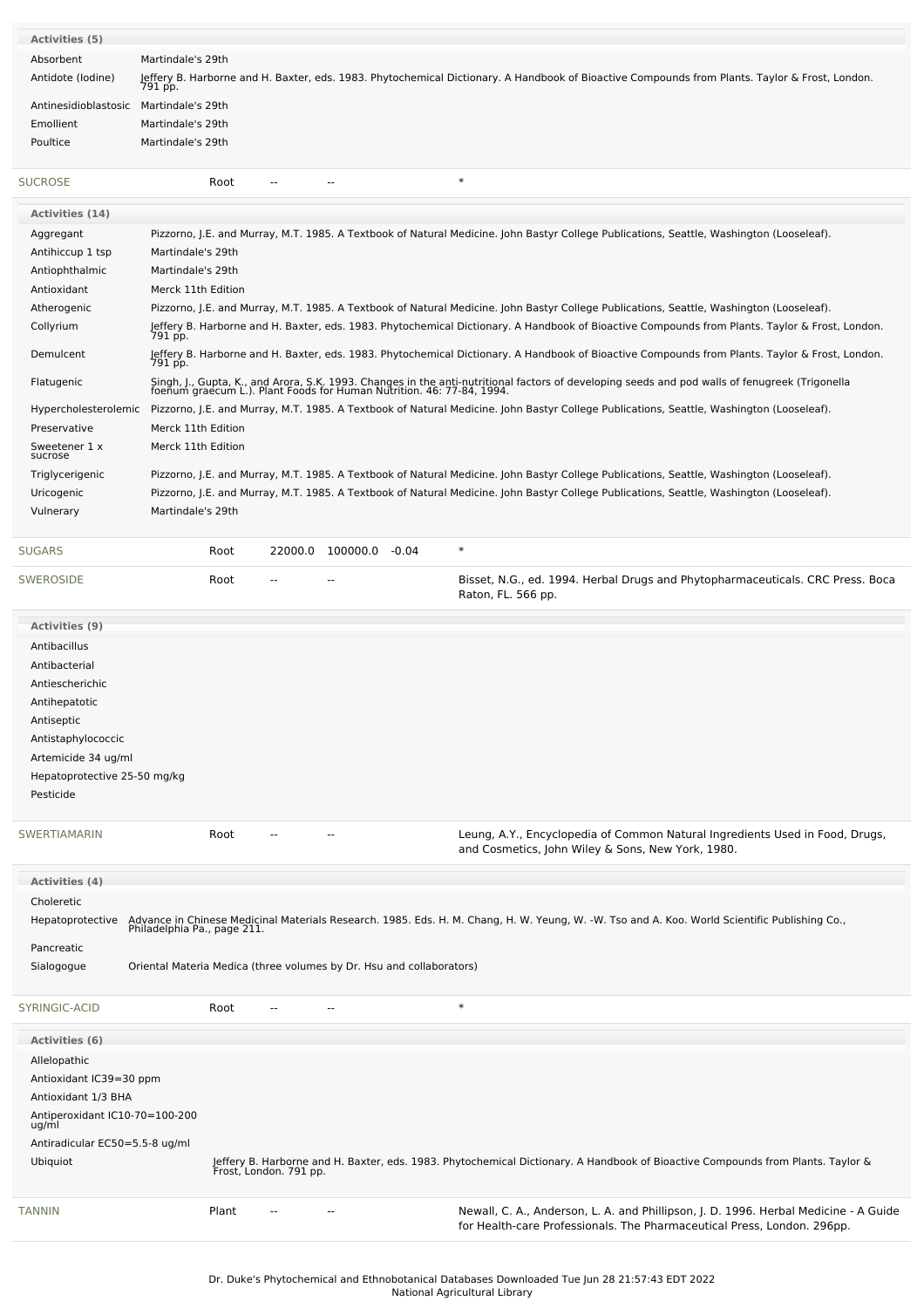| THIAMIN                                | Root<br>4.8<br>$-0.17$<br>Pedersen, M. 1987. Nutritional Herbology. Pederson Publishing. Bountiful, Utah.<br>377 pp.                                                                                                              |
|----------------------------------------|-----------------------------------------------------------------------------------------------------------------------------------------------------------------------------------------------------------------------------------|
| Xanthine-Oxidase-<br>Inhibitor         |                                                                                                                                                                                                                                   |
| Psychotropic                           | Uchida, U., Ohta, H., Niwa, M., Mori, A., Nonaka, G-i., Nishioka, I., and Zaki, M. 1989. Prolongation of Life Span of Stroke-Prone Spontaneously<br>Hypertensive Rats (SHRSP) Ingesting Persimmon Tannin. Chem. Pharm. Bull. 38(4 |
| Pesticide                              |                                                                                                                                                                                                                                   |
| Decarboxylase-<br>Inhibitor            |                                                                                                                                                                                                                                   |
| Ornithine-                             |                                                                                                                                                                                                                                   |
| MAO-Inhibitor                          |                                                                                                                                                                                                                                   |
| Lipoxygenase-<br>Inhibitor             |                                                                                                                                                                                                                                   |
| Immunosuppressant                      |                                                                                                                                                                                                                                   |
| Hepatoprotective                       |                                                                                                                                                                                                                                   |
| Glucosyl-<br>Transférase-Inhibitor     |                                                                                                                                                                                                                                   |
| Cyclooxygenase-<br>Inhibitor           |                                                                                                                                                                                                                                   |
| Chelator                               |                                                                                                                                                                                                                                   |
| Carcinogenic                           |                                                                                                                                                                                                                                   |
| Cancer-Preventive                      | HerbalGram No. 22 - Spring 1990, page 14.                                                                                                                                                                                         |
| Antiviral                              |                                                                                                                                                                                                                                   |
| Antiulcer                              |                                                                                                                                                                                                                                   |
| Antitumor-Promoter                     |                                                                                                                                                                                                                                   |
| Antitumor                              |                                                                                                                                                                                                                                   |
| Antirenitic                            | Uchida, U., Ohta, H., Niwa, M., Mori, A., Nonaka, G-i., Nishioka, I., and Zaki, M. 1989. Prolongation of Life Span of Stroke-Prone Spontaneously<br>Hypertensive Rats (SHRSP) Ingesting Persimmon Tannin. Chem. Pharm. Bull. 38(4 |
| Antiradicular 1/3<br>quercetin         |                                                                                                                                                                                                                                   |
| Antiradicular 500<br>mg/kg/day orl mus | Uchida, U., Ohta, H., Niwa, M., Mori, A., Nonaka, G-i., Nishioka, I., and Zaki, M. 1989. Prolongation of Life Span of Stroke-Prone Spontaneously<br>Hypertensive Rats (SHRSP) Ingesting Persimmon Tannin. Chem. Pharm. Bull. 38(4 |
| Antioxidant 1/3<br>quercetin           |                                                                                                                                                                                                                                   |
| Antioxidant<br>IC50=1.44 ug/ml         |                                                                                                                                                                                                                                   |
|                                        |                                                                                                                                                                                                                                   |
| Antiophidic                            | Economic & Medicinal Plant Research, 5: 363.                                                                                                                                                                                      |
| Antinephritic                          | Uchida, U., Ohta, H., Niwa, M., Mori, A., Nonaka, G-i., Nishioka, I., and Zaki, M. 1989. Prolongation of Life Span of Stroke-Prone Spontaneously<br>Hypertensive Rats (SHRSP) Ingesting Persimmon Tannin. Chem. Pharm. Bull. 38(4 |
| Antimutagenic                          |                                                                                                                                                                                                                                   |
| Antilipolytic                          |                                                                                                                                                                                                                                   |
| Antihypertensive                       |                                                                                                                                                                                                                                   |
| Antidysenteric<br>Antihepatotoxic      |                                                                                                                                                                                                                                   |
| Antidiarrheic                          |                                                                                                                                                                                                                                   |
| Anticariogenic                         |                                                                                                                                                                                                                                   |
| Anticancer                             |                                                                                                                                                                                                                                   |
| Antibacterial                          |                                                                                                                                                                                                                                   |
| AntiHIV                                |                                                                                                                                                                                                                                   |
| Anthelmintic                           |                                                                                                                                                                                                                                   |
| Activities (35)                        |                                                                                                                                                                                                                                   |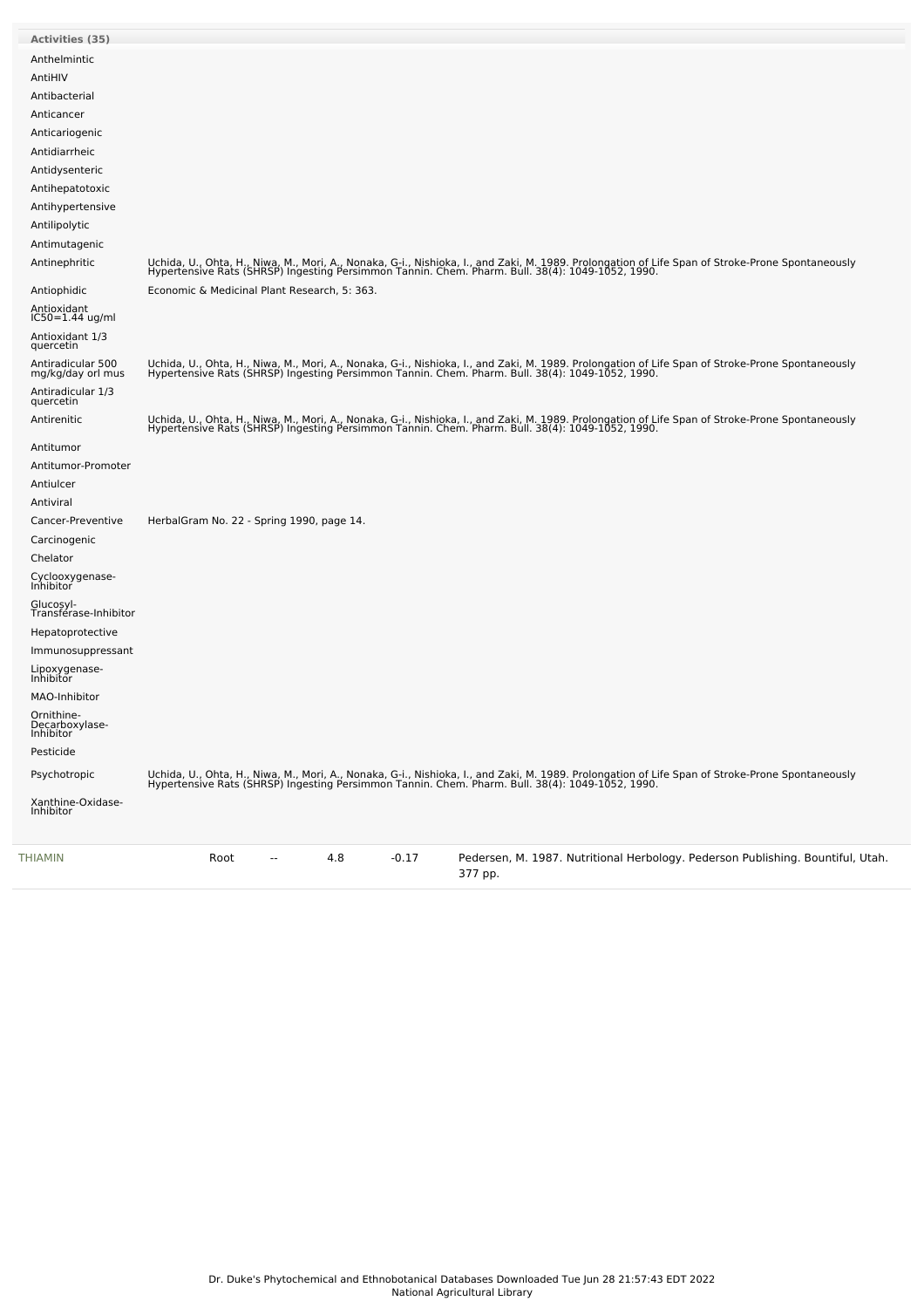| <b>Activities (31)</b>                      |                   |                          |          |         |                                                                                                                                        |
|---------------------------------------------|-------------------|--------------------------|----------|---------|----------------------------------------------------------------------------------------------------------------------------------------|
| Analgesic 1-4 g/day<br>AntiLyme 50 mg       |                   |                          |          |         | Werbach, M. 1993. Healing with Food. Harper Collins, New York, 443 pp.                                                                 |
| Antialcoholic 50-100 mg/day                 |                   |                          |          |         |                                                                                                                                        |
| Antialzheimeran 100-3,000<br>mg/day         |                   |                          |          |         | Werbach, M. 1993. Healing with Food. Harper Collins, New York, 443 pp.                                                                 |
| Antianorectic                               |                   |                          |          |         | Jeffery B. Harborne and H. Baxter, eds. 1983. Phytochemical Dictionary. A Handbook of Bioactive Compounds from Plants. Taylor & Frost, |
| Antibackache 1-4 g/day                      | Londón. 791 pp.   |                          |          |         | Werbach, M. 1993. Healing with Food. Harper Collins, New York, 443 pp.                                                                 |
| Antiberiberi                                |                   |                          |          |         |                                                                                                                                        |
| Anticanker                                  |                   |                          |          |         |                                                                                                                                        |
| Anticardiospasmic                           |                   |                          |          |         |                                                                                                                                        |
| Anticataract                                |                   |                          |          |         |                                                                                                                                        |
| Anticolitic                                 |                   |                          |          |         |                                                                                                                                        |
| Antidecubitic                               |                   |                          |          |         |                                                                                                                                        |
| Antideliriant<br>Antidementia               |                   |                          |          |         |                                                                                                                                        |
| Antidyspeptic                               |                   |                          |          |         |                                                                                                                                        |
| Antiencephalopathic                         | Martindale's 29th |                          |          |         |                                                                                                                                        |
| Antifatigue                                 |                   |                          |          |         | Jeffery B. Harborne and H. Baxter, eds. 1983. Phytochemical Dictionary. A Handbook of Bioactive Compounds from Plants. Taylor & Frost, |
|                                             | Londón. 791 pp.   |                          |          |         |                                                                                                                                        |
| Antigastritic                               | Londón. 791 pp.   |                          |          |         | Jeffery B. Harborne and H. Baxter, eds. 1983. Phytochemical Dictionary. A Handbook of Bioactive Compounds from Plants. Taylor & Frost, |
| Antihangover 50 mg                          |                   |                          |          |         |                                                                                                                                        |
| Antiheartburn                               |                   |                          |          |         |                                                                                                                                        |
| Antiherpetic                                |                   |                          |          |         |                                                                                                                                        |
| Antimigraine<br>Antimyocarditic             |                   |                          |          |         |                                                                                                                                        |
| Antineuralgic 1-4 g/day                     |                   |                          |          |         | Werbach, M. 1993. Healing with Food. Harper Collins, New York, 443 pp.                                                                 |
| Antineurasthenic                            |                   |                          |          |         |                                                                                                                                        |
| Antineuritic                                |                   |                          |          |         |                                                                                                                                        |
| Antineuropathic 50 mg                       |                   |                          |          |         | Werbach, M. 1993. Healing with Food. Harper Collins, New York, 443 pp.                                                                 |
| Antipoliomyelitic                           |                   |                          |          |         |                                                                                                                                        |
| Insectifuge 75-150<br>mg/man/day            | Martindale's 28th |                          |          |         |                                                                                                                                        |
| Neuroprotective                             |                   |                          |          |         |                                                                                                                                        |
| Pesticide                                   |                   |                          |          |         |                                                                                                                                        |
| THIAMINE                                    | Root              | 2.0                      | 7.8      | 0.72    | $\ast$                                                                                                                                 |
| TIN                                         | Root              | 9.0                      | 40.0     | 2.39    | $\ast$                                                                                                                                 |
|                                             |                   |                          |          |         |                                                                                                                                        |
| Activities (4)<br>Antiacne                  |                   |                          |          |         |                                                                                                                                        |
| Antibacterial                               |                   |                          |          |         |                                                                                                                                        |
| Pesticide                                   |                   |                          |          |         |                                                                                                                                        |
| Taenicide                                   |                   |                          |          |         | Martindale's 28th                                                                                                                      |
|                                             |                   |                          |          |         |                                                                                                                                        |
| WATER                                       | Root              | $\overline{\phantom{a}}$ | 780000.0 | 0.07    | $\ast$                                                                                                                                 |
| ZINC                                        | Root              | 0.6                      | 2.9      | $-0.93$ | $\ast$                                                                                                                                 |
| <b>Activities (77)</b>                      |                   |                          |          |         |                                                                                                                                        |
| ACE-Inhibitor                               |                   |                          |          |         |                                                                                                                                        |
| Analgesic                                   |                   |                          |          |         |                                                                                                                                        |
| AntiBPH 25-60 mg/day<br>AntiCrohn's         |                   |                          |          |         |                                                                                                                                        |
| AntiHIV                                     |                   |                          |          |         | Davies, S., and Stewart, A. 1990. Nutritional Medicine. Avon Books, New York. 509pp.                                                   |
|                                             |                   |                          |          |         |                                                                                                                                        |
|                                             |                   |                          |          |         |                                                                                                                                        |
| Antiacne 135 mg/day                         | Martindale's 29th |                          |          |         |                                                                                                                                        |
| Antiacrodermatitic 8-34<br>mg/day/orl/chd   |                   |                          |          |         |                                                                                                                                        |
| Antialcoholic                               |                   |                          |          |         |                                                                                                                                        |
| Antialopecic                                |                   |                          |          |         | Davies, S., and Stewart, A. 1990. Nutritional Medicine. Avon Books, New York. 509pp.                                                   |
| Antialzheimeran 50 mg/day<br>Antiangiogenic |                   |                          |          |         | Werbach, M. 1993. Healing with Food. Harper Collins, New York, 443 pp.                                                                 |
| Antianorexic                                | Martindale's 29th |                          |          |         |                                                                                                                                        |
| Antiarthritic 50                            |                   |                          |          |         |                                                                                                                                        |
| mg/3x/day/orl/man                           |                   |                          |          |         |                                                                                                                                        |
| Anticanker 100 mg/day                       |                   |                          |          |         | Werbach, M. 1993. Healing with Food. Harper Collins, New York, 443 pp.                                                                 |
| Anticataract 30 mg/day<br>Anticoeliac       | Martindale's 28th |                          |          |         | Werbach, M. 1993. Healing with Food. Harper Collins, New York, 443 pp.                                                                 |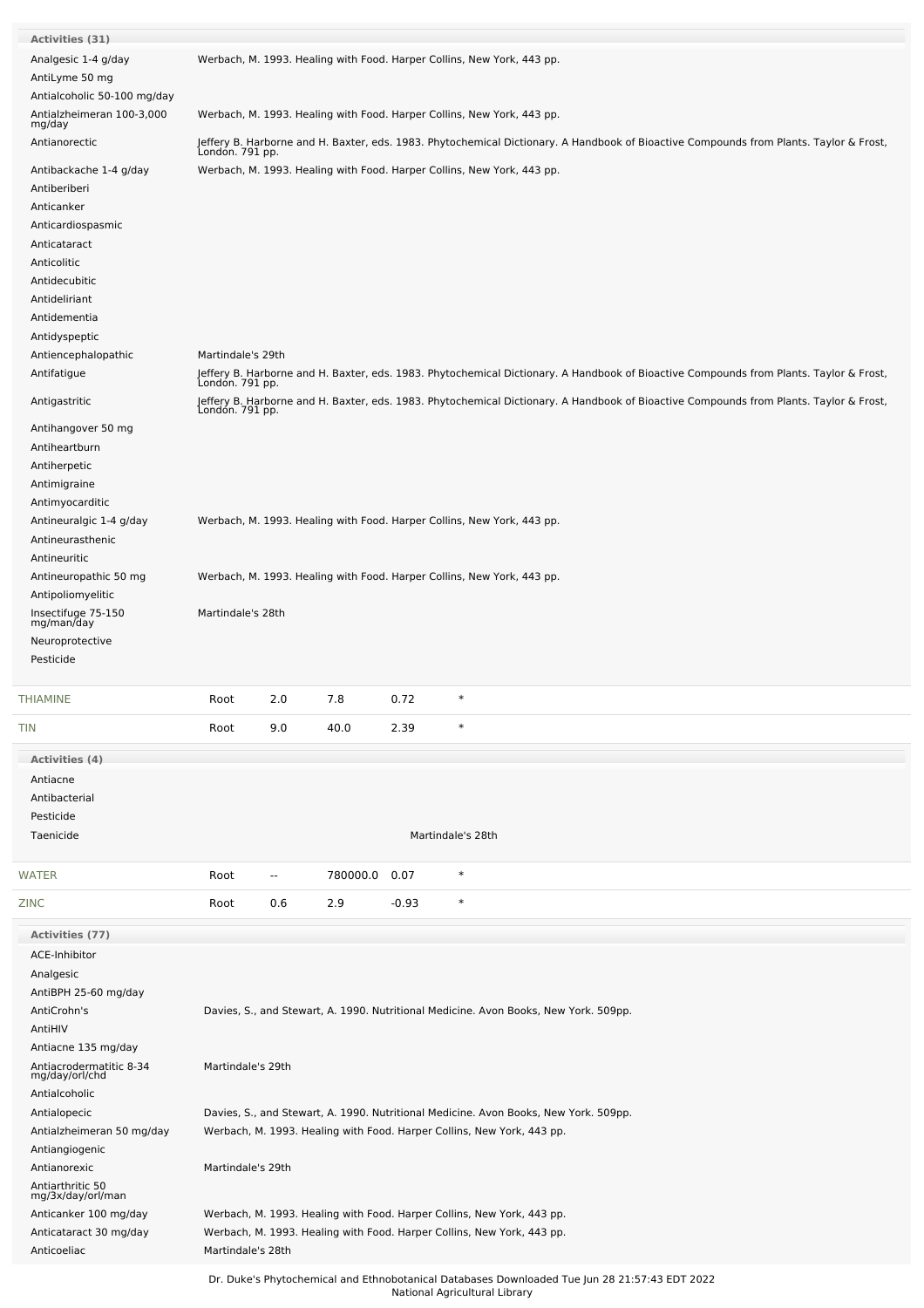| Anticold 50 mg                                           | Davies, S., and Stewart, A. 1990. Nutritional Medicine. Avon Books, New York. 509pp.                                                                                                                                                                                             |
|----------------------------------------------------------|----------------------------------------------------------------------------------------------------------------------------------------------------------------------------------------------------------------------------------------------------------------------------------|
| Anticolitic                                              | Davies, S., and Stewart, A. 1990. Nutritional Medicine. Avon Books, New York. 509pp.                                                                                                                                                                                             |
| Anticoronary 30 mg/day                                   | Challem, J., Berkson, Burt, and Smith, Melissa Dianne. 2000. Syndrome X - The complete nutritional program to prevent and reservse<br>insulin resistance. John Wiley & Sons, New York. 272 pp. \$24.95                                                                           |
| Antidandruff<br>Antidementia                             | Davies, S., and Stewart, A. 1990. Nutritional Medicine. Avon Books, New York. 509pp.                                                                                                                                                                                             |
| Antidiabetic 30 mg/day                                   | Challem, J., Berkson, Burt, and Smith, Melissa Dianne. 2000. Syndrome X - The complete nutritional program to prevent and reservse<br>insulin resistance. John Wiley & Sons, New York. 272 pp. \$24.95                                                                           |
| Antidote (Cadmium)<br>Antidysgeuzic                      | Let's Live, May 1989.                                                                                                                                                                                                                                                            |
| Antieczemic 150 mg/day                                   | Werbach, M. 1993. Healing with Food. Harper Collins, New York, 443 pp.                                                                                                                                                                                                           |
| Antiencephalopathic                                      | Martindale's 29th                                                                                                                                                                                                                                                                |
| Antiepileptic 100 mg/day<br>Antifibrotic 30 mg           | Werbach, M. 1993. Healing with Food. Harper Collins, New York, 443 pp.                                                                                                                                                                                                           |
| Antifuruncular 45<br>mg/3x/day/man                       | Martindale's 28th                                                                                                                                                                                                                                                                |
| Antihangover 15 mg<br>Antiherpetic? 25-60 mg/day         |                                                                                                                                                                                                                                                                                  |
| Antiimpotence                                            | Martindale's 29th                                                                                                                                                                                                                                                                |
| Antiinfective 50 mg/day                                  | Werbach, M. 1993. Healing with Food. Harper Collins, New York, 443 pp.                                                                                                                                                                                                           |
| Antiinfertility 60 mg/day                                | Werbach, M. 1993. Healing with Food. Harper Collins, New York, 443 pp.                                                                                                                                                                                                           |
| Antiinsomniac                                            | Davies, S., and Stewart, A. 1990. Nutritional Medicine. Avon Books, New York. 509pp.                                                                                                                                                                                             |
| Antilepric                                               | Martindale's 29th                                                                                                                                                                                                                                                                |
| Antileukonychic                                          |                                                                                                                                                                                                                                                                                  |
| Antilymphomic                                            |                                                                                                                                                                                                                                                                                  |
| Antimaculitic                                            |                                                                                                                                                                                                                                                                                  |
| Antimetastatic                                           |                                                                                                                                                                                                                                                                                  |
| Antineuropathic                                          |                                                                                                                                                                                                                                                                                  |
| Antinyctalopic                                           |                                                                                                                                                                                                                                                                                  |
| Antiobesity 30 mg/day                                    | Challem, J., Berkson, Burt, and Smith, Melissa Dianne. 2000. Syndrome X - The complete nutritional program to prevent and reservse<br>insulin resistance. John Wiley & Sons, New York. 272 pp. \$24.95                                                                           |
| Antiosteoporotic                                         |                                                                                                                                                                                                                                                                                  |
| Antiperiodontitic                                        | Martindale's 29th                                                                                                                                                                                                                                                                |
| Antiplaque                                               | Pizzorno, J.E. and Murray, M.T. 1985. A Textbook of Natural Medicine. John Bastyr College Publications, Seattle, Washington (Looseleaf).                                                                                                                                         |
| Antiprolactin                                            | Pizzorno, J.E. and Murray, M.T. 1985. A Textbook of Natural Medicine. John Bastyr College Publications, Seattle, Washington (Looseleaf).                                                                                                                                         |
| Antiprostatitic 50<br>mg/man/day/orl                     |                                                                                                                                                                                                                                                                                  |
| Antirheumatic                                            | Davies, S., and Stewart, A. 1990. Nutritional Medicine. Avon Books, New York. 509pp.                                                                                                                                                                                             |
| Antiseptic 50 mg/day                                     | Werbach, M. 1993. Healing with Food. Harper Collins, New York, 443 pp.                                                                                                                                                                                                           |
| Antispare-Tire 30 mg/day                                 | Challem, J., Berkson, Burt, and Smith, Melissa Dianne. 2000. Syndrome X - The complete nutritional program to prevent and reservse<br>insulin resistance. John Wiley & Sons, New York. 272 pp. \$24.95                                                                           |
| Antistomatitic 50<br>mg/man/3x/day                       | Martindale's 28th                                                                                                                                                                                                                                                                |
| Antisyndrome-X 30 mg/day                                 | Challem, J., Berkson, Burt, and Smith, Melissa Dianne. 2000. Syndrome X - The complete nutritional program to prevent and reservse<br>insulin resistance. John Wiley & Sons, New York. 272 pp. \$24.95                                                                           |
| Antitinnitic 60-120 mg/day<br>Antitriglyceride 30 mg/day | Werbach, M. 1993. Healing with Food. Harper Collins, New York, 443 pp.<br>Challem, J., Berkson, Burt, and Smith, Melissa Dianne. 2000. Syndrome X - The complete nutritional program to prevent and reservse<br>insulin resistance. John Wiley & Sons, New York. 272 pp. \$24.95 |
| Antiulcer 50 mg/3x/day/man                               | Martindale's 28th                                                                                                                                                                                                                                                                |
| Antiulcer 88 mg/rat/day/15 days                          |                                                                                                                                                                                                                                                                                  |
| Antiviral?                                               | Martindale's 29th                                                                                                                                                                                                                                                                |
| Astringent                                               | Martindale's 28th                                                                                                                                                                                                                                                                |
| Collagenic                                               |                                                                                                                                                                                                                                                                                  |
| Copper-Antagonist                                        | Challem, J., Berkson, Burt, and Smith, Melissa Dianne. 2000. Syndrome X - The complete nutritional program to prevent and reservse<br>insulin resistance. John Wiley & Sons, New York. 272 pp. \$24.95                                                                           |
| Deodorant                                                | Martindale's 29th                                                                                                                                                                                                                                                                |
| Detoxicant (Alcohol)                                     |                                                                                                                                                                                                                                                                                  |
| Ergogenic                                                |                                                                                                                                                                                                                                                                                  |
| Hypotensive 30 mg/day                                    | Challem, J., Berkson, Burt, and Smith, Melissa Dianne. 2000. Syndrome X - The complete nutritional program to prevent and reservse<br>insulin resistance. John Wiley & Sons, New York. 272 pp. \$24.95                                                                           |
| Immunomodulator                                          |                                                                                                                                                                                                                                                                                  |
| Immunostimulant                                          | Davies, S., and Stewart, A. 1990. Nutritional Medicine. Avon Books, New York. 509pp.                                                                                                                                                                                             |
| Immunosuppressant 300<br>mg/day/6 wks/orl/man            | Martindale's 29th                                                                                                                                                                                                                                                                |
| Insulinogenic 30 mg/day                                  | Challem, J., Berkson, Burt, and Smith, Melissa Dianne. 2000. Syndrome X - The complete nutritional program to prevent and reservse<br>insulin resistance. John Wiley & Sons, New York. 272 pp. \$24.95                                                                           |
| Leptingenic 30-60 mg/man/day                             | Challem, J., Berkson, Burt, and Smith, Melissa Dianne. 2000. Syndrome X - The complete nutritional program to prevent and reservse<br>insulin resistance. John Wiley & Sons, New York. 272 pp. \$24.95                                                                           |
| Mucogenic                                                | Li, K.M. Effect of zinc sulphate on acetic acid-induced gastric ulceration in rats. J. Pharm. Pharmacol. 42: 657-659, 1990.                                                                                                                                                      |
| NF-kB-Inhibitor                                          |                                                                                                                                                                                                                                                                                  |
| Pesticide                                                |                                                                                                                                                                                                                                                                                  |
| Spermigenic 60 mg/day                                    | Werbach, M. 1993. Healing with Food. Harper Collins, New York, 443 pp.                                                                                                                                                                                                           |
| Testosteronigenic 60 mg/day                              | Werbach, M. 1993. Healing with Food. Harper Collins, New York, 443 pp.                                                                                                                                                                                                           |